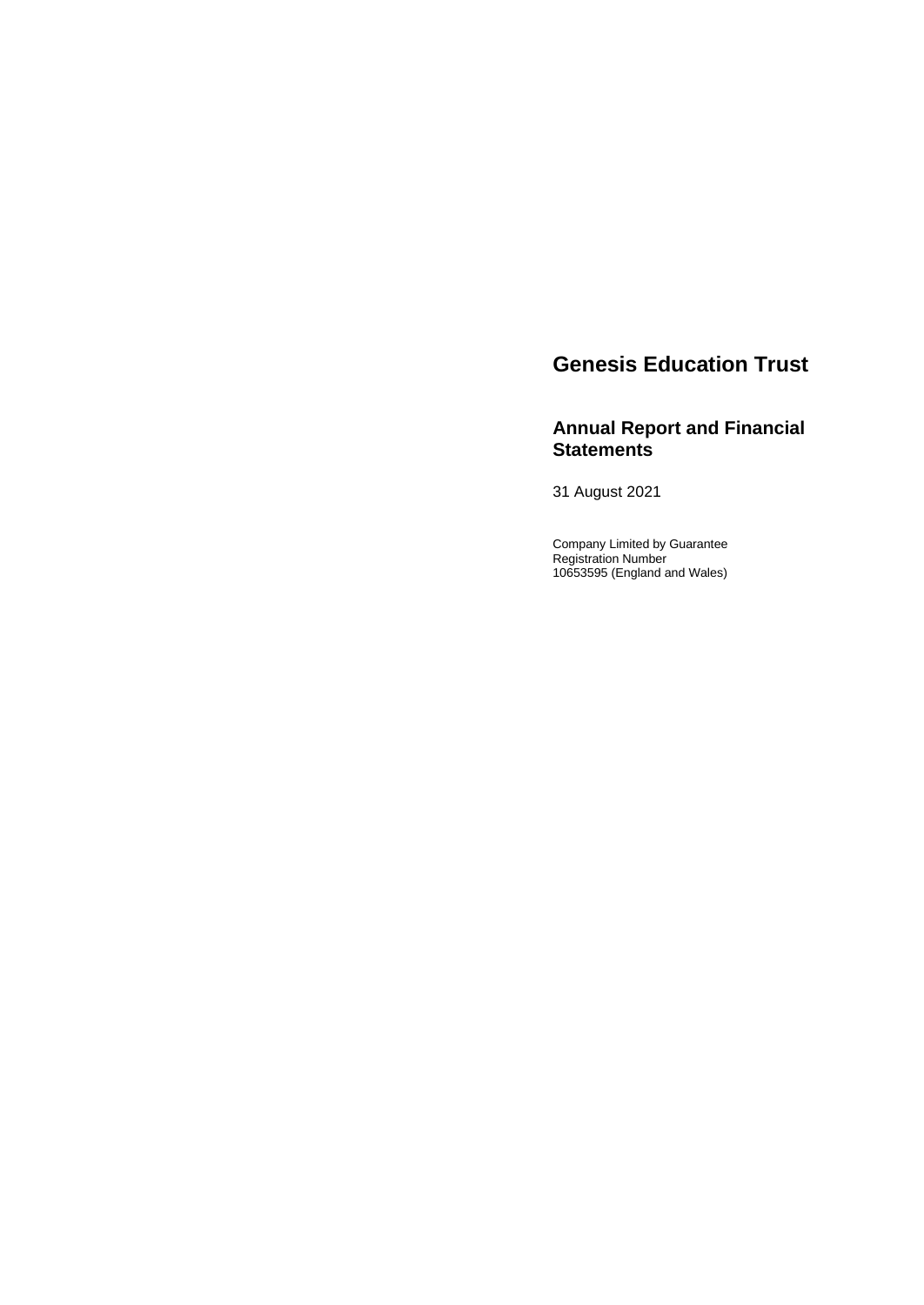## **Contents**

## **Reports**

| Reference and administrative information                    | 1  |
|-------------------------------------------------------------|----|
| Trustees' report                                            | 2  |
| Governance statement                                        | 15 |
| Statement of regularity, propriety and<br>compliance        | 19 |
| Statement of Trustees' responsibilities                     | 20 |
| Independent auditor's report on the<br>financial statements | 21 |
| Independent reporting accountant's<br>report on regularity  | 26 |

## **Financial statements**

| Statement of financial<br>activities | 28 |
|--------------------------------------|----|
| <b>Balance sheet</b>                 | 29 |
| Statement of cash flows              | 30 |
| Principal accounting policies        | 31 |
| Notes to the financial statements    | 37 |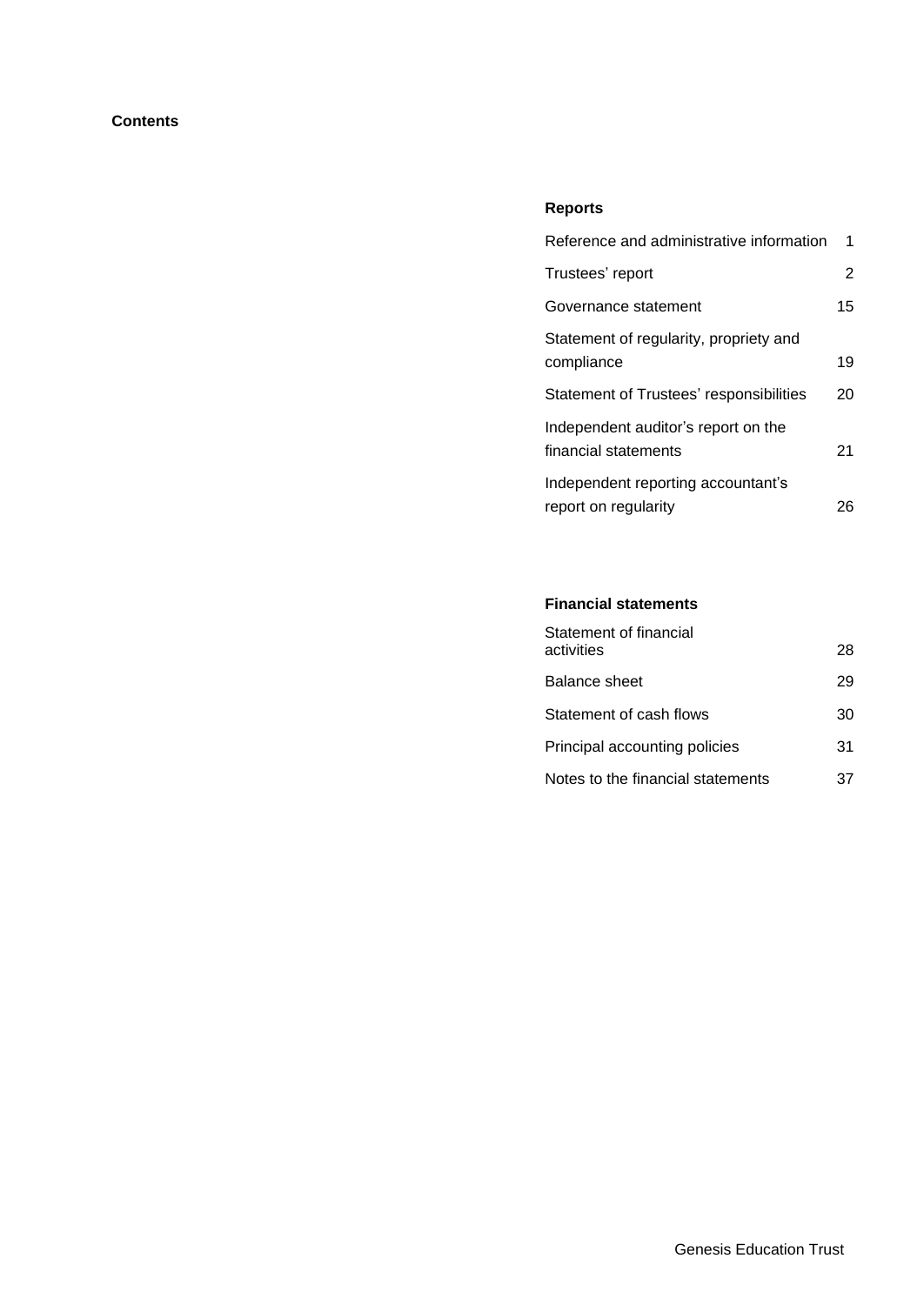## **Reference and administrative information**

| <b>Members</b>                     | Laurence Jones<br>Fr Telen Salvador<br><b>Mark Spener Ellis</b><br><b>Graham Moss</b>                                                                                                                                                                                                                                                                         |
|------------------------------------|---------------------------------------------------------------------------------------------------------------------------------------------------------------------------------------------------------------------------------------------------------------------------------------------------------------------------------------------------------------|
| <b>Trustees</b>                    | Graham Moss (Chair of the Trustees)<br>Rev. Canon Ade Ademola (Vice-chair)<br>Heather Boardman (resigned 8 October 2021)<br>Lisa Collison<br>Heather Fleetwood (appointed 23 November 2020)<br><b>Beverley Hall</b><br>Hilton Osagioduwa Idahosa<br>Nicola King<br>Paul Powell (resigned 13 July 2021)<br>Prof. Susannah Quinsee (appointed 23 November 2020) |
| <b>Chief executive officer</b>     | <b>Beverley Hall</b>                                                                                                                                                                                                                                                                                                                                          |
| <b>Company Secretary</b>           | Alison Brown                                                                                                                                                                                                                                                                                                                                                  |
| <b>Senior Management Team</b>      | Beverley Hall (Chief Executive Officer)<br>Amir Lemouchi (Deputy Executive Principal)<br>Elaine McDonald-James (Chief Operations Officer)<br>Jenni Matthews (Head of St Mary's School)<br>Emma Cherry (Head of St Saviour's School)<br>Sophie Newman (Head of St Margaret's School)                                                                           |
| <b>Registered address</b>          | St Mary's C Of E Primary School Brooke Road<br>Walthamstow<br>London<br>E17 9HJ                                                                                                                                                                                                                                                                               |
| <b>Company registration number</b> | 10653595 (England and Wales)                                                                                                                                                                                                                                                                                                                                  |
| <b>Auditor</b>                     | <b>Buzzacott LLP</b><br>130 Wood Street<br>London<br>EC2V 6DL                                                                                                                                                                                                                                                                                                 |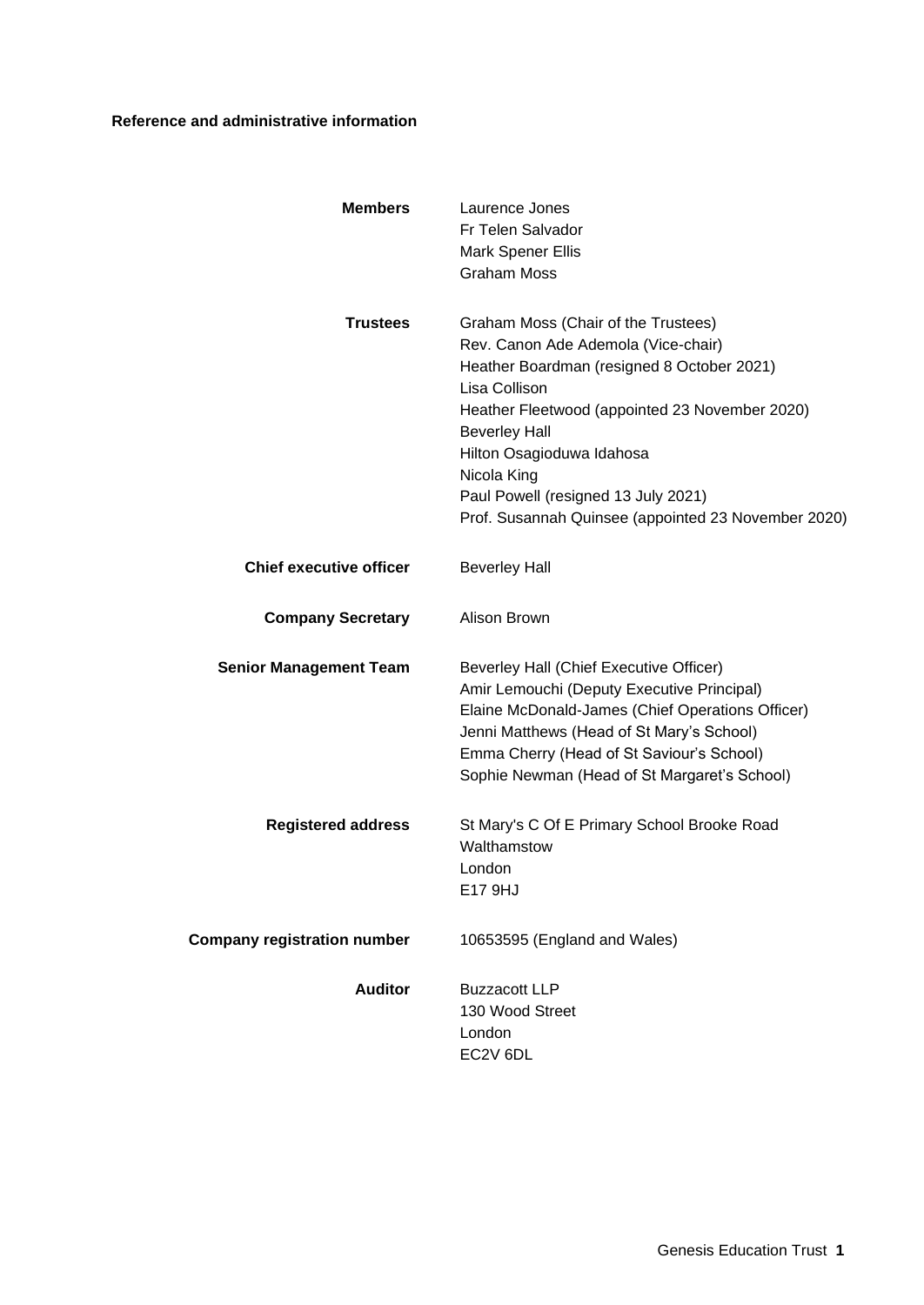#### **Trustees' report** Year to 31 August 2021

The Trustees present their annual report together with the financial statements and auditor's report of the charitable company for the 1 September 2020 to 31 August 2021. The Annual Report serves the purposes of both a Trustees' Report and a Directors' report under company law.

The trust operates three Church of England schools within East London. The academies have a combined pupil capacity of 1,470. The MAT formed in April 2017 and is working with other schools and academies to support school to school improvement.

## **STRUCTURE, GOVERNANCE AND MANAGEMENT**

#### **Constitution**

The academy is a charitable company limited by guarantee and an exempt charity. The charitable company's Memorandum of Association is the primary governing document of the academy trust. The Trustees of Genesis Education Trust are also the directors of the charitable company for the purpose of company law. Details of the Trustees who served during the year are included in the Reference and administrative details on page 1.

#### **Members' liability**

Each member of the charitable company undertakes to contribute to the assets of the charitable company in the event of it being wound up while they are a member, or within one year after they cease to be a member, such amount as may be required, not exceeding £10, for the debts and liabilities contracted before they ceased to be a member.

#### **Trustees' indemnities**

The trust holds an insurance policy with the DfE Risk Protection Arrangement (RPA) which includes Trustees liability insurance. This qualifies as third-party indemnity insurance as defined under Section 236 of the Companies Act 2006.

#### **Principal activities**

The principal activity of the Academy is to advance, for the public benefit, education in the United Kingdom, in particular but without prejudice to the generality of the foregoing by establishing, maintaining, carrying on, managing and developing a school offering a broad curriculum.

There were four members of the Academy Trust as at 31 August 2021.

#### **Method of recruitment and appointment or election of Trustees**

The Trustees are appointed under the rules contained within the Trust's Memorandum and Articles of Association and Membership of the board of Trustees in accordance with the structure contained within it. The number of Trustees and the appointments made are in line with the guidance in the Articles of Association.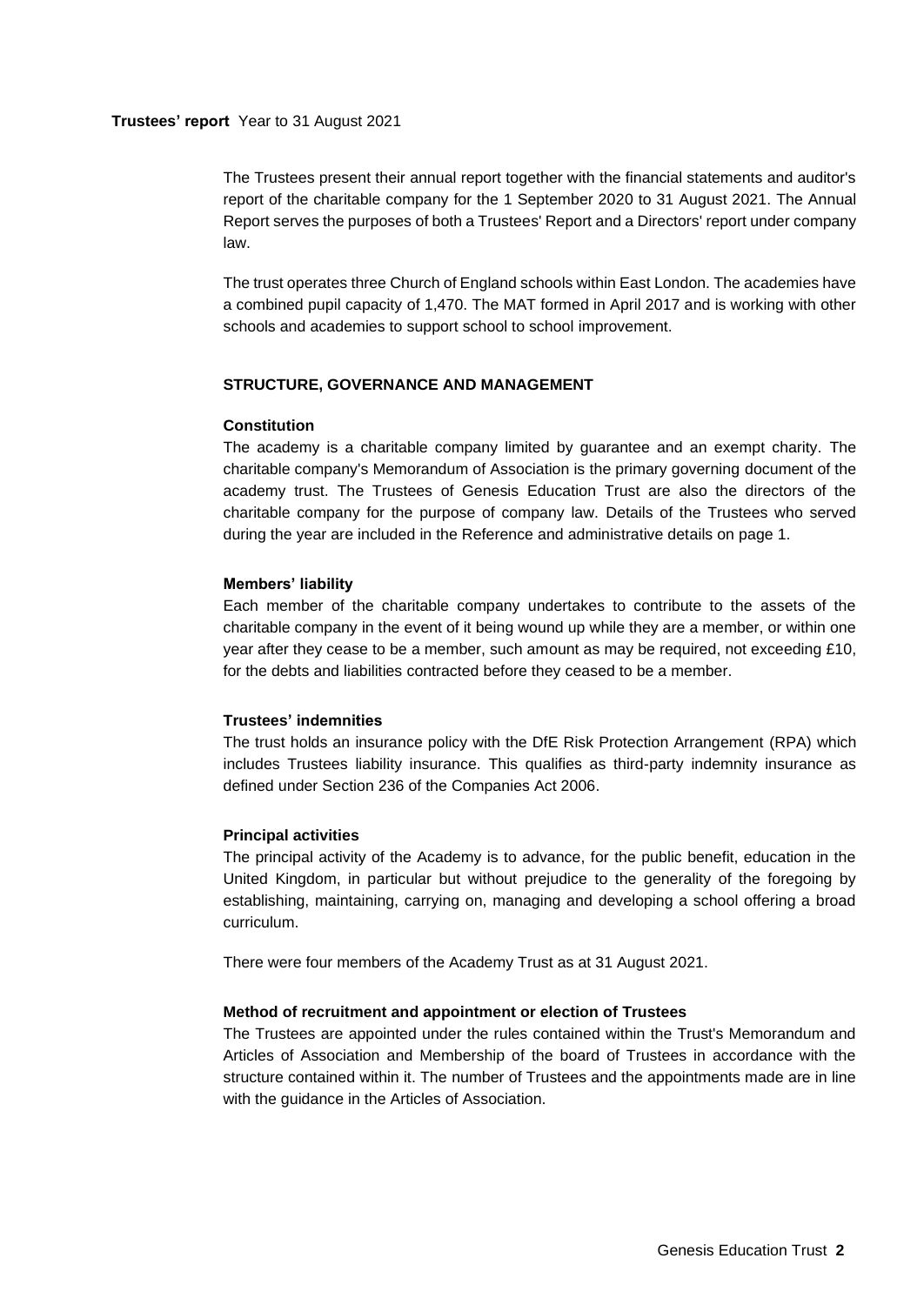#### **STRUCTURE, GOVERNANCE AND MANAGEMENT** (continued)

#### **Policies and procedures adopted for the induction and training of Trustees**

All newly appointed Trustees are given induction training which reflects their previous experience. The Trust will undertake an annual skills audit of Trustees and, when gaps are identified, training courses will be offered to address these issues. Any declarations of interest are requested at each full Trust Board meeting. A declaration of interest form is completed by each member of the Trust Board and each member of the Senior Management Team; these forms are monitored in order to identify any conflicts of interest.

#### **Organisational structure**

The Trustees are responsible for exercising oversight of the governance and management of the Trust. In exercising their responsibilities, trustees consider the advice given by the CEO, other executive officers and Local Governing Bodies (LGBs), as appropriate.

The Trustees are responsible for setting general policy, adopting an annual plan and budget, monitoring the Trust by use of results and budgets; making major decisions about the direction of the Trust, capital expenditure and senior staff appointments.

#### **Pay policy for key management personnel**

The remuneration of key management personnel is determined by the LGB Personnel Committee. The committee is guided by the Pay Policy and supported by an HR partner ensuring that all available relevant information is considered including legislative obligations, teaching and support pay scales in relation to salaries and settlement levels, internal differentials, recruitment difficulties, the proposed cost and ability to pay.

#### **Trade union facility time**

Genesis Education Trust has no employees who were relevant union officials during this reporting period.

#### **Connected organisations, including related party relationships**

There are no related parties which either control or significantly influence the decisions and operations of the Trust. The principal related party with which the Academy Transacts is the Little Learners Nursery Group, of which Elaine McDonald-James is a director. Transactions with this organisation and with trustees are disclosed in the notes to the financial statements.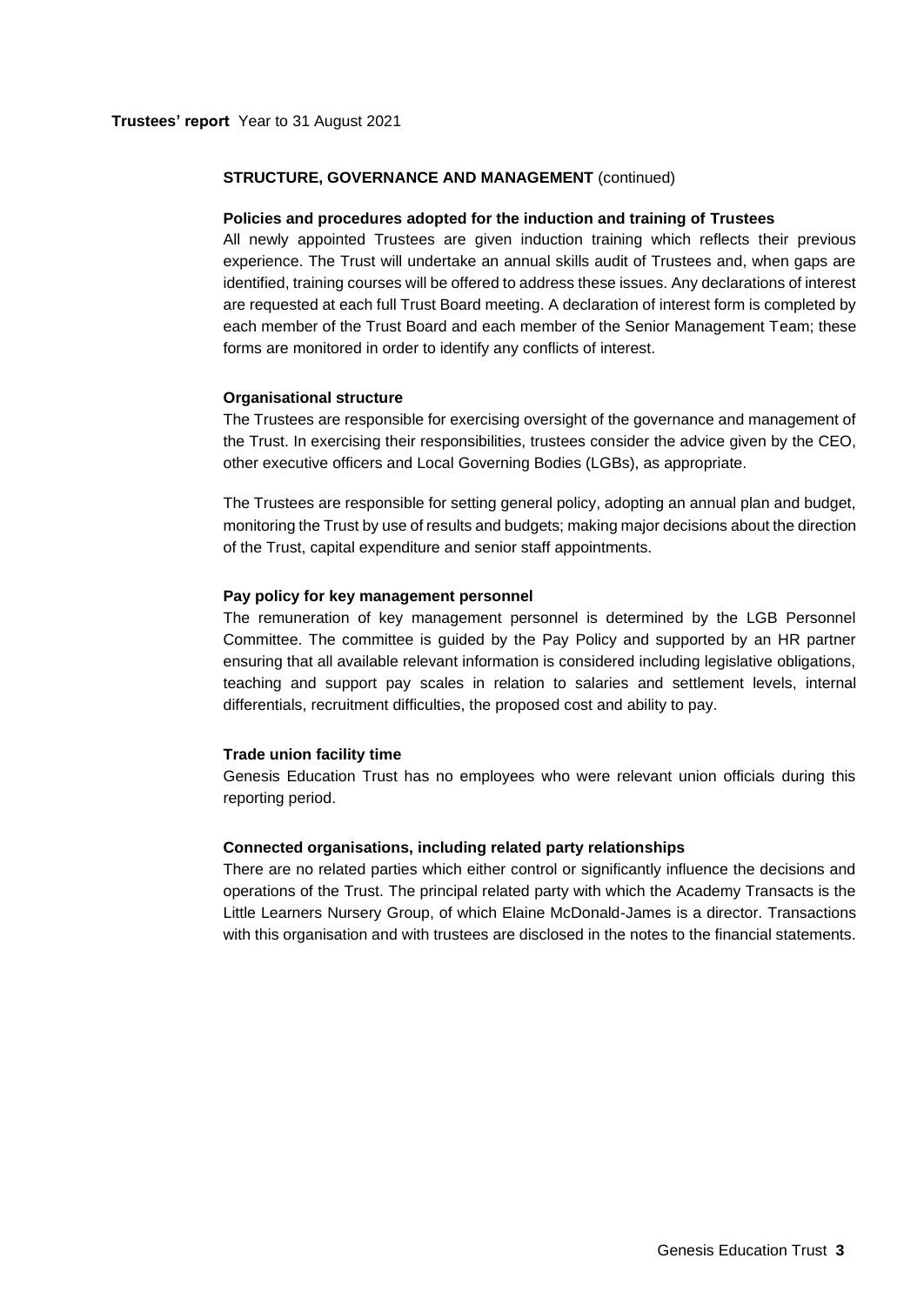## **OBJECTIVES AND ACTIVITIES**

#### **Objects and aims**

- To create a safe, secure and positive environment where young people feel listened to and valued.
- To develop a stimulating, flexible curriculum in order to meet the needs and aspirations of different individuals.
- To create varied learning and enrichment opportunities to encourage the personal development of young people so that they gain the positive attributes and ethical grounding needed to make a valuable contribution to society.
- To develop high quality teaching and learning provision alongside effective pupil support structures, so that every child is able to achieve their full academic potential.
- To ensure access to relevant, engaging and effective professional development opportunities so that staff, as well as pupils, become lifelong learners.
- To collaborate with the wider community and work in partnership with relevant organisations in order to enhance our educational provision and strengthen community spirit.
- To ensure high quality and effective communication and consultation with staff, pupils, parents/carers and the wider community.
- To be an innovative and flexible organisation, receptive to new ideas that will bring further improvement to our learning community.

## **Vision statement**

To deliver high quality and distinctive educational services that reflects our community.

#### **Vision and values**

The Genesis Education Trust is the collaboration with partnership agreement between The Federated Schools of St Mary's and St Saviour's, Walthamstow with St Margaret's in Barking – forming an Independent Church Multi-Academy Trust with a desire to strengthen Church of England unity within East London by implementing the good/outstanding provision we offer.

Our schools have the shared belief that each child deserves a quality education and we are committed to improving each child's life chances by providing aspirational learning experiences. Each school wants to ensure that pupils and staff achieve their full potential: believing in excellence through distinctiveness. We have designed a curriculum that gives pupils the opportunity to look beyond themselves, ask 'big questions' and think globally about life, developing an understanding of disadvantage and deprivation. We encourage our schools to become involved with their community, providing opportunities for pupils to engage in social action and to understand how they can challenge injustice. Outstanding SIAMS reports at each of our schools show that each of the school delivers, within a Christian context, the best educational, spiritual, physical, social and emotional outcomes for children and their families.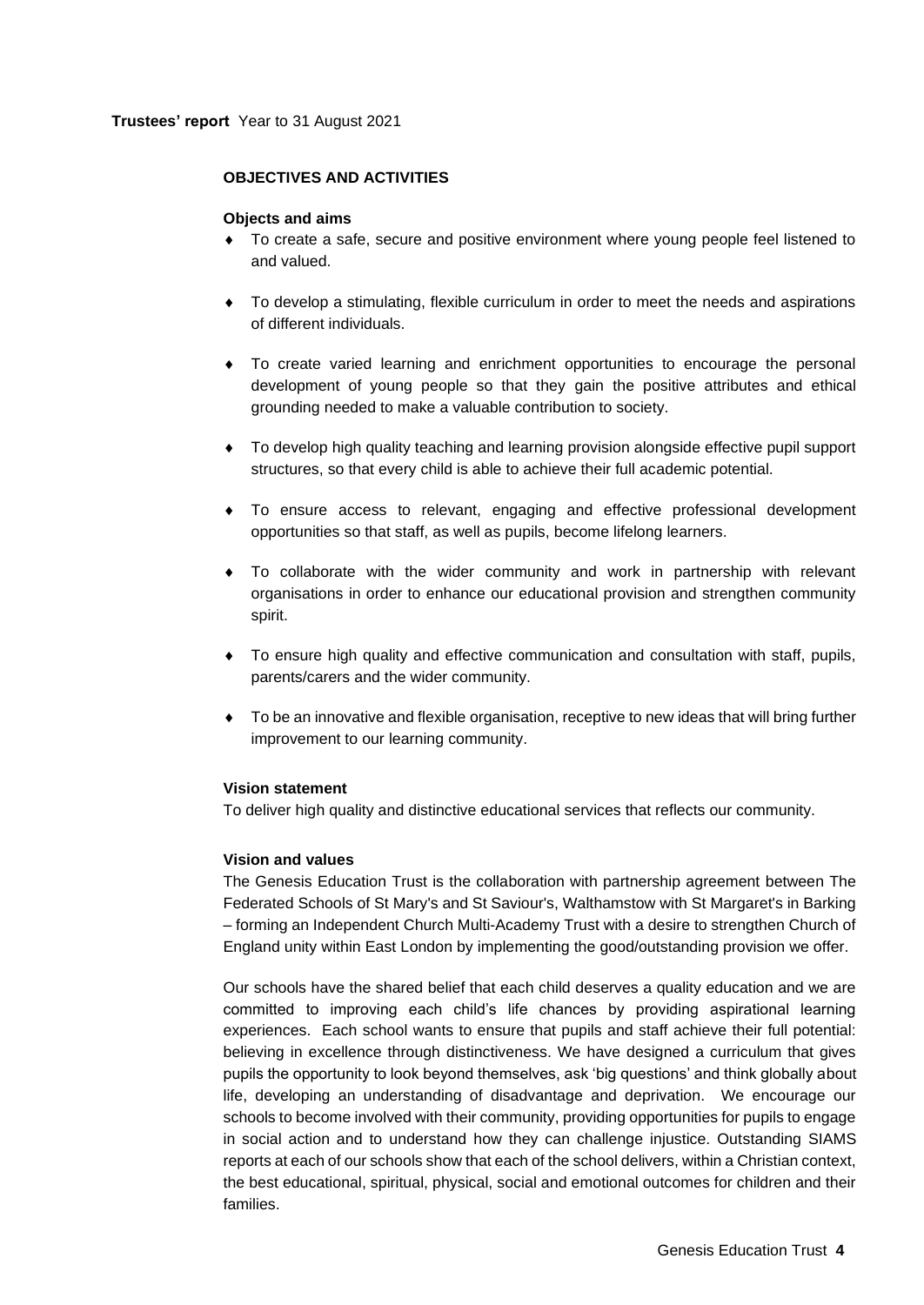#### **OBJECTIVES AND ACTIVITIES** (continued)

#### **Vision and values** (continued)

Our vision and its associated values develops aspiration and the **G**rowing greatness in our pupils, giving them the **E**motional resilience to cope well when things are difficult and the perseverance to overcome barriers to their own learning and to make positive choices through **T**ransformational learning. We ensure that new learning is linked to previous learning so that important connections are made and so that knowledge becomes meaningful and memorable. In addition we ensure that children further their cultural capital through our enrichment programmes. Children are empowered by exposure to the best of arts, culture and humanities, using this as their inspiration and foundation for future growth

During the periods of lockdown we provided a full timetable of lessons to pupils in school and at home. Those children who were working remotely were involved in live lessons every morning that mirrored those that were taking place in school. We matched afternoon timetables and children could access all areas of the curriculum effectively. Our staff closely monitored pupil engagement and followed up missed work and children who were not online. This meant that the large majority of pupils were engaged, producing work to the same standards as those pupils working in school and were provided with individual feedback on a daily basis, to ensure that they were making good progress, misconceptions were addressed and AfL (Assessment for Learning) was in place

We actively seek opportunities through our outreach work and school improvement and in our academy leadership; we are currently supporting a number of schools across London and beyond. We are working within a teaching school hub with a comprehensive strategy dedicated to supporting teachers, with the aim of raising teacher quality and effectiveness. We have continued to provide high quality training and support remotely, when face to face support was no longer advised. This has taken the form of leading schools in their approach to remote learning, delivering live lessons and ensuring pupil engagement. Since pupils have returned to school much of the support is around addressing the impact of lost learning by pupils due to their extended absence from school. Our MAT is now well established and our systems, vision and aims are embedded. We are secure in our effectiveness and recognise that our vision is realised through effective operational delivery. We plan effective CPD for our staff to ensure that they have expert knowledge of the subjects they teach and enable pupils to understand all key concepts

The Trust has launched a successful Accelerated Leadership Programme. This was introduced to address the growth in leadership positions caused by an increased number of roles in academy trusts. Research shows there is already a current need for between 2,000- 3,000 additional leaders and half of the existing leadership pool is expected to leave education within the next six years due to retirement and leaders leaving the profession early. It is therefore essential that we provide a career pathway to accelerate more people into leadership roles and increase the retention of valuable staff; encouraging those with potential to consider leadership, particularly those from underrepresented groups. We have the programme this year, with excellent results and as a result will roll the programme out year on year.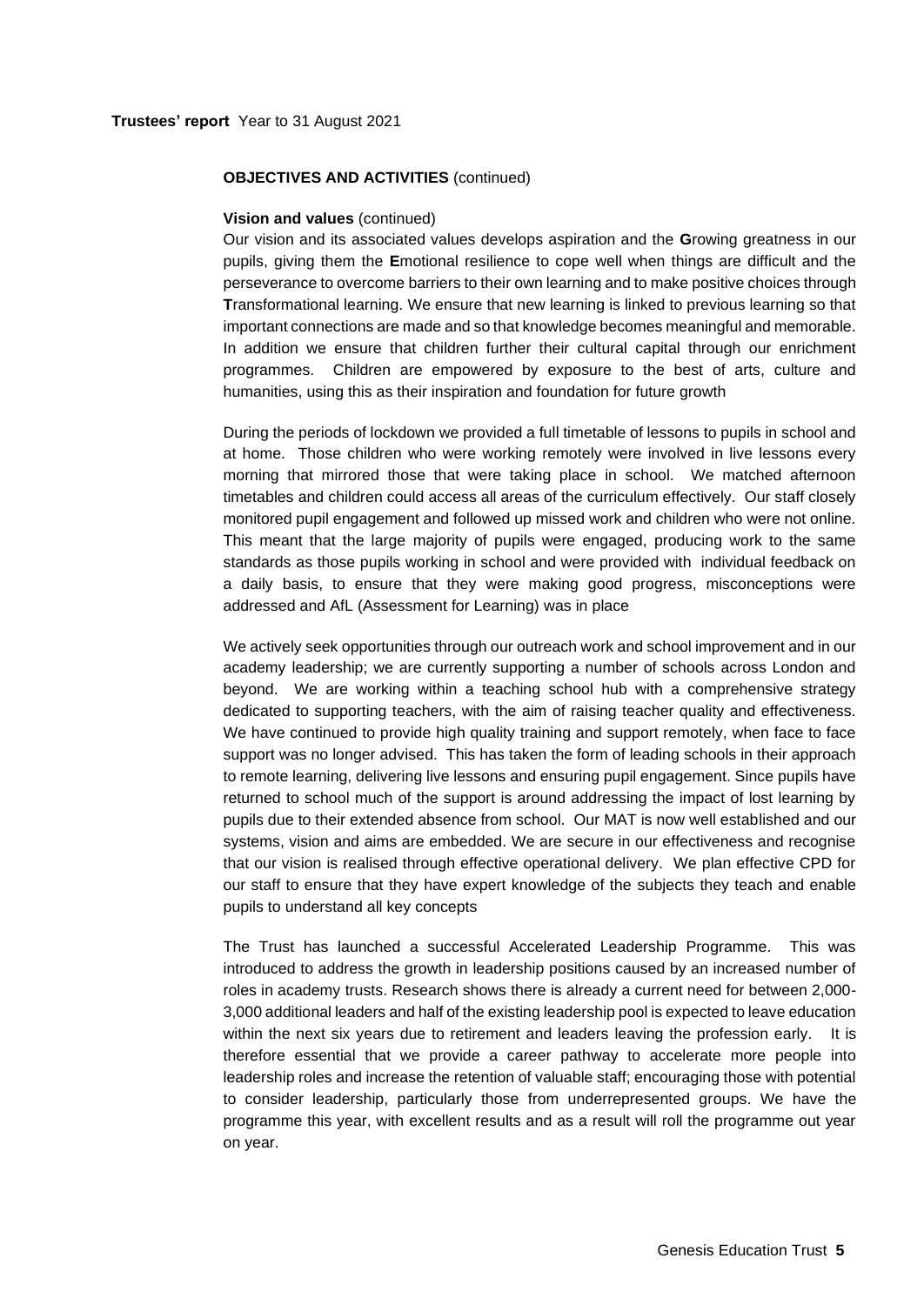## **OBJECTIVES AND ACTIVITIES** (continued)

#### **Vision and values** (continued)

Our aim is for our pupils to be lifelong learners and as educators we are no different. We have revised our coaching model and now operate a systematic approach with three clear steps to success: demonstration, team teaching and observation. This format provides a clear purpose and clarity for both the coach and coachee to follow, outlining clearly our desired outcome for all those involved. In addition, all staff have access to bespoke CPD and this provides a strong dimension of teachers' professional learning in school. We have created a model of improvement that facilitates coaching for all staff members and it is built into all aspects of CPD in our schools, ensuring that a large proportion of our CPD is strategic in essence. We recognise that effective coaching creates opportunities for trusting, open, professional relationships to be enhanced and these help to develop our ongoing cycle of school improvement. The desired outcome of the mentor/coaching model is that it leads teachers to become self-directed. Staff become proficient at identifying their own needs, their ability to determine their goals and their ability to define the sources they need in order to further develop. They have the ability and experience to choose appropriate strategies and evaluate outcomes without the support of others. They take primary charge of their own development, setting clear goals for themselves and shaping their development in line with these goals, monitoring their own progress and evaluating outcomes.

At the Genesis Education Trust we recognise that the most important factor in any school is to make certain that everything possible has been put in place to ensure that each child succeeds. We recognise that our teachers' practices must be outstanding and have created a unique and proven approach alongside a creative curriculum that provides this. We invest heavily in teaching and learning as we are committed to giving all children the best possible chance. We support and develop our staff and are always seeking to develop the path to success for our current staff members, including the introduction of our Accelerated Leadership Programme.

## **STRATEGIC REPORT**

#### **Achievements and performance**

#### *Key performance indicators*

## **OFSTED**

St Mary's C of E School – Outstanding (March 2016) St Saviour's C of E School – Outstanding (September 2019) St Margaret's Barking – Good (October 2019)

#### **SIAMS**

St Mary's C of E School – Outstanding (June 2016) St Saviour's C of E School – Outstanding (May 2015) St Margaret's Barking – Excellent (January 2020)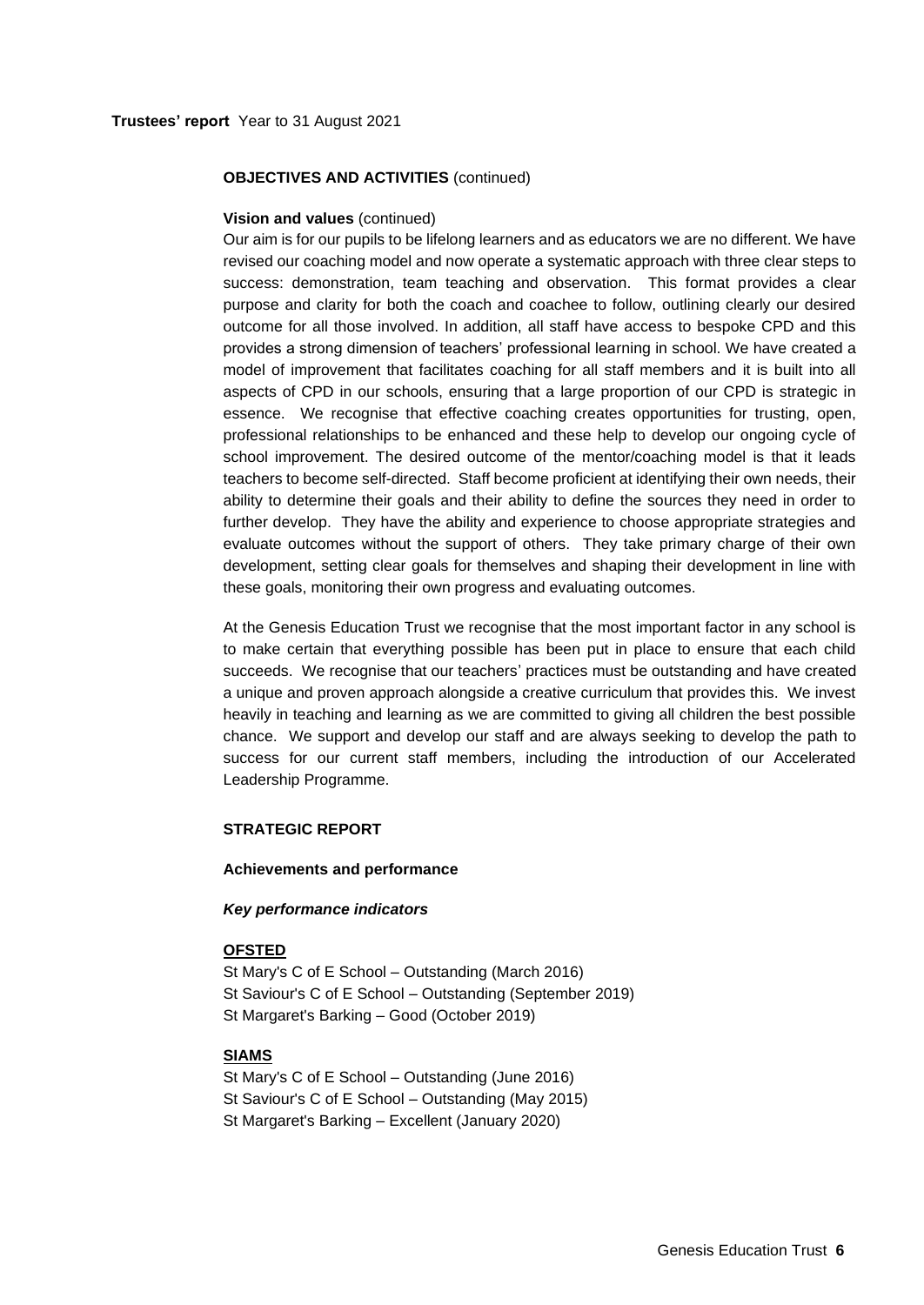#### **STRATEGIC REPORT** (continued)

#### **Data**

The government announced that all the statutory testing that was due to take place in schools and colleges in England during the summer term 2021 was cancelled and that it would not be necessary for schools or colleges to publish educational performance data based on tests, assessments or exams for 2021. This was one of the steps taken in light of the pandemic (COVID-19).

We recognise that there will be significant lost learning for the period from January 2021 until March 2021 and we have put a series of specific accelerated learning plans into place to ensure that our pupils continue to reach their potential. The process through which skills are formed is dynamic – knowledge builds on knowledge and we recognise therefore that there is a need to catch up the lost learning quickly, so that the loss does not compound and lead to further educational issues.

#### **Flood damage**

Unprecedented rainfall in July resulted in extensive flooding in our three schools and we have had to work on detailed project recovery plans to limit the impact of the flooding on the teaching and learning in our schools. At St Saviour's, the damage was limited to the outside areas and therefore repairs were made quickly. In St Margaret's it affected four classrooms and some office space; however, in St Mary's the flood water has caused extensive damage to the entire ground floor. This has meant an ongoing programme of building works, repair and renovations that will last a significant number of months. To address our limited space whilst works are carried out, mobile classrooms and a marquee lunch hall have been erected in the playground. We will continue to work on mitigating any impact on our pupils through effective planning and quality first teaching.

#### **Going concern**

The Trust has reviewed and considered budgets and forecasts alongside the Academy Trust's ongoing development plan. Our financial position is stable and this will remain the case for the foreseeable future. There have been no financial uncertainties and our level of reserves has increased. Our catch up funding has been used to support pupils in three ways; teaching, targeted academic support and through wider strategies, for example courageous advocacy for pupils targeting loneliness in our community.

Our catch up teaching involves quality teaching supported by evidence, informed CPD foci on phonics, mental maths and remote learning and the assessment of attainment gaps, with a quick targeted response is in place to eradicate 'lost learning' rapidly. We have also provided effective live remote teaching practices to ensure expectations of pupil outcomes remain high regardless whether learning from home or in school. This has all been provided in class, through interventions and using additional support.

Our nurseries have continued to operate throughout the year and the letting of additional space to the nurseries has accrued additional money through the rent charges. This additional funding stream has offset the decrease in the fees generated by breakfast and after school clubs, which fell during the period of lockdown as a result of fewer pupils being in school and many parents being furloughed and therefore not requiring the wrap around care.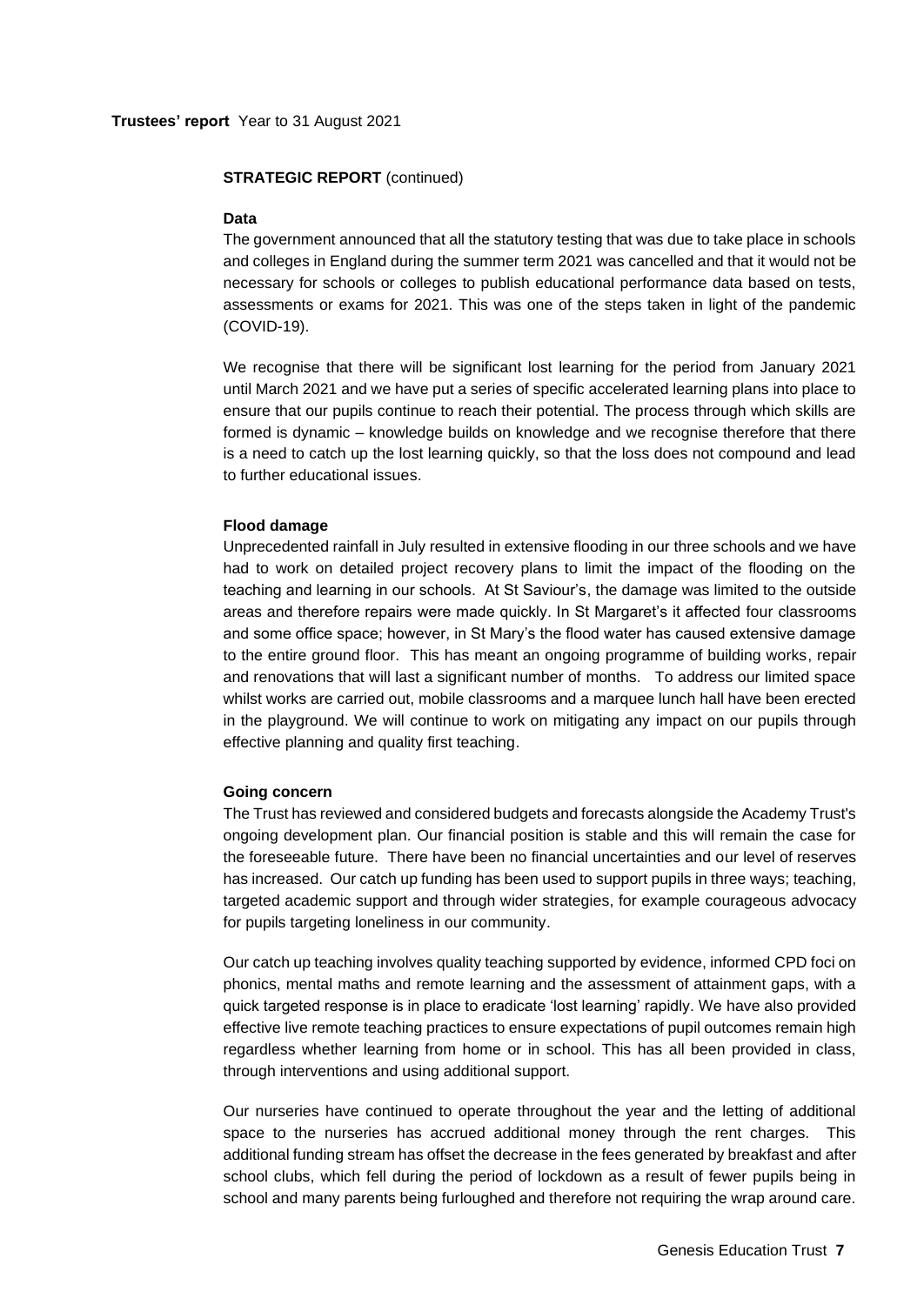#### **STRATEGIC REPORT** (continued)

#### **Going concern** (continued)

The Trustees have a reasonable expectation based upon these measures that the Academy Trust has adequate resources to continue in operational existence for the foreseeable future. For this reason, it continues to adopt the going concern basis in preparing the financial statements.

#### **Financial review**

#### *Financial report for the year*

Net expenditure across all funds for the year was £424,613 (2020 – net expenditure of £526,669). In addition, an actuarial loss on the defined benefit pension scheme of £158,000 (2019 – a gain of £23,000) was recognised. After excluding expenditure recognised in the pension fund of £350,000 (2020 – £301,000), and movements in the fixed asset fund, being capital grants of £311,258 (2020 – £28,805) depreciation of £143,722 (2020 – £146,216) and improvements made to church school buildings of £285,443 (2020 – £166,082), the operational surplus (before transfers between funds) of the trust for the year was £29,294 (2020 – a surplus of £8,677).

The results for the period are shown on page 28.

The Academy had net liabilities at 31 August 2021 of £3,733,286 (2020 – £3,150,673). including a fixed asset fund of £360,177 (2020 – £480,122) and a deficit on the pension reserve of £4,498,000 (2020 – £3,990,000). Excluding these funds, the Academy had £404,537 (2020 – £359,205) of reserves at 31 August 2021 comprised solely of unrestricted funds in at both balance sheet dates. The net liability position is therefore largely driven by pension obligations of £4,498,000 (2020 – £3,990,000). The buildings of the schools within the Trust are owned by the Diocese, and for this reason they are not recognised within the accounts. This has the effect of severely reducing the value fixed assets relative to the LGPS liability, which directly impacts the total Net Asset/Liability position. Having taken this into consideration, the Trustees have assessed the Trust's level of operational reserves and consider it appropriate to prepare the accounts on a going concern basis.

#### *Reserves policy*

Our MAT has effective financial stewardship to enable it strategically to achieve efficiencies and economies of scale. We plan ahead and put robust, consistent systems in place for our medium- and long-term efficiency and sustainability; including financial planning and budget forecasting. All this is aligned with the vision for our MAT, anticipating possible changes and planning ahead making us more resilient and well placed to mitigate any risks.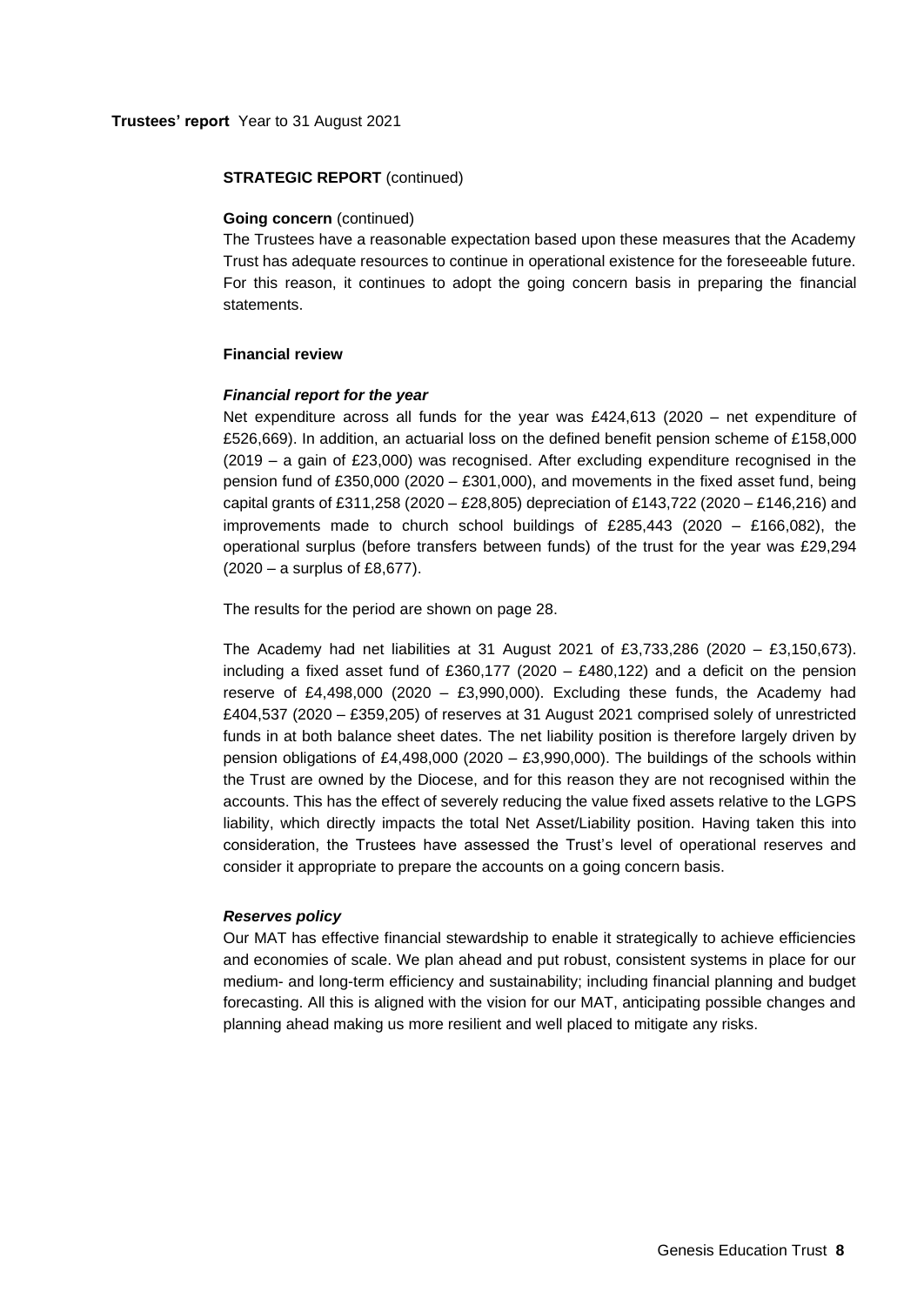### **Trustees' report** Year to 31 August 2021

### **STRATEGIC REPORT** (continued)

#### **Financial review** (continued)

#### *Reserves policy (continued)*

As a result of the regular monitoring and reviewing of our financial position we keep a reserve or contingency that is appropriate to all possible situations. The Trustees have set a target level of reserves of between £300,000 and £400,000, being the majority of one month's payroll costs. The level of free reserves at 31 August 2021 stood at £404,537. Whilst this is marginally higher than the target as stated in the reserves policy, the Trustees consider this level of reserves to be appropriate given the uncertainties of the ongoing Coronavirus pandemic. Although the cost of repairing the damage caused by the recent flooding at St Mary's School will be met by the ESFA's Risk Protection Arrangement, the trustees also consider it prudent to hold a buffer of reserves in case of unforeseen costs which may not be met by the scheme.

### *Capital policy*

#### *Purpose*

Academies are expected to create reserves from their annual GAG funding. During the early years of operation GAG Funding levels create little opportunity to achieve a surplus. Currently, the DfE provides minimal funding in the way of Devolved Formula Capital Grant. In addition academies are able to bid for a share of the Academies Capital Maintenance Fund.

The Board of Genesis Education Trust ("the Trust") require a capital reserve to be created to fund future capital expenditure.

#### *Scope*

The Chief Operations Officer, in conjunction with the Chief Executive Officer, is responsible for ensuring compliance with Trust Policies and Procedures.

#### *Procedure*

The Chief Operations Officer should propose a capital reserve schedule to the Trustees identifying the need to replace assets and the related sums required.

#### *Purpose*

The Trustees should agree the value of capital reserves to be created in a year as part of the budget approval process. Funds should be transferred to a separate bank account at such a time that is clear that to do so would not create a deficit cash flow situation.

Any separate bank account should have instant access in order to ensure any "unknown" major expenditure can be moved to the current account in order to ensure cash flow does not indicate a deficit. Spend of the capital reserve fund should only occur as agreed budgeted spend which is approved by the Trustees as part of the budget process.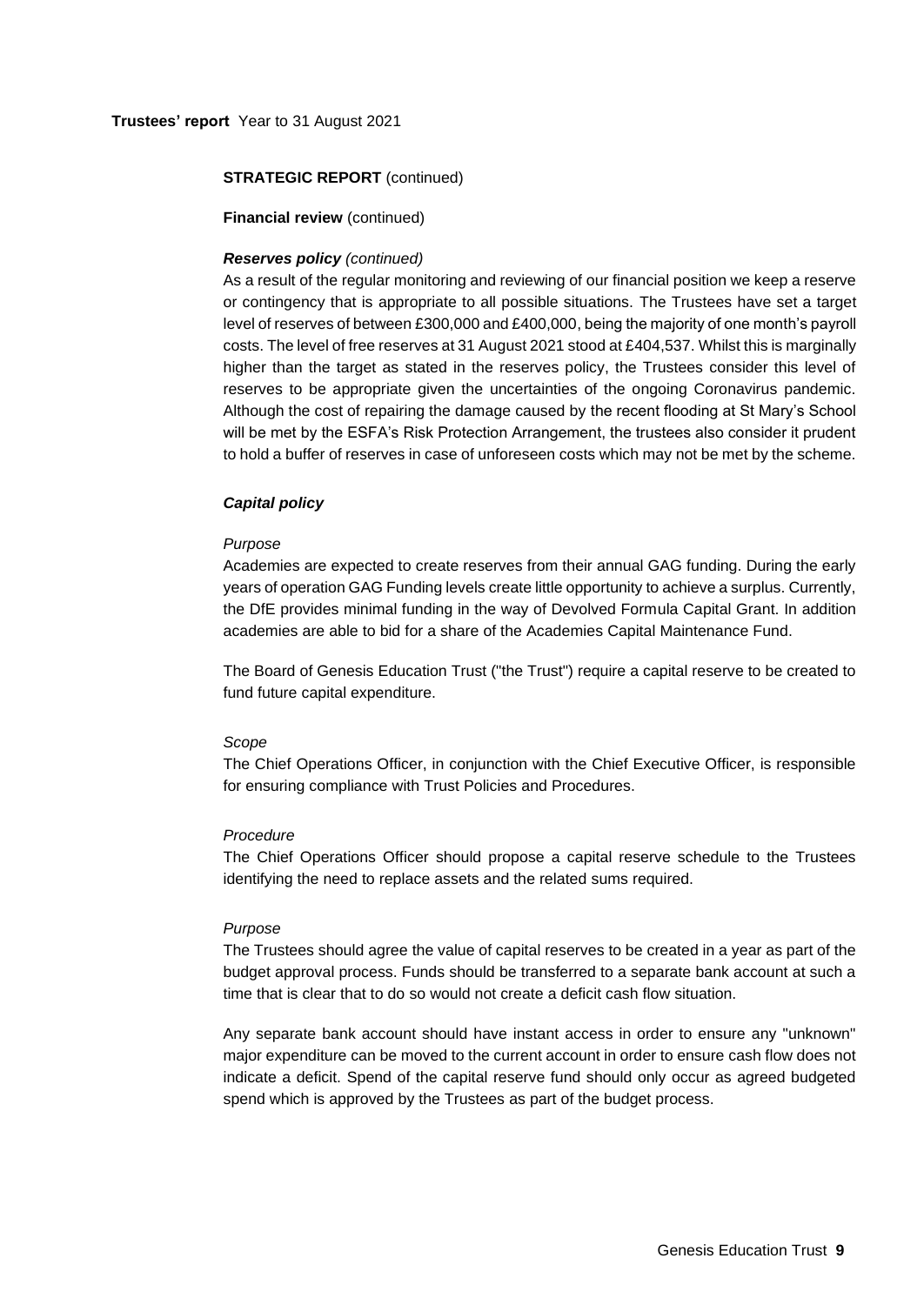## **STRATEGIC REPORT** (continued)

**Financial review** (continued)

#### *Revenue policy*

#### *Purpose*

Academies are expected to hold contingency reserves from their annual GAG funding or other income. The Trustees require a revenue reserve to be created to fund future expenditure related to the Trust's strategic long-term aims and developments.

### *Scope*

The Chief Operations Officer, in conjunction with the Chief Executive Officer, is responsible for ensuring compliance with the Trust's Policies and Procedures.

## *Procedure*

The policy of the Trust is to carry forward a prudent level of resources designed to meet the long-term cyclical needs of renewal and any other unforeseen contingencies, subject to the constraint that the level of resources does not exceed the level permitted by the DfE.

This Policy will be reviewed by the Board on a 3-yearly cycle and must be signed by the Chair of Trustees and Chief Executive Officer.

## *Material investments policy*

## *Purpose and scope*

The purpose of the Investments Policy is to set out the processes by which Genesis Education Trust ("the Trust"). The Trustees will meet their duties under the Trust's Articles of Association and Academies Financial Handbook issued by the EFSA to invest monies surplus to operational requirements in furtherance of the Trust's charitable aims and to ensure that investment risk is properly and prudently managed.

## *Definition of duties*

The Trust's Articles gives the Trustees the power "to expend the funds of the Trust in such manner as they shall consider most beneficial for the achievement of the Objects and to invest in the name of the Trust such part of the funds as they may see fit and to direct the sale or transposition of any such investments and to expend the proceeds of any such sale in furtherance of the Objects."

Whilst the Board of Trustees has responsibility for the Trust's finances, the Scheme of Delegation approved by the Board of Trustees delegates responsibility to the Finance and Resources Committee to approve the Investments Policy to manage, control and track financial exposure, and ensure value for money; to review the trust's investments and investment policy on a regular basis.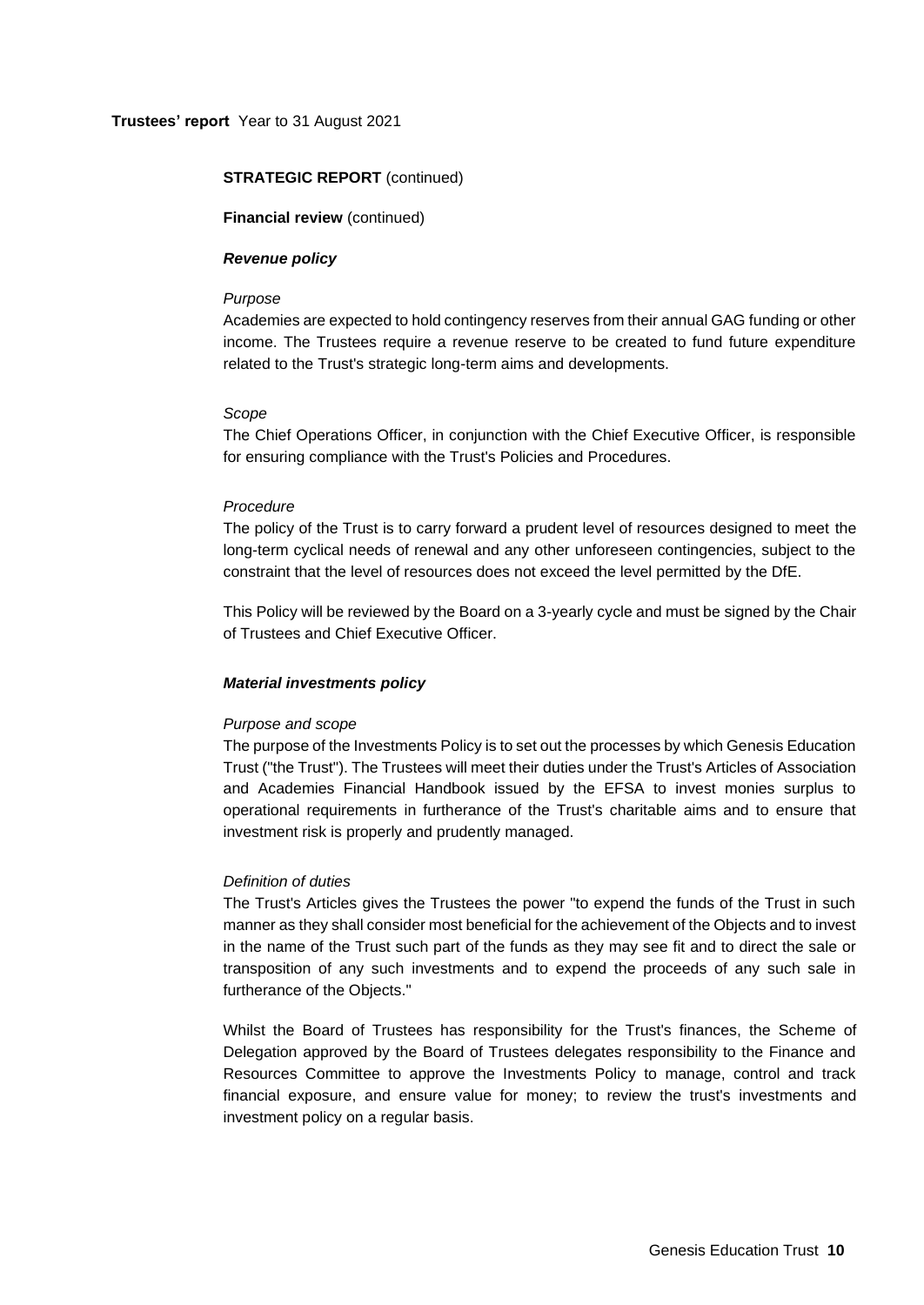### **Trustees' report** Year to 31 August 2021

#### **STRATEGIC REPORT** (continued)

**Financial review** (continued)

#### *Material investments policy (continued)*

The Chief Operations Officer is responsible for producing reliable cash flow forecasts as a basis for decision making. They are responsible for making investment decisions that comply with this Policy and for providing sufficient management information to the Finance Committee so it can review and monitor investment performance.

#### *Objectives*

The investment objectives are:

- To achieve best financial return available whilst ensuring that security of deposits takes precedence over revenue maximisation.
- Only invest funds surplus to operational need based on all financial commitments being met without the Trust bank account becoming overdrawn.

By complying with this policy, all investment decisions should be exercised with care and skill and consequently be in the best interests of the Trust, commanding broad public support.

#### *Investment strategy*

Investment risk will be managed through asset class selection and diversification to ensure that security of deposits takes precedence over revenue maximisation.

For selection, assets will only be considered with banking institutions which have credit ratings assessed by Fitch and/ or Moody to show good credit quality.

To manage the risk of default, deposits should be spread by banking institution and be subject to a maximum exposure of £500,000 with any Prudential Regulation Authority authorised institution by the Bank of England (refer to Financial Conduct Authority (FCA). Whilst this exceeds the protection limit of £75,000 provided by the FCA it is accepted that it is not always practicable to find a sufficient number of investments of this size that meet the prudent criteria outlined in this policy.

#### *Spending and liquidity policy*

Decisions on how much to invest and how long to invest for, will be based on operational requirements, demonstrated by cash flow forecasts produced by the Chief Operations Officer. The cash flow forecasts will take account of the annual budget and spending plans approved by the Board of Trustees and updated on a monthly basis.

A sufficient balance must be held in the current account so that the Trust's financial commitments can always be met without the bank account going overdrawn. The size of the balance will be determined by a forecast of future need and kept under review.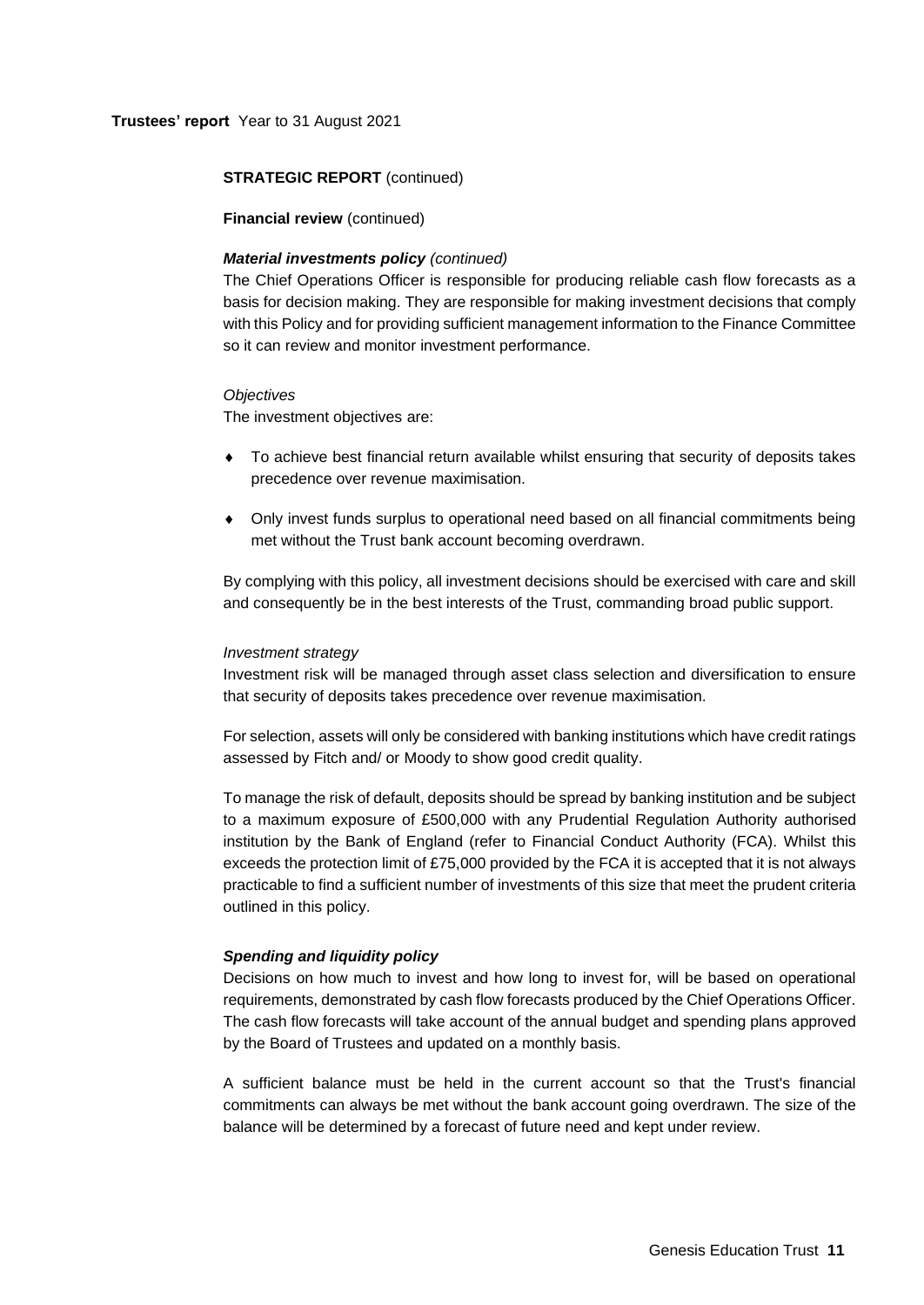## **STRATEGIC REPORT** (continued)

**Financial review** (continued)

## *Spending and liquidity policy (continued)*

Investments for a fixed term should not normally exceed one year in order to provide flexibility for the following year's plans, unless a clear rationale is provided for exceeding one year to the benefit of the Trust.

#### *Monitoring and review*

The Trust has authorised signatories, two of which are required to sign instructions to the deposit taking institution.

The Chief Operations Officer will monitor the cash position and cash flow forecast and report investments held and the performance of investments against objectives to the Finance Committee at appropriate intervals, depending on the terms of the investments. For example, if investments are held one year then an annual report is appropriate.

This Investment Policy has been approved by the Finance Committee; it is reviewed by the Finance Committee on an annual basis to ensure continuing appropriateness.

#### **Principal risks and uncertainties**

The risks facing any academy trust are varied and complex and the Board of Trustees are very well aware of these risks.

The Trustees confirm that the major risks facing the Academy Trust have been identified and addressed. This has been undertaken through work of the Board of Trustees, Committees and the work of the Academy Leadership Teams.

The Trustees consider that the principal risks currently facing the Academy Trust are:

- **Pupil numbers:** Due to the demographics of the area of all three schools there is a risk of falling pupil numbers. This risk is mitigated by the parents from the nursery choosing to send their children to the schools, resulting in numbers being stable.
- **The impact of Covid-19 on income:** The income from breakfast and after school clubs may be affected if there is another lockdown due to COVID. This is mitigated by the rental income received from the nursery and additional rental income due to the nursery requiring additional rooms and seconded staff to assist with the "bubble" system

The risk register aims to ensure that the Genesis Trust complies with risk management best practice and sets out the current processes and responsibilities for risk management in the MAT. The requirements can be summarised as:

- The Trustees acknowledge their responsibility for the system of internal control.
- An ongoing process is in place for identifying, evaluating and managing all significant risks.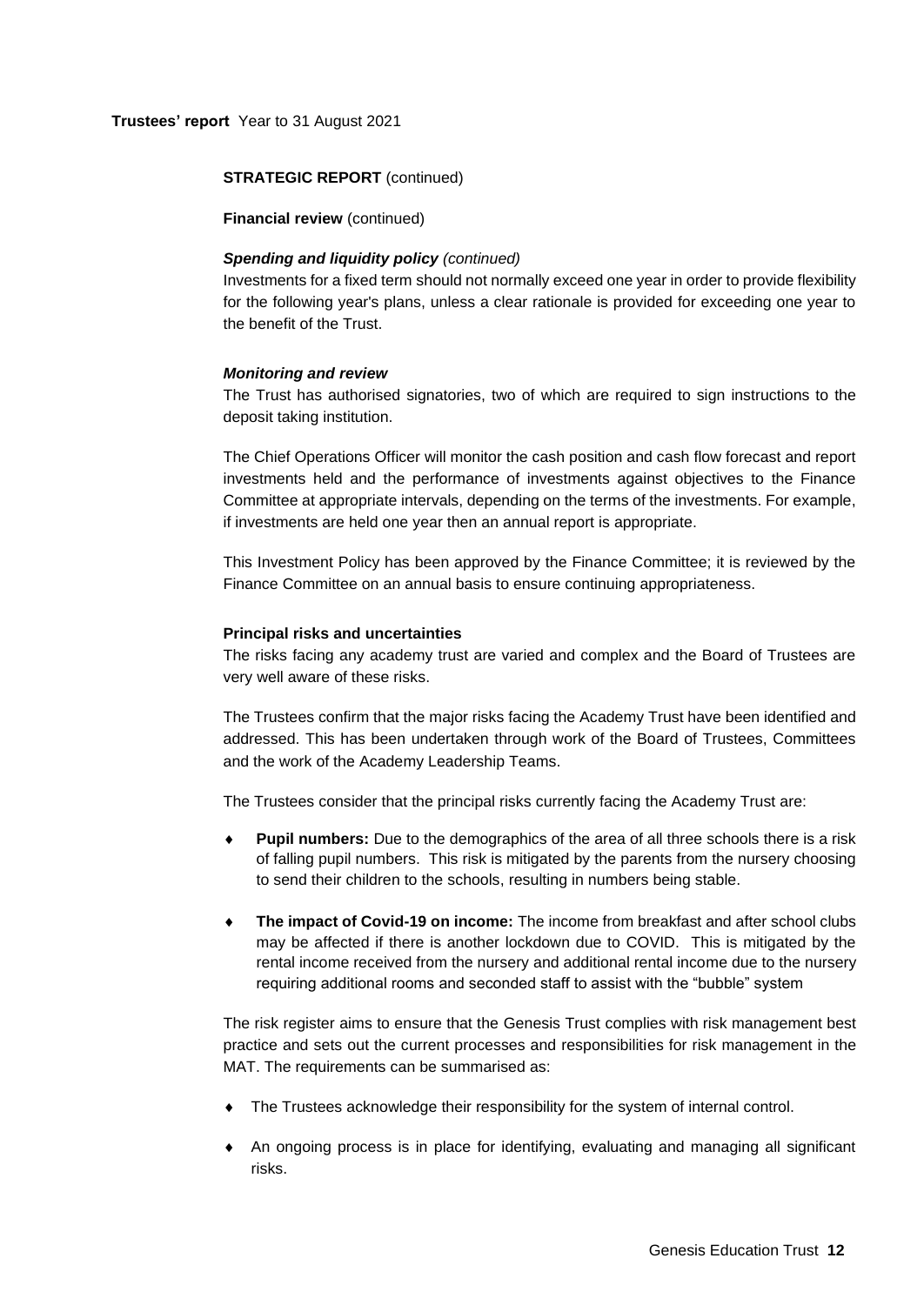## **STRATEGIC REPORT** (continued)

**Financial review** (continued)

#### **Principal risks and uncertainties** (continued)

- An annual process is in place for reviewing the effectiveness of the system of internal control.
- There is a system in place to deal with internal control weakness or failures.

In assessing what constitutes a sound system of internal control, consideration should be given to:

- The nature and extent of the risks facing the organisation.
- The extent and categories of risk which it regards as acceptable.
- The likelihood of the risks concerned materialising.
- The organisation's ability to reduce the incidence and impact of the risks that do materialise.

The trust will ensure there is sufficient risk management in place to ensure that it and its schools remain compliant with legal and moral requirements. Such mitigations should ensure compliance with financial, operational as well as Health and Safety regulations, including activities that ensure safe working practice. These controls will be managed through a timetabled testing/audit system.

#### **FUNDRAISING**

The Academy Trust aims to achieve best practice in the way in which it communicates with supporters. It takes care with both the tone of its communications and the accuracy of its data to minimise the pressures on supporters. It applies best practice to protect supporters' data and never sells data, it never swaps data with other organisations, and ensures that its communication preferences can be changed at any time. The Academy Trust manages its own fundraising activities and does not employ the services of Professional Fundraisers. It undertakes to react to and investigate any complaints regarding its fundraising activities and to learn from them and improve its service. During 2020/21, the Charity received no complaints about its fundraising activities.

#### **PLANS FOR THE FUTURE**

We will continue to focus on the outreach work and the support we are giving to schools in Waltham Forest and beyond. We aim to increase the variety of training that we can offer, providing a cohesive approach to training and development as a way of driving school improvement. We will continue with our professional development, leadership training, school-to-school support, promoting specialist leaders of education. We have begun a new initiative of an Accelerated Leaders Programme.

This will give teachers within our MAT the opportunity to develop mentoring skills, gaining professional and leadership development which in turn provides more opportunities for promotion, aiding in our retention of good teachers.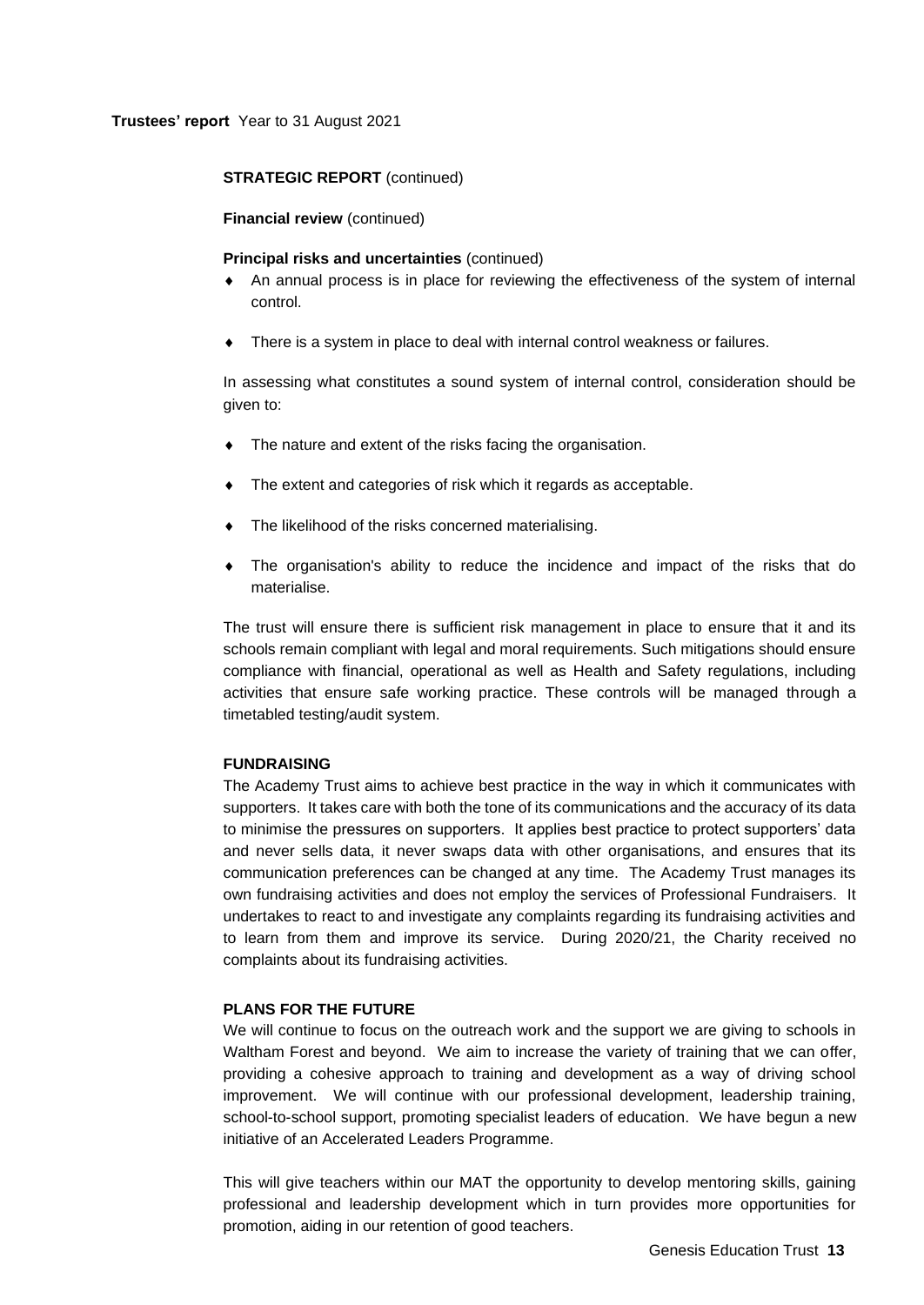### **Trustees' report** Year to 31 August 2021

## **PLANS FOR THE FUTURE (continued)**

Following the year end, the Trust continued to assess and respond to the damage caused by flooding at St Mary's School and repair works will continue until such a time as the school building is once again safe for staff and students.

## **DISCLOSURE OF INFORMATION TO AUDITORS**

In so far as the Trustees are aware:

- there is no relevant audit information of which the charitable company's auditor are unaware; and
- that Trustees have taken all the steps that ought to have been taken as a Trustee in order to be aware of any relevant audit information and to establish that the charitable company's auditors are aware of that information.

The Trustees' Report, incorporating a strategic report, was approved by order of the board of trustees, as the company directors, and signed on its behalf by:

Juhan P Hoss

**Graham Moss**

Chair of Trustees

Date:  $9/12/2021$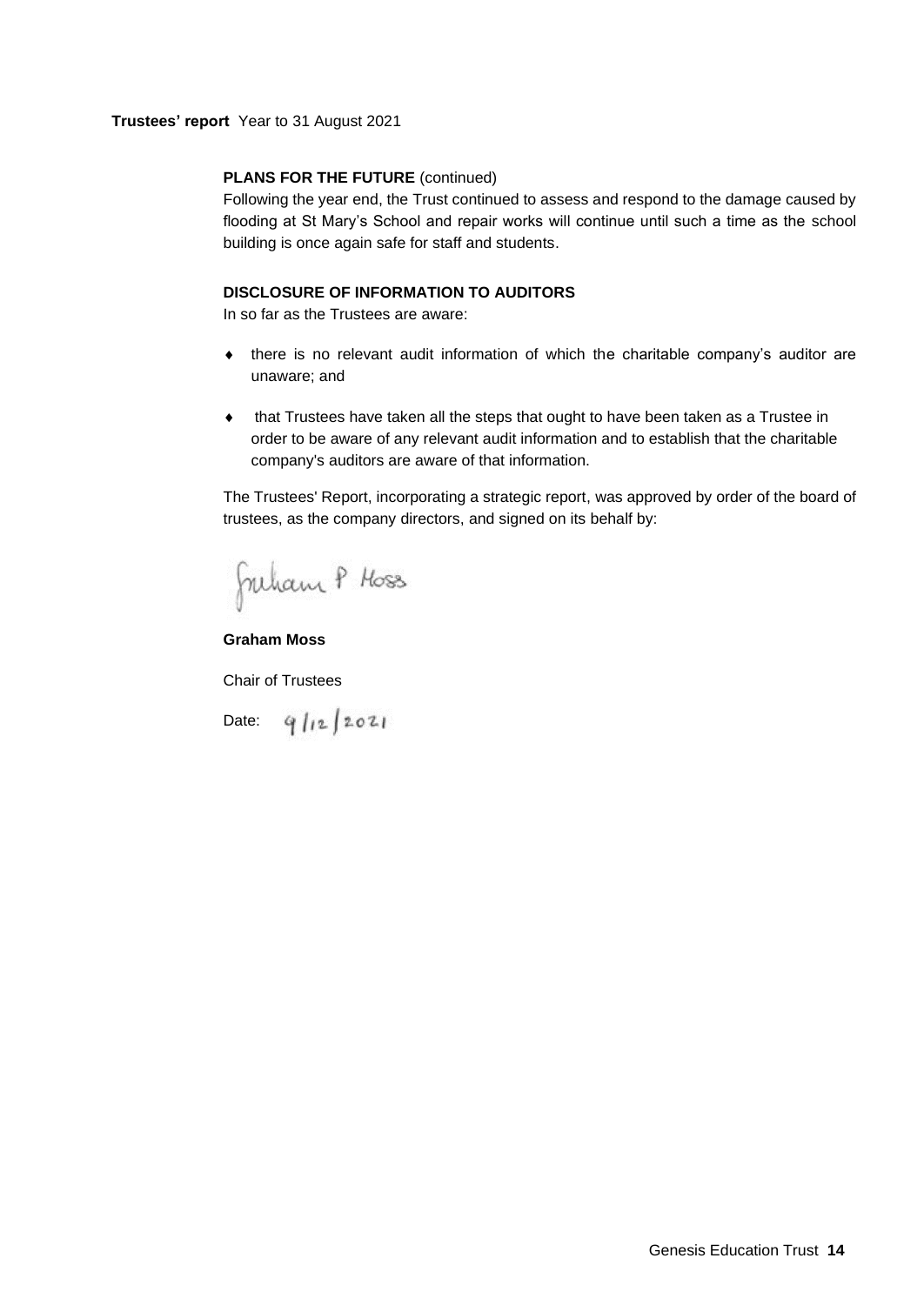#### **Governance statement** 31 August 2021

#### **Scope of responsibility**

As trustees, we acknowledge we have overall responsibility for ensuring that Genesis Education Trust has an effective and appropriate system of control, financial and otherwise. However, such a system is designed to manage rather than eliminate the risk of failure to achieve business objectives and can provide only reasonable and not absolute assurance against material misstatement or loss.

The board of trustees has delegated the day-to-day responsibility to the Chief Executive Officer, as Accounting Officer, for ensuring financial controls conform with the requirements of both propriety and good financial management and in accordance with the requirements and responsibilities assigned to it in the funding agreement between Genesis Education Trust and the Secretary of State for Education. They are also responsible for reporting to the board of trustees any material weaknesses or breakdowns in internal control.

#### **Governance**

The information on governance included here supplements that described in the Trustees' Report and in the Statement of Trustees' Responsibilities. The board of trustees has formally met 3 times during the year. Attendance during the year at meetings of the board of trustees was as follows:

| <b>Trustee</b>                      | <b>Meetings attended</b> | Out of possible |
|-------------------------------------|--------------------------|-----------------|
| Graham Moss (Chair of the Trustees) | 3                        | 3               |
| Rev Canon Ade Ademola (Vice Chair)  | 3                        | 3               |
| Heather Boardman                    | 3                        | 3               |
| Lisa Collison                       | 3                        | 3               |
| <b>Heather Fleetwood</b>            | 2                        | 2               |
| <b>Beverley Hall</b>                | 3                        | 3               |
| Hilton Osagioduwa Idahosa           |                          | 3               |
| Nicola King                         | 2                        | 3               |
| Paul Powell                         | 3                        | 3               |
| <b>Prof Susannah Quinsee</b>        | 3                        | 3               |

Whilst the Academy Trust's Board of Trustees has met fewer than six times during the course of the financial year, the Trustees are of the opinion that that they have been able to maintain sufficient oversight of the Academy Trust's finances through the establishment of the Audit & Finance Committee. The purpose of this sub-committee is to assist the decision-making of the full Board of Trustees by enabling more detailed consideration of the Academy's finances and resources. The Committee draws any matters of significance or concern to the attention of the full Board of Trustees.

All directors and governors take part in an annual skills audit in which they identify areas of strengths and areas that need development. The trust use this information to provide training and support as well as identifying key skills required from new governors or board members. Board members are recruited from the local community, church and Academy Ambassadors to help fill areas where there are skills required. The Trust is a member of the National Governance Association and the trustees receive periodic external training through this forum, which also provides external reviews of the Trust's governance practices.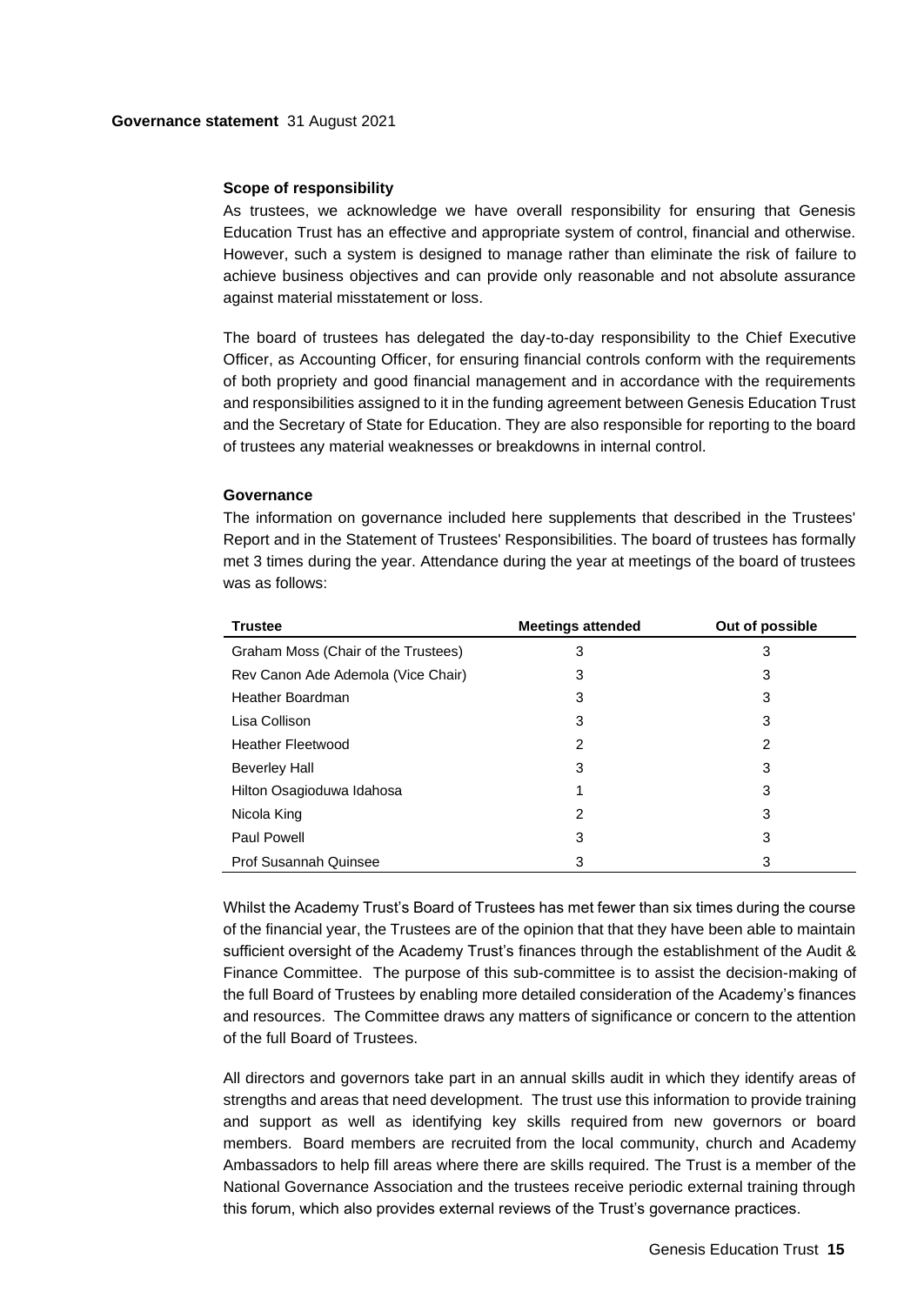#### **Governance statement** 31 August 2021

#### **Governance** (continued)

The Finance Committee is a sub-committee of the main board of trustees. Its purpose is to:

- Draw any matters of significance or concern to the attention of the Governing Body;
- Consider and recommend acceptance or non-acceptance of the Academy Budget for approval at the start of each financial year;
- Monitor and review expenditure on a regular basis and ensure compliance with overall financial planning and ESFA financial regulations;
- Consider the appointment of the external auditor, the nature and scope of the external audit and any problems or reservations arising from the external audit; and
- To review the internal audit function, considering any major findings and management's responses, as well as ensuring co-ordination between the internal and external auditors.

| <b>Trustee</b>                | <b>Meetings attended</b> | Out of possible |
|-------------------------------|--------------------------|-----------------|
| Rev Canon Ade Ademola (Chair) |                          | З               |
| <b>Beverley Hall</b>          | 3                        | 3               |
| Graham Moss                   |                          | 3               |
| Lisa Collison                 | ົ                        | 3               |

Attendance at meetings during the year was as follows:

#### **Review of Value for Money**

As Accounting Officer, the Chief Executive Officer has responsibility for ensuring that the academy delivers good value in the use of public resources. The Accounting Officer understands that value for money refers to the educational and wider societal outcomes achieved in return for the taxpayer resources received.

The Accounting Officer considers how the academy's use of its resources has provided good value for money during each academic year, and reports to the board of trustees where value for money can be improved, including the use of benchmarking data where appropriate. The Accounting Officer for the academy has delivered improved value for money during the year by:

We ensure that our Trust's use of resources has provided good value for money by securing the best possible outcomes for pupils, in the most efficient and effective way. Our main educational aims are to improve teaching and learning, pupil attainment, curriculum and leadership and management. All this needs to be achieved through the best value practise that ensures quality in all areas and reviews and evaluates impact.

Our MAT is also mindful of best value within every transaction we make. We explore alternative purchasing options, implementing tender processes where necessary and actively seek opportunities to procure products and services across a number of schools to create economies of scale, driving down costs and negotiating favourable rates. We review all contracts annually to ensure they remain fit for purpose. Continuing to make effective use of information about student progress for teachers to use to tailor teaching approaches and interventions, motivate students and to involve and inform parents and carers.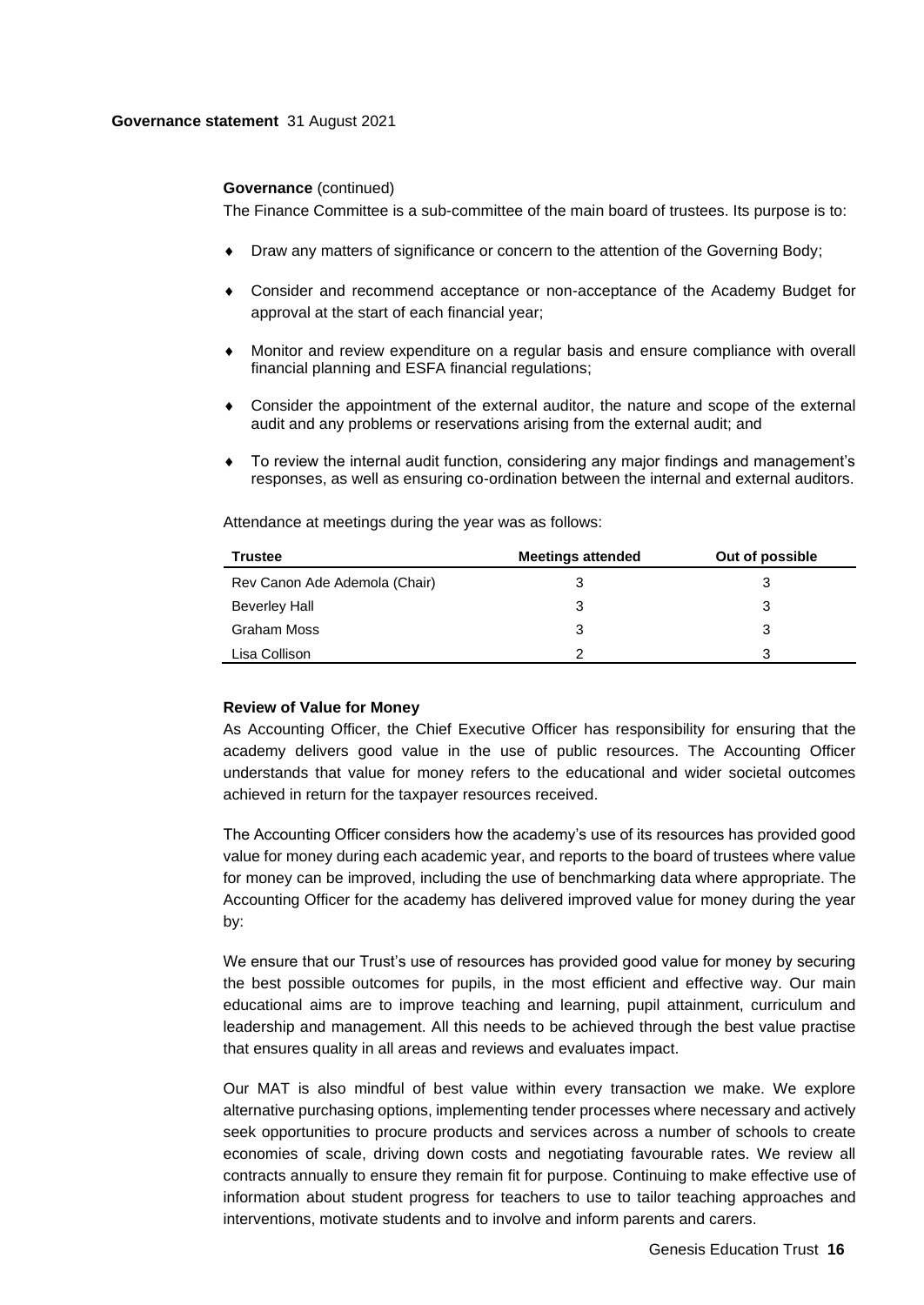#### **Review of Value for Money** (continued)

The Trust continued to pay suppliers in line with its normal procedures. There have been no detrimental impacts to suppliers as a result of this decision and the requirement to obtain value for money has not been affected in any way.

#### **The purpose of the system of internal control**

The system of internal control is designed to manage risk to a reasonable level rather than to eliminate all risk of failure to achieve policies, aims and objectives; it can therefore only provide reasonable and not absolute assurance of effectiveness. The system of internal control is based on an ongoing process designed to identify and prioritise the risks to the achievement of academy policies, aims and objectives, to evaluate the likelihood of those risks being realised and the impact should they be realised, and to manage them efficiently, effectively and economically. The system of internal control has been in place in Genesis Education Trust for the year 1 September 2020 to 31 August 2021 and up to the date of approval of the annual report and financial statements.

#### **Capacity to handle risk**

The board of trustees has reviewed the key risks to which the academy is exposed together with the operating, financial and compliance controls that have been implemented to mitigate those risks. The board of trustees is of the view that there is a formal ongoing process for identifying, evaluating and managing the academy's significant risks, that has been in place for the year 1 September 2020 to 31 August 2021 and up to the date of approval of the annual report and financial statements. This process is regularly reviewed by the board of trustees.

#### **The risk and control framework**

The academy's system of internal financial control is based on a framework of regular management information and administrative procedures including the segregation of duties and a system of delegation and accountability. In particular, it includes:

- comprehensive budgeting and monitoring systems with an annual budget and periodic financial reports which are reviewed and agreed by the board of trustees;
- regular reviews by the finance committee of reports which indicate financial performance against the forecasts and of major purchase plans, capital works and expenditure programmes;
- setting targets to measure financial and other performance;
- clearly defined purchasing (asset purchase or capital investment) guidelines;
- delegation of authority and segregation of duties; and
- identification and management of risks. The board of trustees has considered need for a specific internal audit function in the light of the newly revised FRC ethical standard and has appointed Landau Baker and Strictly Education as its internal auditors.

The internal auditor's role includes giving advice on financial matters and performing a range of checks on the academy's financial systems. In particular the checks carried out in the current period included: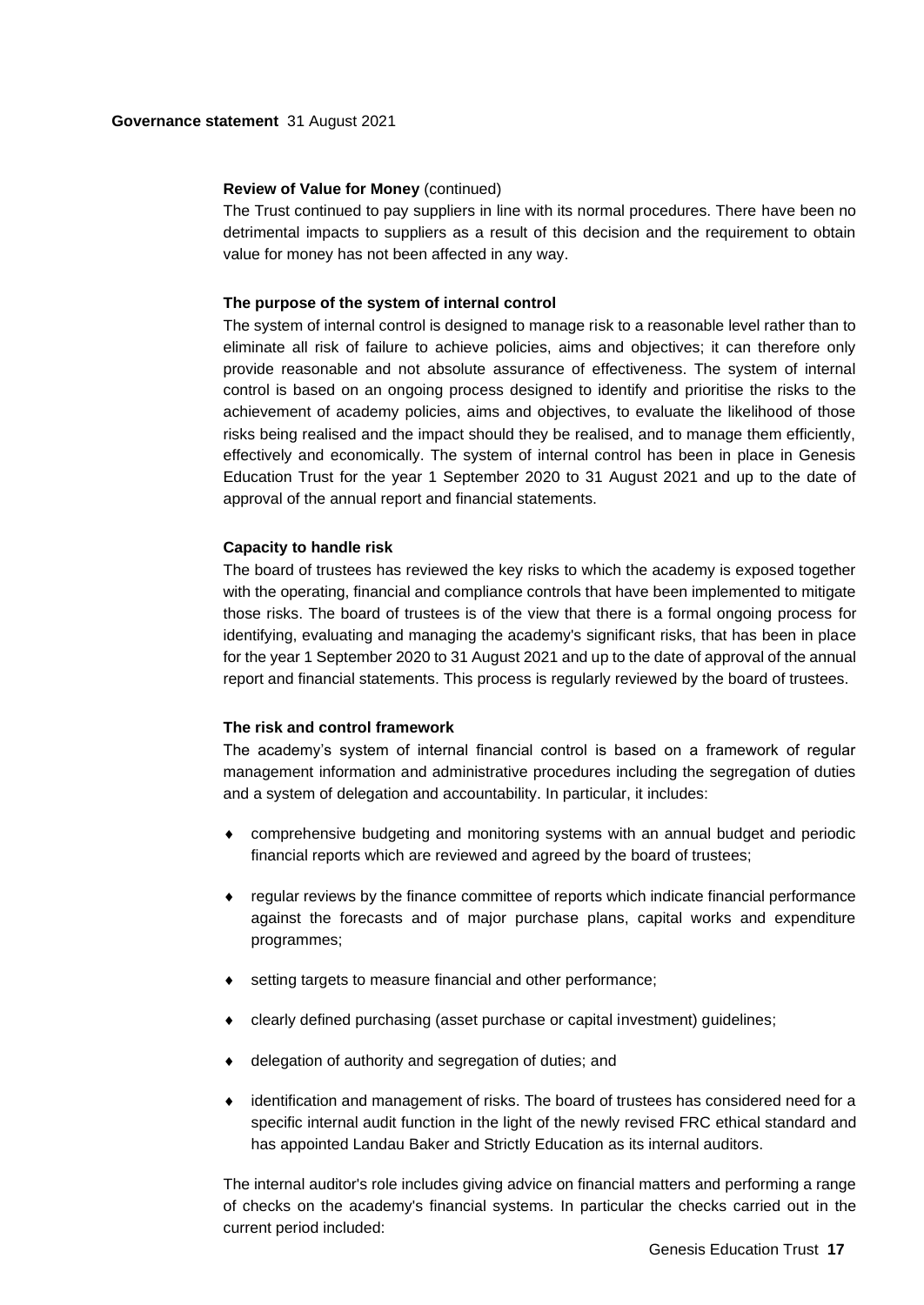#### **Governance statement** 31 August 2021

#### **The risk and control framework** (continued)

- a review of the Trust's core financial controls (Autumn Term);
- a review of governance arrangements (Spring Term); and
- a School Resource Management (SRM) review (Summer Term).

There were no significant adverse findings from these visits and recommendations have been duly considered and actioned where necessary.

On an annual basis, the auditor reports to the board of trustees through the audit committee on the operation of the systems of control and on the discharge of the board of trustees' financial responsibilities.

#### **Review of effectiveness**

As Accounting Officer, the Chief Executive Officer has responsibility for reviewing the effectiveness of the system of internal control. During the year in question the review has been informed by:

- the work of the internal auditors;
- the work of the external auditor;
- the financial management and governance self-assessment process; and
- the work of the executive managers within the academy who have responsibility for the development and maintenance of the internal control framework.

The Accounting Officer has been advised of the implications of the result of their review of the system of internal control by the Local Governing Body and a plan to address weaknesses and ensure continuous improvement of the system is in place.

Approved by order of the members of the board of trustees and signed on their behalf, by:

Freham P Hoss

Blall

Graham Moss **Beverley Hall** 

(Chair of Trustees) (Accounting Officer)

Date: 9<sup>th</sup> December 2021 Date:

ath December<br>2021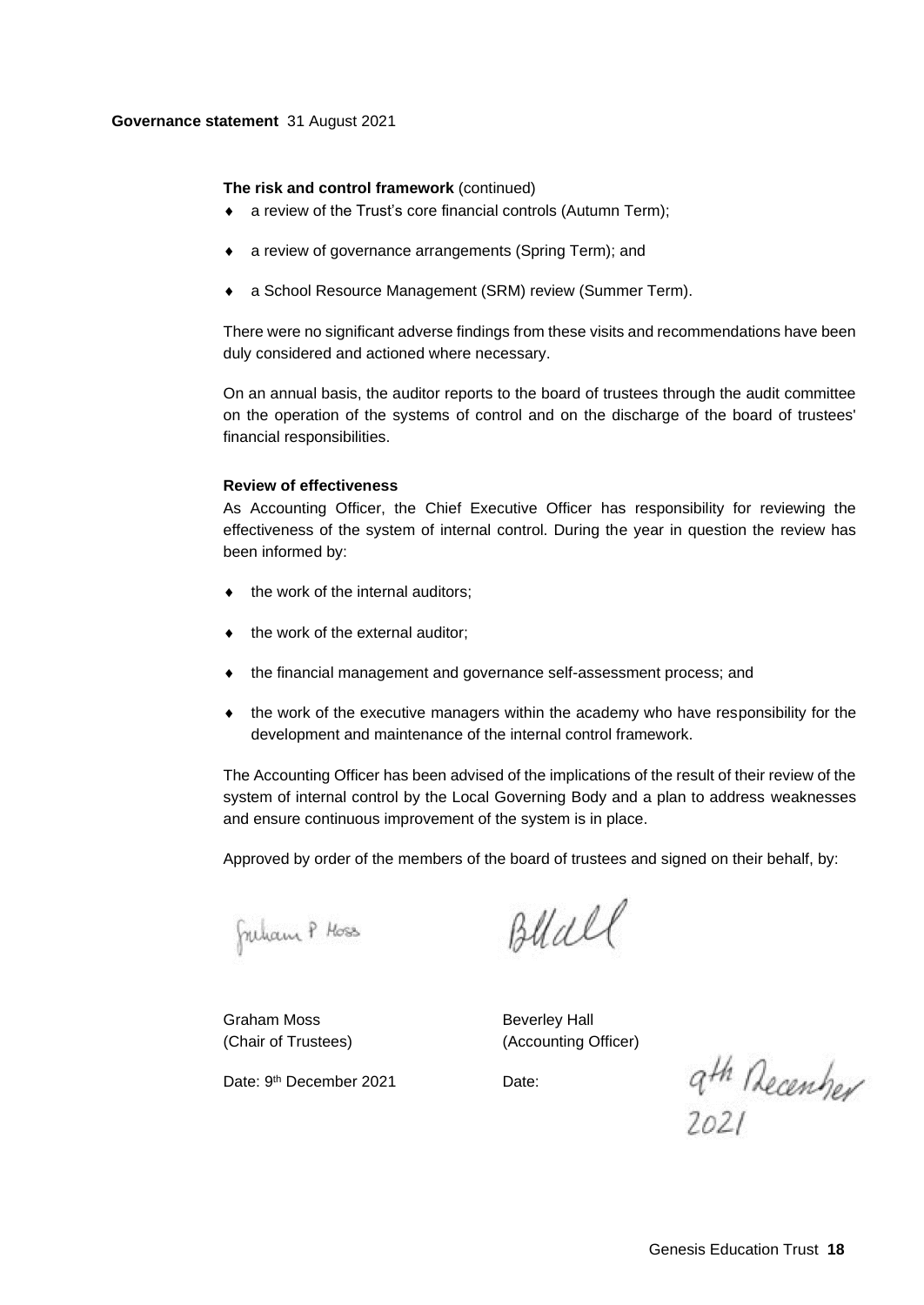### **Statement of regularity, propriety and compliance** 31 August 2021

As accounting officer of Genesis Education Trust I have considered my responsibility to notify the academy board of Trustees and the Education & Skills Funding Agency (ESFA) of material irregularity, impropriety and non-compliance with terms and conditions of all funding received by the academy, under the funding agreement in place between the academy and the Secretary of State for Education. As part of my consideration I have had due regard to the requirements of the Academies Financial Handbook 2020.

I confirm that I and the academy board of Trustees are able to identify any material irregular or improper use of all funds by the academy, or material non-compliance with the terms and conditions of funding under the academy's funding agreement and the Academies Financial Handbook 2020.

I confirm that no instances of material irregularity, impropriety or funding non-compliance have been discovered to date. If any instances are identified after the date of this statement, these will be notified to the board of Trustees and ESFA.

Blall

Beverley Hall Accounting Officer

Date:  $9/12/2021$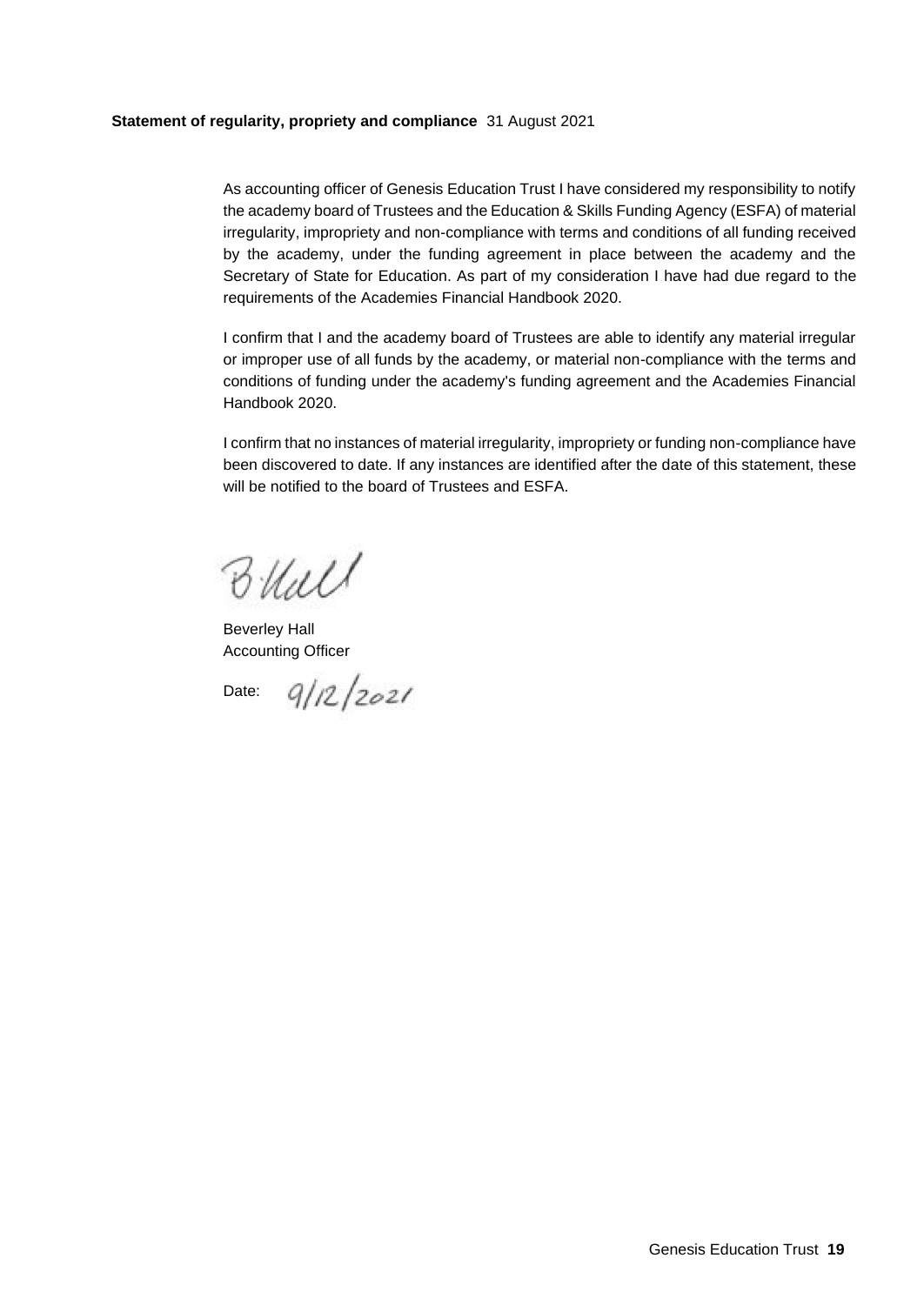#### **Statement of trustees' responsibilities** 31 August 2021

The Trustees (who act as trustees for the charitable activities of the Academy and are also the directors of the Academy for the purposes of company law) are responsible for preparing the Trustees' report and the financial statements in accordance with the Annual Accounts Direction issued by the Education and Skills Funding Agency, United Kingdom Accounting Standards (United Kingdom Generally Accepted Accounting Practice) and applicable law and regulations.

Company law requires the Trustees to prepare financial statements for each financial year. Under company law, the Trustees must not approve the financial statements unless they are satisfied that they give a true and fair view of the state of affairs of the Academy and of its incoming resources and application of resources, including its income and expenditure, for that period. In preparing these financial statements, the Trustees are required to:

- select suitable accounting policies and then apply them consistently;
- observe the methods and principles in the Charities' SORP FRS 102 and the Academies Accounts Direction 2020 to 2021;
- make judgments and estimates that are reasonable and prudent;
- state whether applicable United Kingdom Accounting Standards (FRS 102) have been followed, subject to any material departures disclosed and explained in the financial statements; and
- prepare the financial statements on the going concern basis unless it is inappropriate to presume that the Academy will continue in operation.

The Trustees are responsible for keeping adequate accounting records that are sufficient to show and explain the Academy's transactions and disclose with reasonable accuracy at any time the financial position of the Academy and enable them to ensure that the financial statements comply with the Companies Act 2006. They are also responsible for safeguarding the assets of the Academy and hence for taking reasonable steps for the prevention and detection of fraud and other irregularities.

The Trustees are responsible for ensuring that in its conduct and operation the Academy applies financial and other controls, which conform with the requirements both of propriety and of good financial management. They are also responsible for ensuring grants received from the ESFA/DfE have been applied for the purposes intended.

The Trustees are responsible for the maintenance and integrity of the charity and financial information included on the Academy's website. Legislation in the United Kingdom governing the preparation and dissemination of financial statements may differ from legislation in other jurisdictions.

Approved by order of the members of the Board of Trustees and signed on its behalf by:

Julian P Hoss

Graham Moss (Chair of Trustees) Date: 9<sup>th</sup> December 2021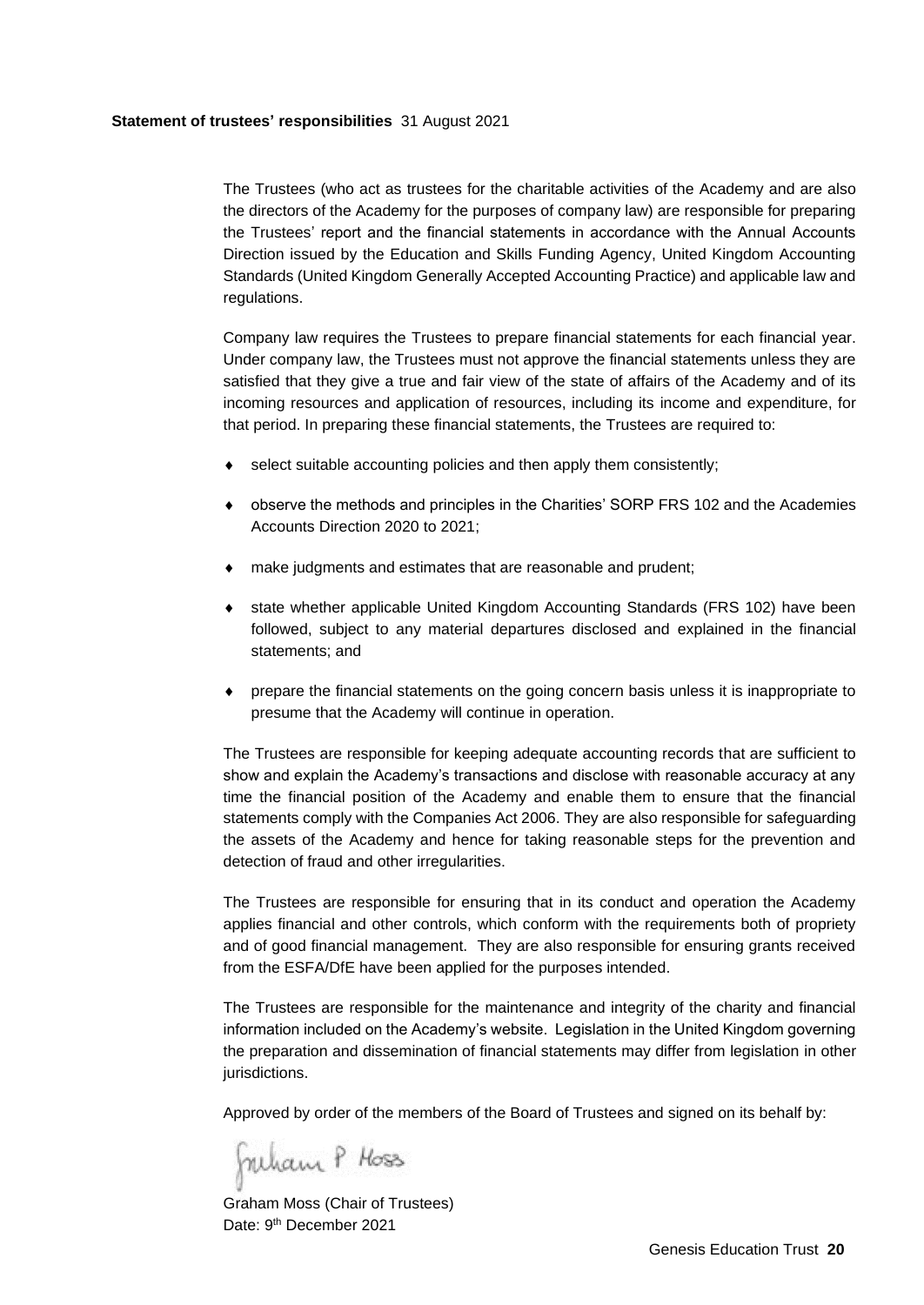### **Independent auditor's report to the members of Genesis Education Trust**

## **Opinion**

We have audited the financial statements of Genesis Education Trust (the 'charitable company') for the year ended 31 August 2021 which comprise the statement of financial activities, the balance sheet, the statement of cash flows, the principal accounting policies and the notes to the financial statements. The financial reporting framework that has been applied in their preparation is applicable law, United Kingdom Accounting Standards, including Financial Reporting Standard 102 'The Financial Reporting Standard applicable in the UK and Republic of Ireland' (United Kingdom Generally Accepted Accounting Practice), Accounting and Reporting by Charities: Statement of Recommended Practice applicable to charities preparing their accounts in accordance with the Financial Reporting Standard applicable in the UK and Republic of Ireland (FRS 102) (the Charities SORP 2019) and the Academies Accounts Direction 2020 to 2021.

In our opinion, the financial statements:

- give a true and fair view of the state of the charitable company's affairs as at 31 August 2021 and of its income and expenditure, for the period then ended;
- have been properly prepared in accordance with United Kingdom Generally Accepted Accounting Practice;
- have been prepared in accordance with the requirements of the Companies Act 2006; and
- have been prepared in accordance with the Charities SORP 2019 and Academies Accounts Direction 2020 to 2021.

## **Basis for opinion**

We conducted our audit in accordance with International Standards on Auditing (UK) (ISAs (UK)) and applicable law. Our responsibilities under those standards are further described in the Auditor's responsibilities for the audit of the financial statements section of our report. We are independent of the charitable company in accordance with the ethical requirements that are relevant to our audit of the financial statements in the UK, including the FRC's Ethical Standard, and we have fulfilled our other ethical responsibilities in accordance with these requirements. We believe that the audit evidence we have obtained is sufficient and appropriate to provide a basis for our opinion.

#### **Conclusions relating to going concern**

In auditing the financial statements, we have concluded that the trustees' use of the going concern basis of accounting in the preparation of the financial statements is appropriate.

Based on the work we have performed, we have not identified any material uncertainties relating to events or conditions that, individually or collectively, may cast significant doubt on the charitable company's ability to continue as a going concern for a period of at least twelve months from when the financial statements are authorised for issue.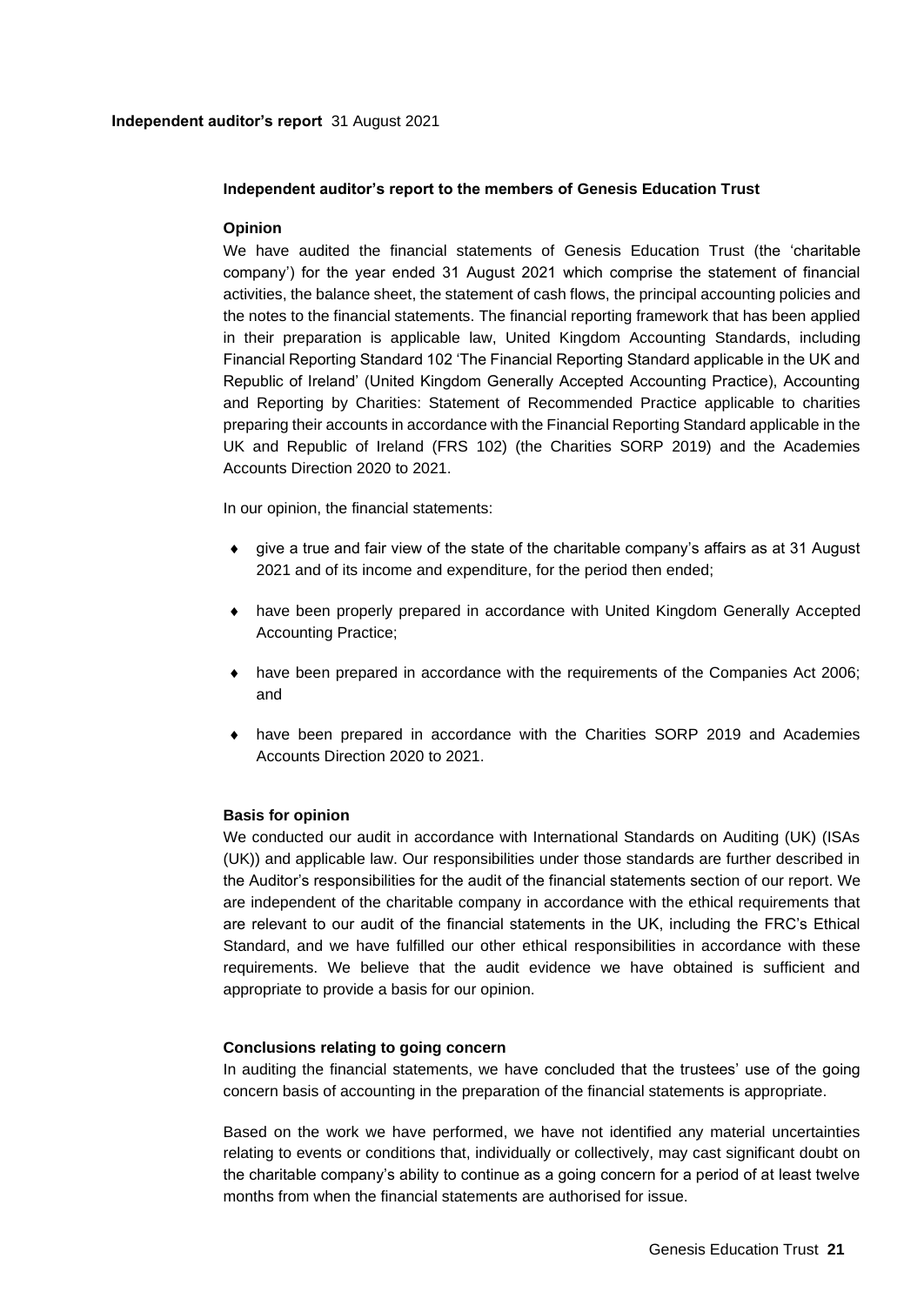### **Conclusions relating to going concern** (continued)

Our responsibilities and the responsibilities of the trustees with respect to going concern are described in the relevant sections of this report.

## **Other information**

The trustees are responsible for the other information. The other information comprises the information included in the annual report other than the financial statements and our auditor's report thereon. Our opinion on the financial statements does not cover the other information and, except to the extent otherwise explicitly stated in our report, we do not express any form of assurance conclusion thereon.

In connection with our audit of the financial statements, our responsibility is to read the other information and, in doing so, consider whether the other information is materially inconsistent with the financial statements or our knowledge obtained in the audit or otherwise appears to be materially misstated. If we identify such material inconsistencies or apparent material misstatements, we are required to determine whether there is a material misstatement in the financial statements or a material misstatement of the other information. If, based on the work we have performed, we conclude that there is a material misstatement of this other information, we are required to report that fact.

We have nothing to report in this regard.

#### **Opinions on other matters prescribed by the Companies Act 2006**

In our opinion, based on the work undertaken in the course of the audit:

- $\bullet$  the information given in the trustees' report, which is also the directors' report for the purposes of company law and includes the strategic report, for the financial year for which the financial statements are prepared is consistent with the financial statements; and
- $\bullet$  the trustees' report, which is also the directors' report for the purposes of company law and includes the strategic report, has been prepared in accordance with applicable legal requirements.

#### **Matters on which we are required to report by exception**

In the light of the knowledge and understanding of the charitable company and its environment obtained in the course of the audit, we have not identified material misstatements in the trustees' report including the strategic report.

We have nothing to report in respect of the following matters in relation to which the Companies Act 2006 requires us to report to you if, in our opinion:

- adequate accounting records have not been kept, or returns adequate for our audit have not been received from branches not visited by us; or
- the financial statements are not in agreement with the accounting records and returns; or
- certain disclosures of trustees' remuneration specified by law are not made; and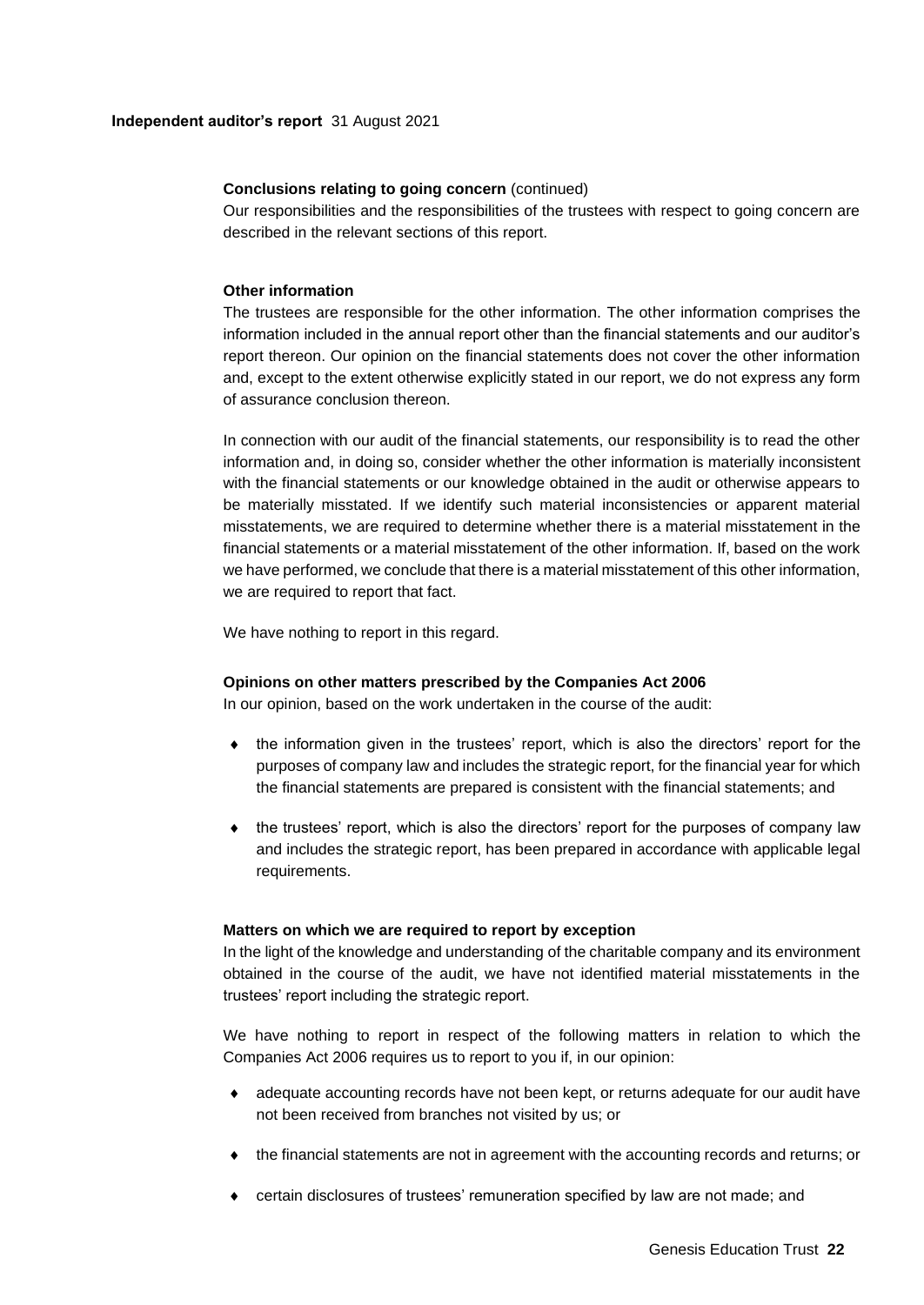#### **Matters on which we are required to report by exception** (continued)

we have not received all the information and explanations we require for our audit.

#### **Responsibilities of trustees**

As explained more fully in the trustees' responsibilities statement, the trustees (who are also the directors for the purposes of company law) are responsible for the preparation of the financial statements and for being satisfied that they give a true and fair view, and for such internal control as the trustees determine is necessary to enable the preparation of financial statements that are free from material misstatement, whether due to fraud or error.

In preparing the financial statements, the trustees are responsible for assessing the charitable company's ability to continue as a going concern, disclosing, as applicable, matters related to going concern and using the going concern basis of accounting unless trustees either intend to liquidate the charitable company or to cease operations, or have no realistic alternative but to do so.

#### **Auditor's responsibilities for the audit of the financial statements**

Our objectives are to obtain reasonable assurance about whether the financial statements as a whole are free from material misstatement, whether due to fraud or error, and to issue an auditor's report that includes our opinion. Reasonable assurance is a high level of assurance, but is not a guarantee that an audit conducted in accordance with ISAs (UK) will always detect a material misstatement when it exists. Misstatements can arise from fraud or error and are considered material if, individually or in the aggregate, they could reasonably be expected to influence the economic decisions of users taken on the basis of these financial statements.

Irregularities, including fraud, are instances of non-compliance with laws and regulations. We design procedures in line with our responsibilities, outlined above, to detect material misstatements in respect of irregularities, including fraud. The extent to which our procedures are capable of detecting irregularities, including fraud is detailed below:

Our approach to identifying and assessing the risks of material misstatement in respect of irregularities, including fraud and non-compliance with laws and regulations, was as follows:

- the engagement partner ensured that the engagement team collectively had the appropriate competence, capabilities and skills to identify or recognise non-compliance with applicable laws and regulations;
- we identified the laws and regulations applicable to the charitable company through discussions with management, and from our knowledge of the academy trust sector;
- $\bullet$  the identified laws and regulations were communicated within the audit team regularly and the team remained alert to instances of non-compliance throughout the audit;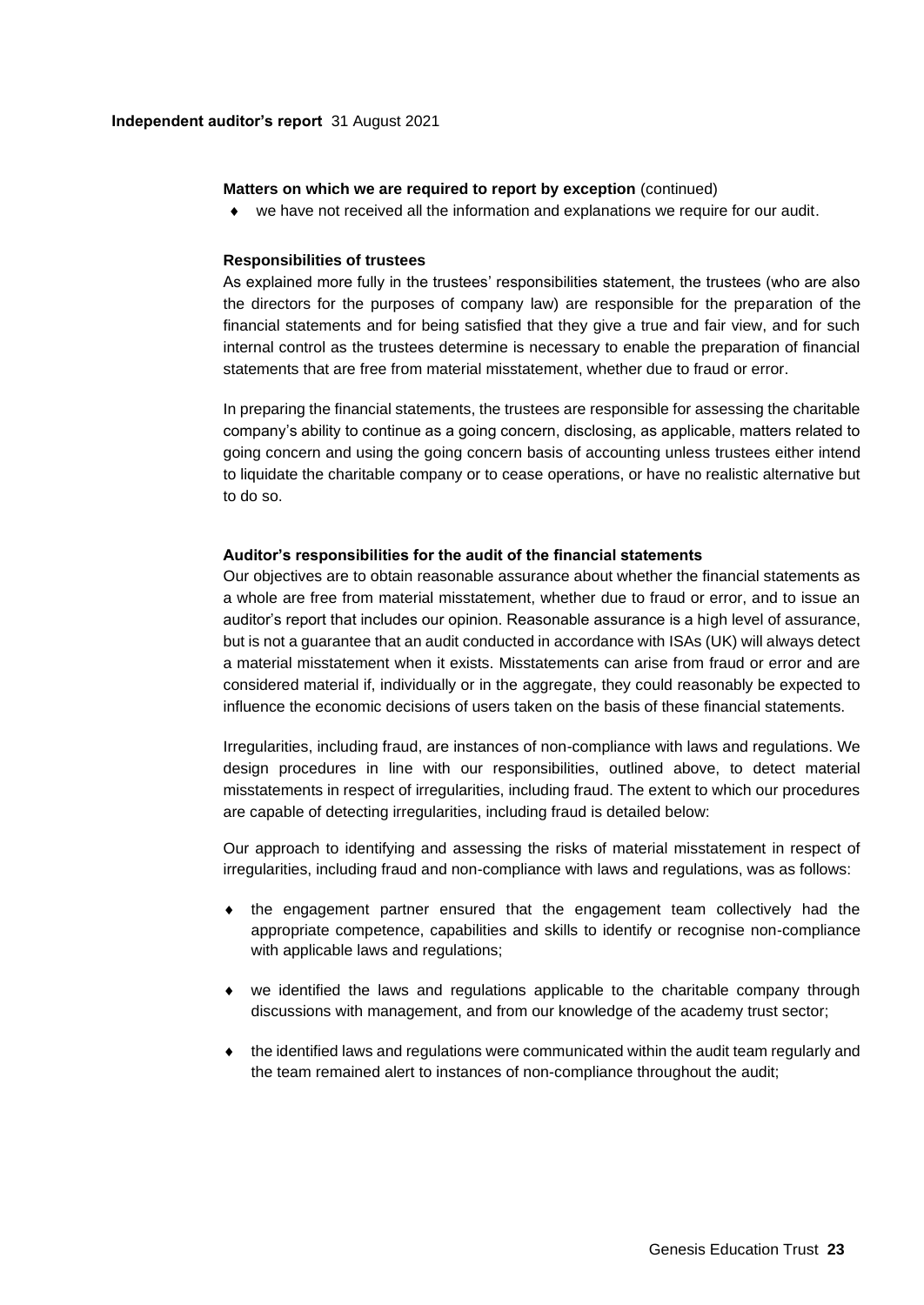### **Independent auditor's report** 31 August 2021

### **Auditor's responsibilities for the audit of the financial statements** (continued)

- we considered the legal and regulatory frameworks that are applicable to the charitable company and determined that the most significant are the Companies Act 2006, the Charities SORP FRS102, the Academies Accounts Direction 2020 to 2021, the Academies Financial Handbook 2020, and the academy trust's funding agreement with the ESFA as well as legislation pertaining to safeguarding in the UK;
- we understood how the charitable company is complying with those legal and regulatory frameworks by making inquiries to management and those responsible for legal, compliance and governance procedures. We corroborated our inquiries through our review of the minutes of trustees' meetings and papers provided to the trustees
- we planned and carried out a separate limited assurance engagement in respect of regularity, propriety and compliance in accordance with the Framework and Guide for External Auditors and Reporting Accountants of Academy Trusts issued by the ESFA, as set out in our separate independent reporting accountant's assurance report on regularity.

We assessed the susceptibility of the charitable company's financial statements to material misstatement, including obtaining an understanding of how fraud might occur, by:

- making enquiries of management and those charged with governance as to where they considered there was susceptibility to fraud, their knowledge of actual, suspected and alleged fraud; and
- considering the internal controls in place to mitigate risks of fraud and non-compliance with laws and regulations.

To address the risk of fraud through management bias and override of controls, we:

- performed analytical procedures to identify any unusual or unexpected relationships;
- tested journal entries to identify unusual transactions;
- tested the authorisation of expenditure as part of our substantive testing thereon;
- assessed whether judgements and assumptions made in determining the accounting estimates set out in the accounting policies were indicative of potential bias; and
- used data analytics to identify any significant or unusual transactions and identify the rationale for them.

In response to the risk of irregularities and non-compliance with laws and regulations, we designed procedures which included, but were not limited to:

- agreeing financial statement disclosures to underlying supporting documentation;
- reviewing the minutes of trustees' meetings;
- enquiring of management and those charged with governance as to actual and potential litigation and claims;
- reviewing any available correspondence with Ofsted, ESFA and HMRC; and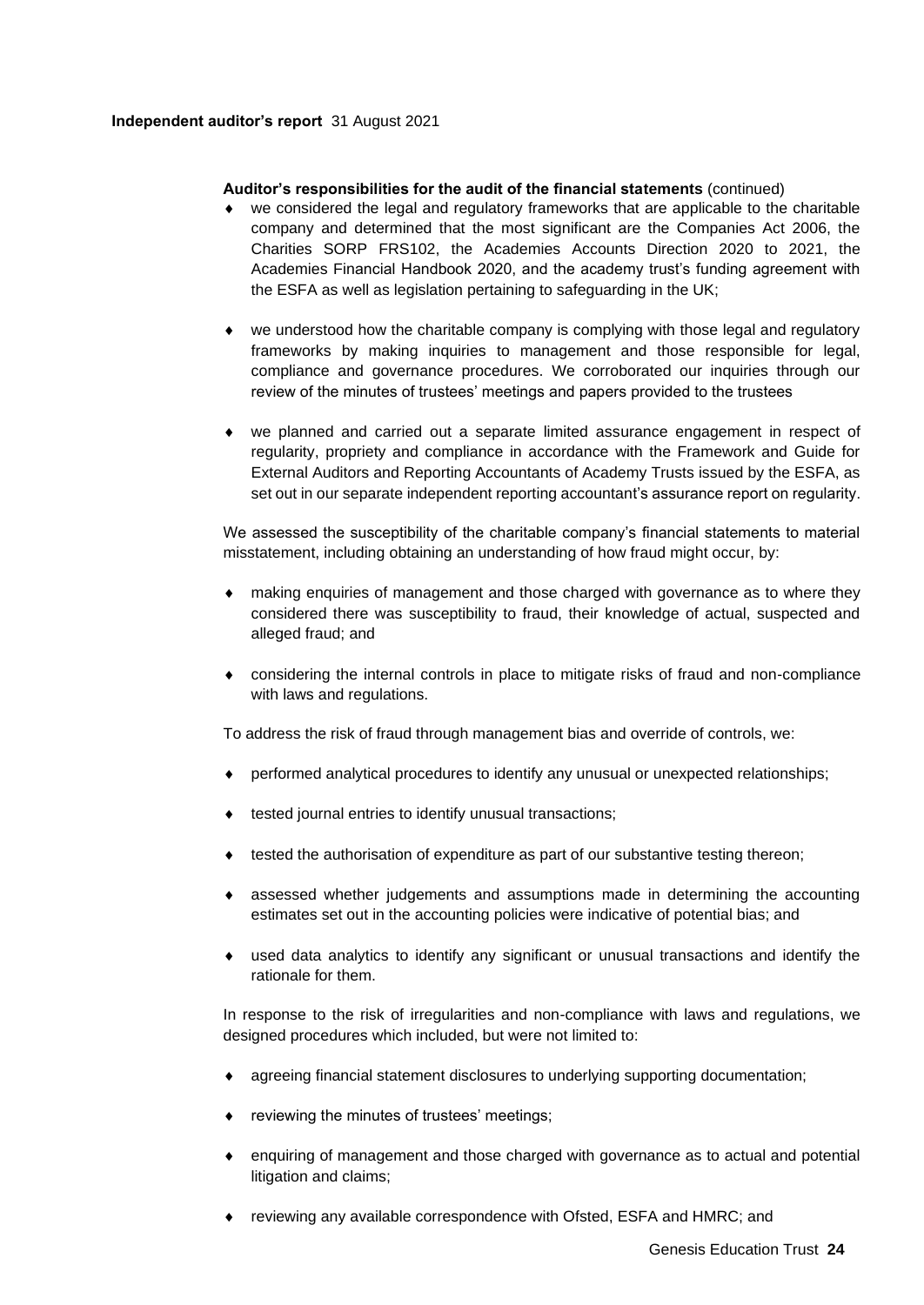#### **Independent auditor's report** 31 August 2021

#### **Auditor's responsibilities for the audit of the financial statements** (continued)

 the work undertaken in relation to the limited assurance engagement in respect of regularity, propriety and compliance in accordance with the Framework and Guide for External Auditors and Reporting Accountants of Academy Trusts issued by the ESFA, as set out in our separate independent reporting accountant's assurance report on regularity.

There are inherent limitations in our audit procedures described above. The more removed that laws and regulations are from financial transactions, the less likely it is that we would become aware of non-compliance. International Standards on Auditing also limit the audit procedures required to identify non-compliance with laws and regulations to enquiry of the trustees and other management and the inspection of regulatory and legal correspondence, if any.

A further description of our responsibilities for the audit of the financial statements is located on the Financial Reporting Council's website at www.frc.org.uk/auditorsresponsibilities. This description forms part of our auditor's report.

### **Use of our report**

This report is made solely to the charitable company's members, as a body, in accordance with Chapter 3 of Part 16 of the Companies Act 2006. Our audit work has been undertaken so that we might state to the charitable company's members those matters we are required to state to them in an auditor's report and for no other purpose. To the fullest extent permitted by law, we do not accept or assume responsibility to anyone other than the charitable company and the charitable company's members as a body, for our audit work, for this report, or for the opinions we have formed.

Buzzacoft 11P

Hugh Swainson (Senior Statutory Auditor) For and on behalf of Buzzacott LLP, Statutory Auditor 130 Wood Street London EC2V 6DL

Date: 14.12.2021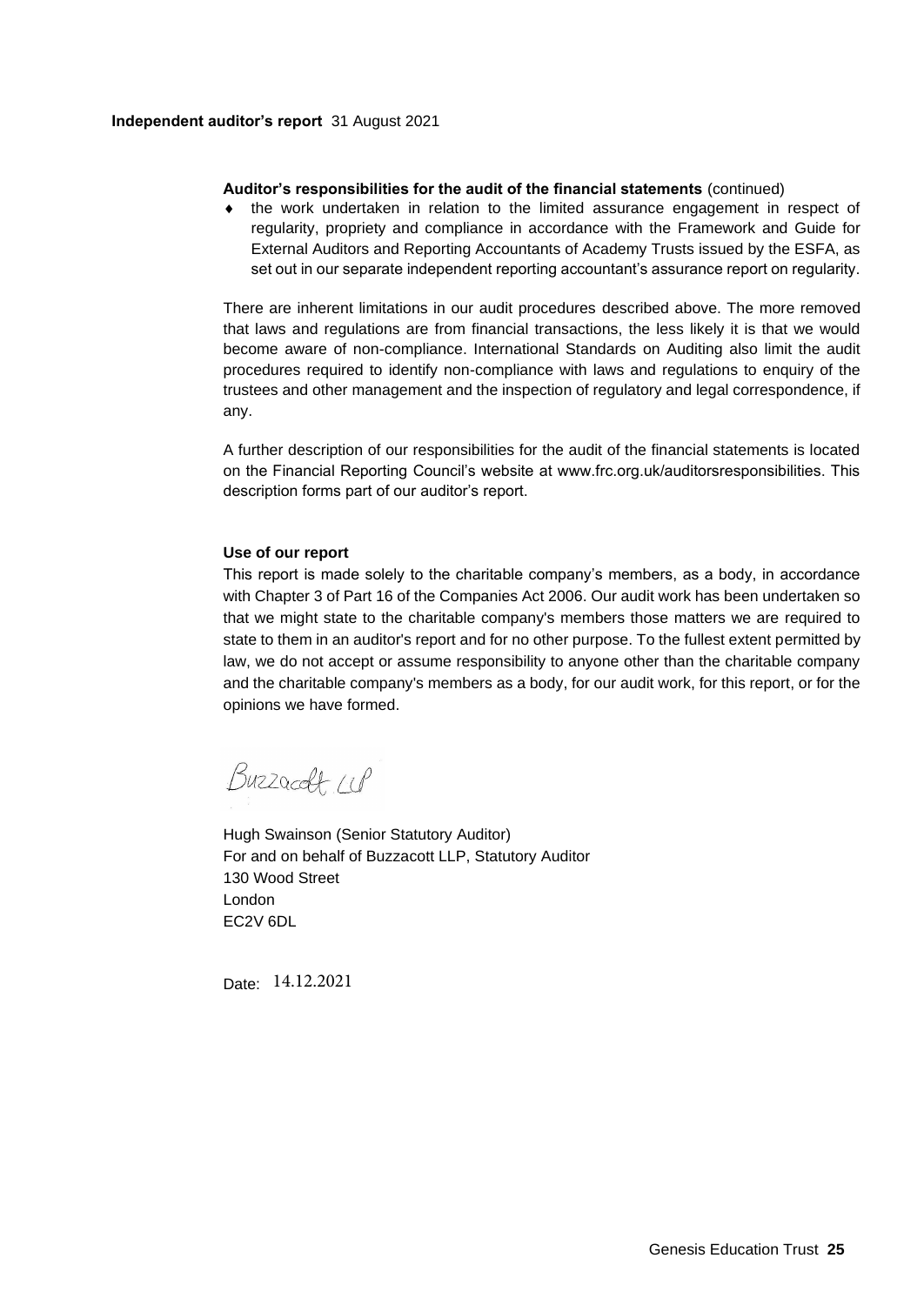## **Independent reporting accountant assurance report on regularity to Genesis Education Trust and Skills Funding Agency**

In accordance with the terms of our engagement letter dated 13 August 2020 and further to the requirements of the Education & Skills Funding Agency (ESFA) as included in the Academies Accounts Direction 2020 to 2021, we have carried out an engagement to obtain limited assurance about whether the expenditure disbursed and income received by Genesis Education Trust during the year 1 September 2020 to 31 August 2021 have been applied to the purposes identified by Parliament and the financial transactions conform to the authorities which govern them.

This report is made solely to Genesis Education Trust and the ESFA in accordance with the terms of our engagement letter. Our work has been undertaken so that we might state to Genesis Education Trust and ESFA those matters we are required to state in a report and for no other purpose. To the fullest extent permitted by law, we do not accept or assume responsibility to anyone other than Genesis Education Trust and ESFA, for our work, for this report, or for the conclusion we have formed.

## **Respective responsibilities of Genesis Education Trust's accounting officer and the reporting accountant**

The accounting officer is responsible, under the requirements of Genesis Education Trust's funding agreement with the Secretary of State for Education dated 29 March 2017 and the Academies Financial Handbook, extant from 1 September 2020, for ensuring that expenditure disbursed and income received is applied for the purposes intended by Parliament and the financial transactions conform to the authorities which govern them.

Our responsibilities for this engagement are established in the United Kingdom by our profession's ethical guidance and are to obtain limited assurance and report in accordance with our engagement letter and the requirements of the Academies Accounts Direction 2020 to 2021. We report to you whether anything has come to our attention in carrying out our work which suggests that in all material respects, expenditure disbursed and income received during the year 1 September 2020 to 31 August 2021 have not been applied to purposes intended by Parliament or that the financial transactions do not conform to the authorities which govern them.

#### **Approach**

We conducted our engagement in accordance with the Framework and Guide for External Auditors and Reporting Accountant of Academy Trusts issued by ESFA. We performed a limited assurance engagement as defined in our engagement letter.

The objective of a limited assurance engagement is to perform such procedures as to obtain information and explanations in order to provide us with sufficient appropriate evidence to express a negative conclusion on regularity.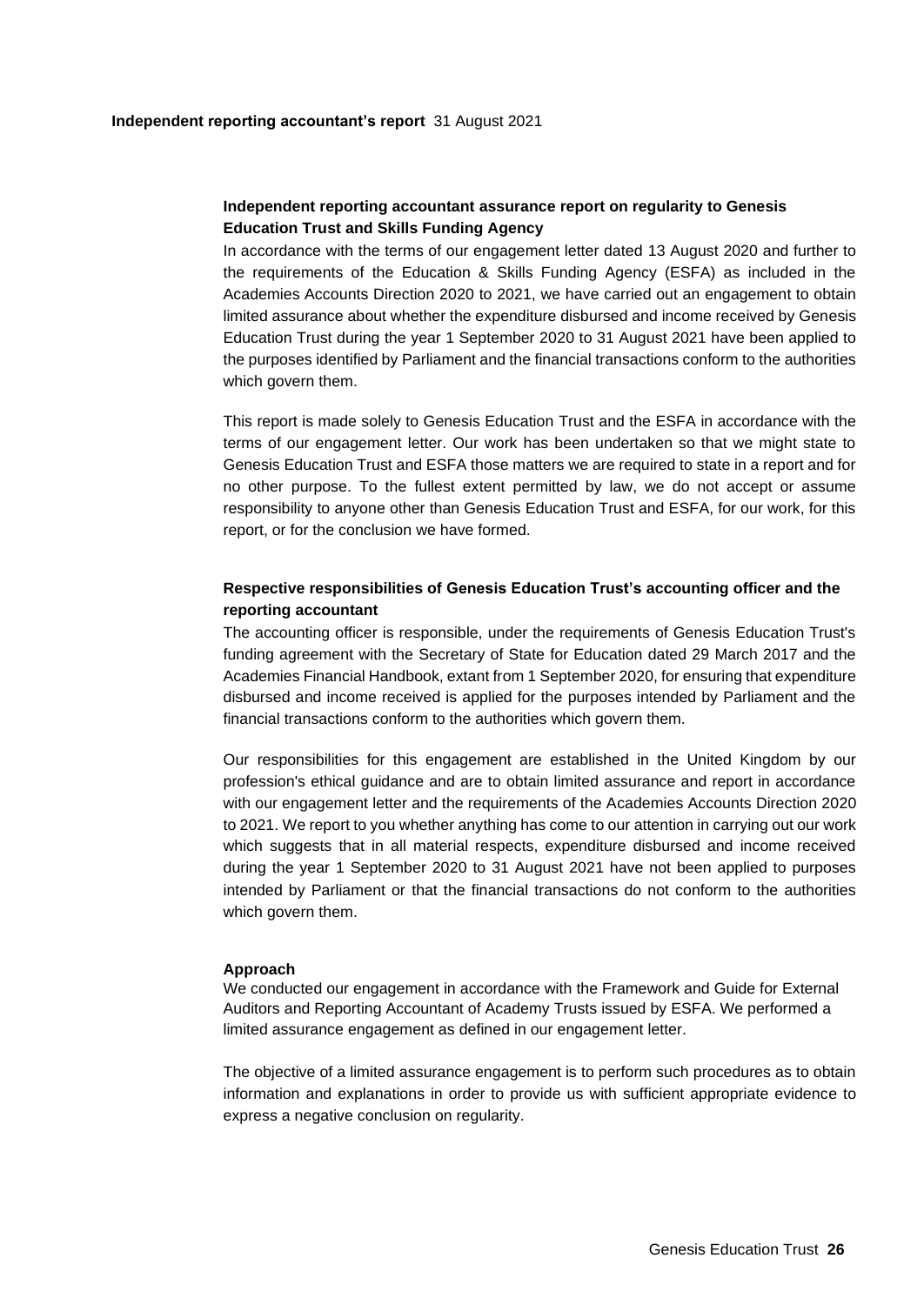### **Independent reporting accountant's report** 31 August 2021

### **Approach** (continued)

A limited assurance engagement is more limited in scope than a reasonable assurance engagement and consequently does not enable us to obtain assurance that we would become aware of all significant matters that might be identified in a reasonable assurance engagement. Accordingly, we do not express a positive opinion.

Our engagement includes examination, on a test basis, of evidence relevant to the regularity and propriety of the academy's income and expenditure.

The work undertaken to draw our conclusions includes sample testing of the following:

- An assessment of the risk of material irregularity and impropriety across all of the Academy Trust's activities;
- Further testing and review of the areas identified through the risk assessment including enquiry, identification of control processes and examination of supporting evidence across all areas identified as well as additional verification work where considered necessary; and
- Consideration of evidence obtained through the work detailed above and the work completed as part of our financial statements audit in order to support the regularity conclusion.

#### **Conclusion**

In the course of our work, nothing has come to our attention which suggest in all material respects the expenditure disbursed and income received during the year 1 September 2020 to 31 August 2021 has not been applied to purposes intended by Parliament and the financial transactions do not conform to the authorities which govern them.

Buzzardt 11P Hugh Swainson

Reporting Accountant Buzzacott LLP Chartered Accountants 130 Wood Street London EC2V 6DL

Date: 14.12.2021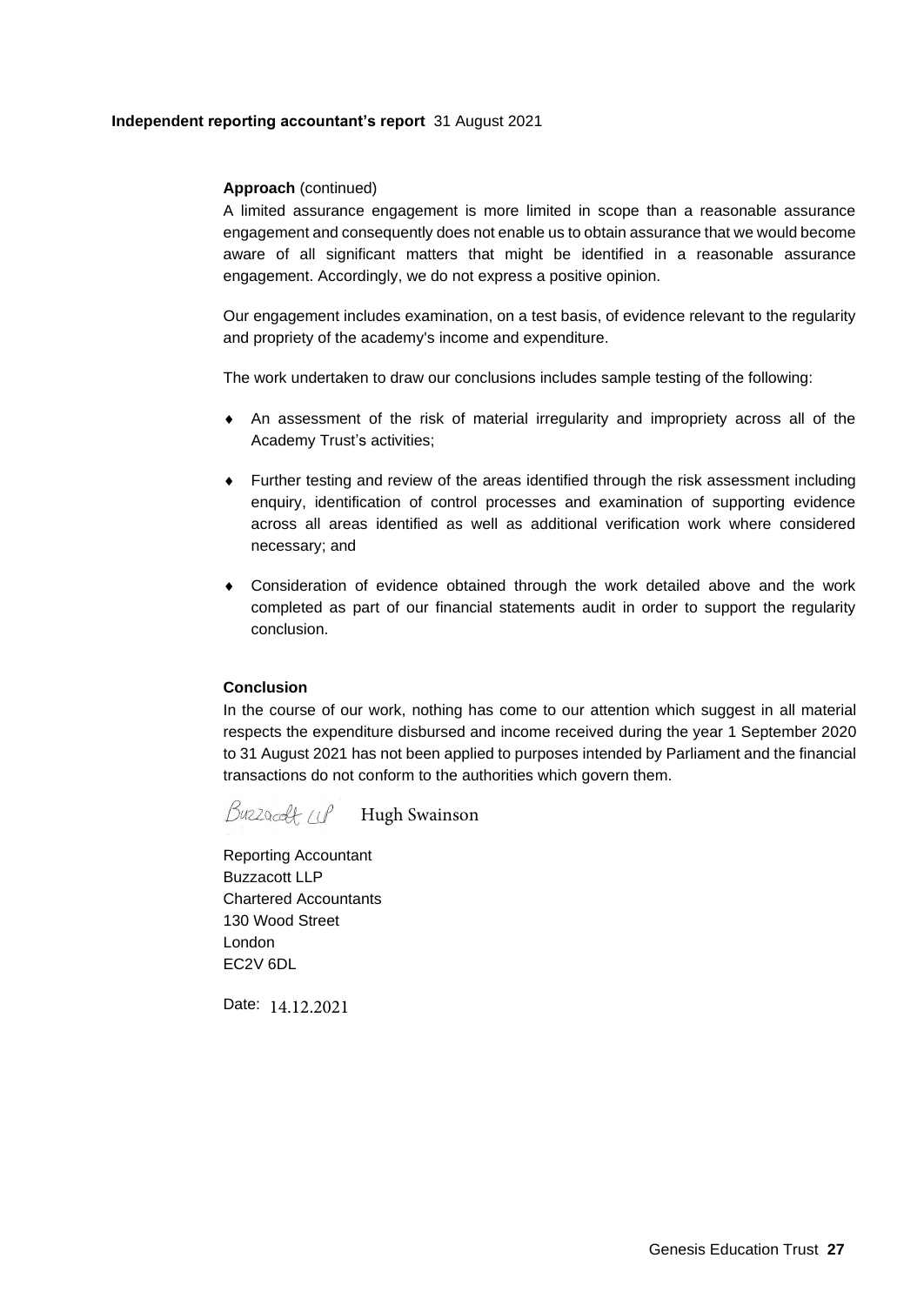## **Statement of financial activities (including an income and expenditure account)** Year to 31 August 2021

|                                                                                                                                                              |                |                                  |                                      | <b>Restricted funds</b>                     |                                                 |                                                   |
|--------------------------------------------------------------------------------------------------------------------------------------------------------------|----------------|----------------------------------|--------------------------------------|---------------------------------------------|-------------------------------------------------|---------------------------------------------------|
|                                                                                                                                                              | <b>Notes</b>   | Unrestricted<br>funds<br>£       | General<br>funds<br>£                | <b>Fixed asset</b><br>funds<br>£            | 2021<br><b>Total</b><br>funds<br>£              | 2020<br>Total<br>funds<br>£                       |
| Income from:                                                                                                                                                 |                |                                  |                                      |                                             |                                                 |                                                   |
| Donations and capital grants                                                                                                                                 | 1              |                                  |                                      | 325,258                                     | 325,258                                         | 106,757                                           |
| Charitable activities: funding for the<br>trust's educational operations                                                                                     | $\overline{2}$ |                                  | 7,032,101                            |                                             | 7,032,101                                       | 7,196,025                                         |
| Other trading activities                                                                                                                                     | 3              | 1,624,798                        |                                      |                                             | 1,624,798                                       | 1,626,340                                         |
| Investments                                                                                                                                                  | 4              | 67                               |                                      |                                             | 67                                              | 1,198                                             |
| <b>Total income</b>                                                                                                                                          |                | 1,624,865                        | 7,032,101                            | 325,258                                     | 8,982,224                                       | 8,930,320                                         |
| <b>Expenditure on:</b><br>Charitable activities: academy trust's<br>educational operations<br>Grants<br><b>Total expenditure</b><br>Net income (expenditure) | 5,6<br>7<br>8  | 1,579,533<br>1,579,533<br>45,332 | 7,398,139<br>7,398,139<br>(366, 038) | 143,722<br>285,443<br>429,165<br>(103, 907) | 9,121,394<br>285,443<br>9,406,837<br>(424, 613) | 9,290,907<br>166,082<br>9,4,656,989<br>(526, 669) |
| Transfers between funds                                                                                                                                      | 17             |                                  | 16,038                               | (16, 038)                                   |                                                 |                                                   |
| Net movement in funds before other<br>recognised gains (losses)                                                                                              |                | 45,332                           | (350,000)                            | (119, 945)                                  | (424, 613)                                      | (526, 669)                                        |
| Other recognised (losses) gains<br>Actuarial (losses) gains on defined<br>benefit pension scheme                                                             | 19             |                                  | (158,000)                            |                                             | (158,000)                                       | 23,000                                            |
| Net movement in funds                                                                                                                                        |                | 45,332                           | (508,000)                            | (119, 945)                                  | (582, 613)                                      | (503, 669)                                        |
| <b>Reconciliation of funds</b><br>Total fund balances brought forward at 1<br>September 2020                                                                 |                | 359,205                          | (3,990,000)                          | 480,122                                     | (3, 150, 673)                                   | (2,647,004)                                       |
| Total fund balances carried forward at<br>31 August 2021                                                                                                     |                | 404,537                          | (4,498,000)                          | 360,177                                     | $(3,733,286)$ $(3,150,673)$                     |                                                   |

The Statement of Financial Activities includes all gains and losses recognised in the year.

All of the Academy Trust's income and expenditure during the year derived from continuing operations.

The notes on pages 37 to 54 form part of these financial statements.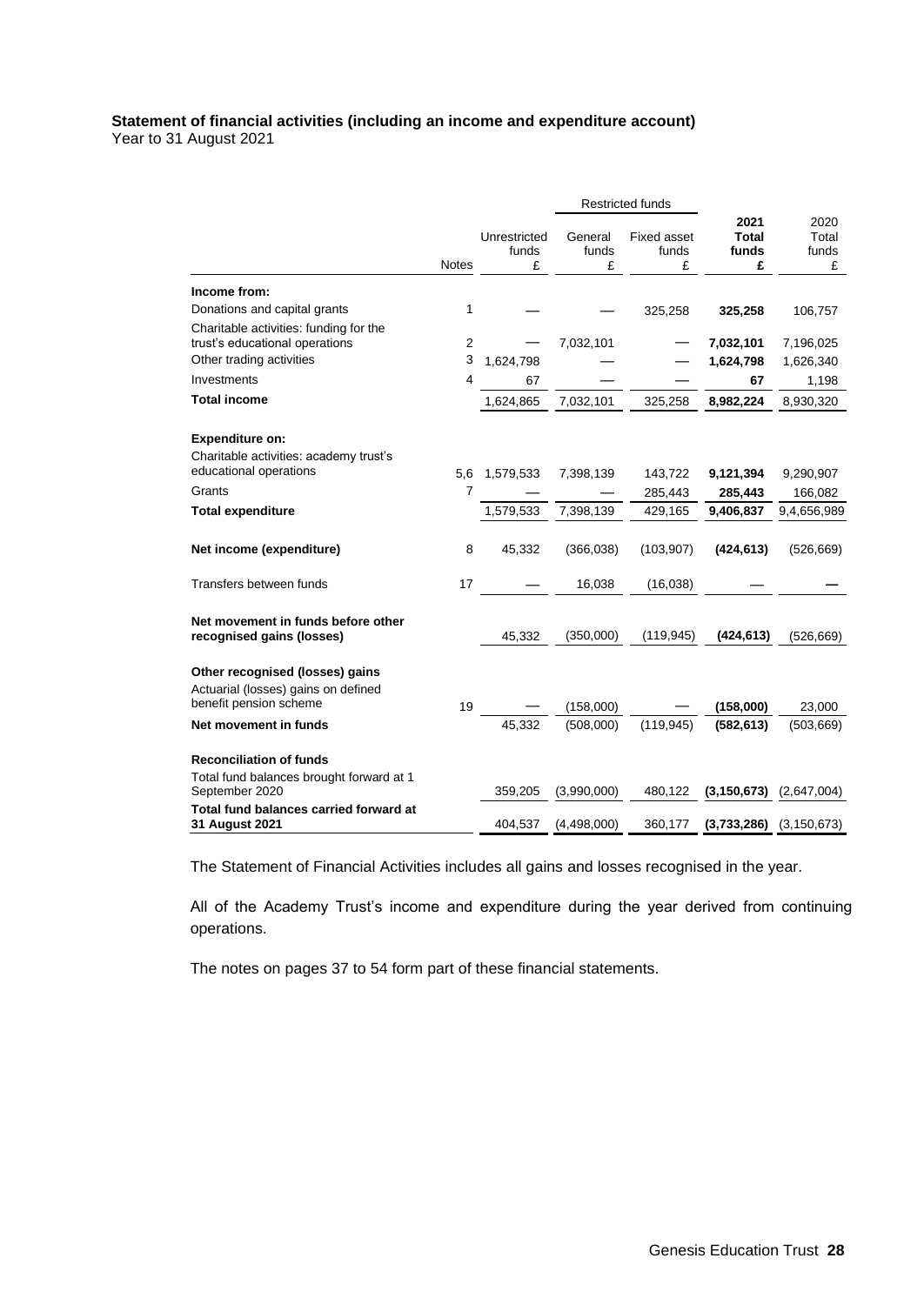|                                                        | <b>Notes</b> | 2021           | 2021          | 2020        | 2020          |
|--------------------------------------------------------|--------------|----------------|---------------|-------------|---------------|
|                                                        |              | £              | £             | £           | £             |
| <b>Fixed assets</b>                                    |              |                |               |             |               |
| Tangible fixed assets                                  | 14           |                | 360,177       |             | 480,122       |
|                                                        |              |                | 360,177       |             | 480,122       |
| <b>Current assets</b>                                  |              |                |               |             |               |
| <b>Debtors</b>                                         | 15           | 294,963        |               | 609,957     |               |
| Cash at bank and in hand                               |              | 1,276,136      |               | 384,476     |               |
|                                                        |              | 1,571,099      |               | 994,433     |               |
| <b>Liabilities</b>                                     |              |                |               |             |               |
| Creditors: amounts falling due                         |              |                |               |             |               |
| within one year                                        |              | 16 (1,166,562) |               | (635, 228)  |               |
| <b>Net current assets</b>                              |              |                | 404,537       |             | 359,205       |
|                                                        |              |                |               |             |               |
| <b>Total assets less current</b><br><b>liabilities</b> |              |                | 764,714       |             | 839,327       |
|                                                        |              |                |               |             |               |
| Net assets excluding pension                           |              |                |               |             |               |
| scheme liability                                       |              |                | 764,714       |             | 839,327       |
|                                                        |              |                |               |             |               |
| Defined benefit pension scheme                         |              |                |               |             |               |
| liability                                              | 19           |                | (4,498,000)   |             | (3,990,000)   |
| <b>Total net liabilities</b>                           |              |                | (3,733,286)   |             | (3, 150, 673) |
|                                                        |              |                |               |             |               |
| <b>Funds of the Academy</b>                            |              |                |               |             |               |
| <b>Restricted funds</b>                                |              |                |               |             |               |
| . Fixed assets fund                                    | 17           | 360,177        |               | 480,122     |               |
| . Restricted income funds                              | 17           |                |               |             |               |
| . Pension reserve                                      | 17           | (4, 498, 000)  |               | (3,990,000) |               |
| <b>Total restricted funds</b>                          | 17           |                | (4, 137, 823) |             | (3,509,878)   |
|                                                        |              |                |               |             |               |
| <b>Unrestricted income funds</b>                       | 17           |                | 404,537       |             | 359,205       |
| <b>Total funds</b>                                     |              |                | (3,733,286)   |             | (3, 150, 673) |

The financial statements on pages 28 to 54 were approved and authorised for issue by the Trustees and signed on their behalf by:

Freham P Hoss

Graham Moss **Beverley Hall** Chair of the Trustees **Accounting Officer** 

Date: 9<sup>th</sup> December 2021 Date:

Blall

Genesis Education Trust Company Limited by Guarantee Registration Number: 10653595 (England and Wales)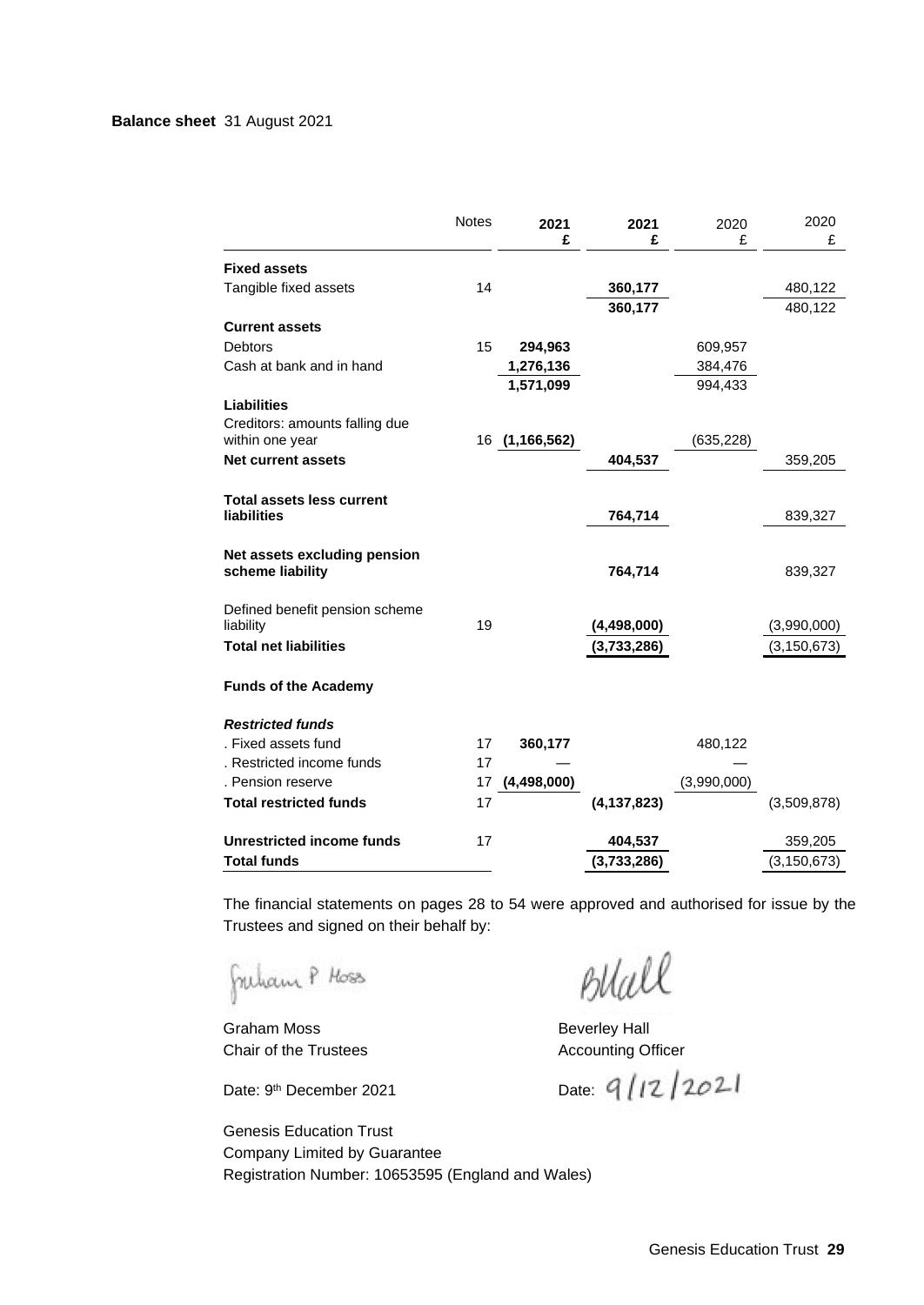### **Statement of cash flows** Year to 31 August 2021

|                                                    | <b>Note</b> | 2021<br>£ | 2020<br>£  |
|----------------------------------------------------|-------------|-----------|------------|
| Cash flows from operating activities               |             |           |            |
| Net cash provided by operating activities          | A           | 875,689   | 29,428     |
| Cash flows from investing activities               | в           | 15.971    | (164, 927) |
| Change in cash and cash equivalents in the year    |             | 891,660   | (135, 499) |
| Cash and cash equivalents at the start of the year | С           | 384,476   | 519,975    |
| Cash and cash equivalents at the end of the year   | С           | 1,276,136 | 384.476    |

## **A Reconciliation of net expenditure to net cash provided by (used in) operating activities**

|                                                                                                                 | 2021<br>£  | 2020<br>£  |
|-----------------------------------------------------------------------------------------------------------------|------------|------------|
| Net income (expenditure) for the year (as per the statement of<br>financial activities)<br><b>Adjusted for:</b> | (424, 613) | (526, 669) |
| Depreciation                                                                                                    | 143,722    | 146,216    |
| Capital grants from DfE and other capital income                                                                | (325, 258) | (77, 952)  |
| Interest receivable                                                                                             | 67         | 1.198      |
| Grants in respect of improvements to church property                                                            | 285,443    | 166,082    |
| Defined benefit pension scheme cost less contributions payable                                                  | 264,000    | 230,000    |
| Defined benefit pension scheme finance cost                                                                     | 86,000     | 71.000     |
| Decrease in debtors                                                                                             | 314,994    | 117,431    |
| Increase (decrease) in creditors                                                                                | 531,334    | (97, 878)  |
| Net cash provided by operating activities                                                                       | 875,689    | 29.428     |

## **B Cash flows from investing activities**

|                                                      | 2021<br>£  | 2020       |
|------------------------------------------------------|------------|------------|
| Dividends, interest and rent from investments        | (67)       | (1, 198)   |
| Purchase of tangible fixed assets                    | (23, 777)  | (75,599)   |
| Grants in respect of improvements to church property | (285, 443) | (166, 082) |
| Capital grants from DfE/ESFA                         | 325,258    | 77,952     |
| Net cash provided by (used in) investing activities  | 15.971     | (164, 927) |

## **C Analysis of changes in net debt**

|                                 | 2020    | Cash flows | 2021      |
|---------------------------------|---------|------------|-----------|
| Cash at bank and in hand        | 384.476 | 891.660    | 1.276.136 |
| Total cash and cash equivalents | 384.476 | 891.660    | 1.276.136 |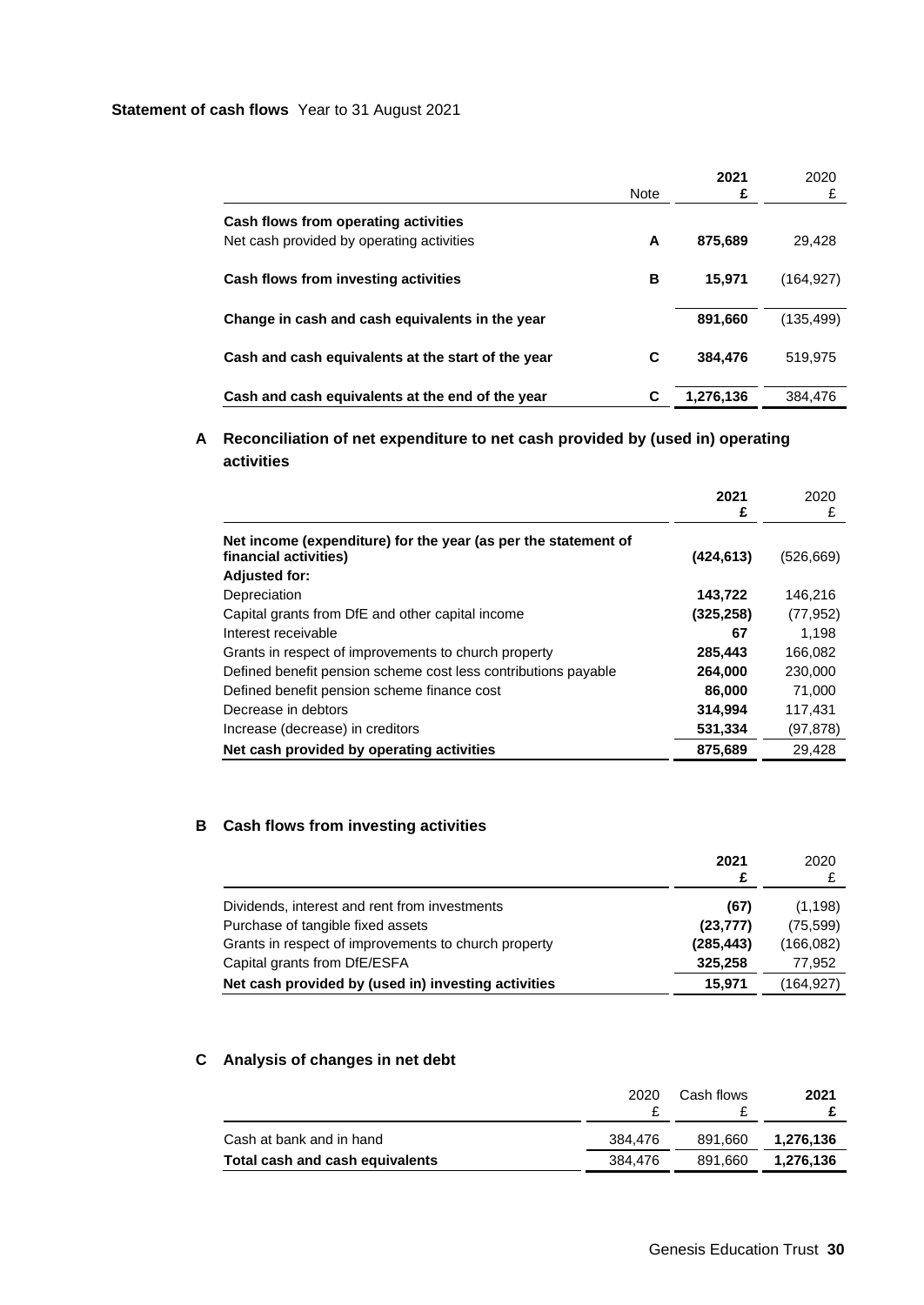#### **Statement of accounting policies**

A summary of the principal accounting policies adopted (which have been applied consistently, except where noted), judgements and key sources of estimation uncertainty, is set out below.

#### **Basis of preparation**

The financial statements of the academy, which is a public benefit entity under FRS 102, have been prepared under the historic cost convention in accordance with the Financial Reporting Standard Applicable in the UK and Republic of Ireland (FRS 102), the Accounting and Reporting by Charities: Statement of Recommended Practice applicable to charities preparing their accounts in accordance with the Financial Reporting Standard applicable in the UK and Republic of Ireland (FRS 102) (Charities SORP (FRS 102)), the Academies Accounts Direction 2020 to 2021 issued by ESFA, the Charities Act 2011 and the Companies Act 2006.

Genesis Education Trust meets the definition of a public benefit entity under FRS 102.

#### **Going concern**

The Trust's balance sheet shows negative funds of £3,733,286. The net liability position is largely driven by pension obligations of £4,498,000. The buildings of the schools within the Trust are owned by the Diocese, and for this reason they are not recognised within the accounts. This has the effect of severely reducing the value fixed assets relative to the LGPS liability, which directly impacts the total Net Asset/Liability position. Having taken this into consideration, the Trustees have assessed the Trust's level of operational reserves, which stood at £404,537 at 31 August 2021, and consider it appropriate to prepare the accounts on a going concern basis.

Furthermore, the future outlook of all schools is positive, as they are showing a balanced budget for the next 12 months, in spite of the current economic difficulties brought about by the ongoing Coronavirus pandemic.

The Trustees assess whether the use of going concern is appropriate, i.e. whether there are any material uncertainties related to events or conditions that may cast significant doubt on the ability of the academy to continue as a going concern.

The Trustees make this assessment in respect of a period of at least one year from the date of authorisation for issue of the financial statements and have concluded that the academy trust has adequate resources to continue in operational existence for the foreseeable future and there are no material uncertainties about the academy trust's ability to continue as a going concern, thus they continue to adopt the going concern basis of accounting in preparing the financial statements.

#### **Income**

All income is recognised when the academy has entitlement to the funds, the receipt is probable and the amount can be measured reliably.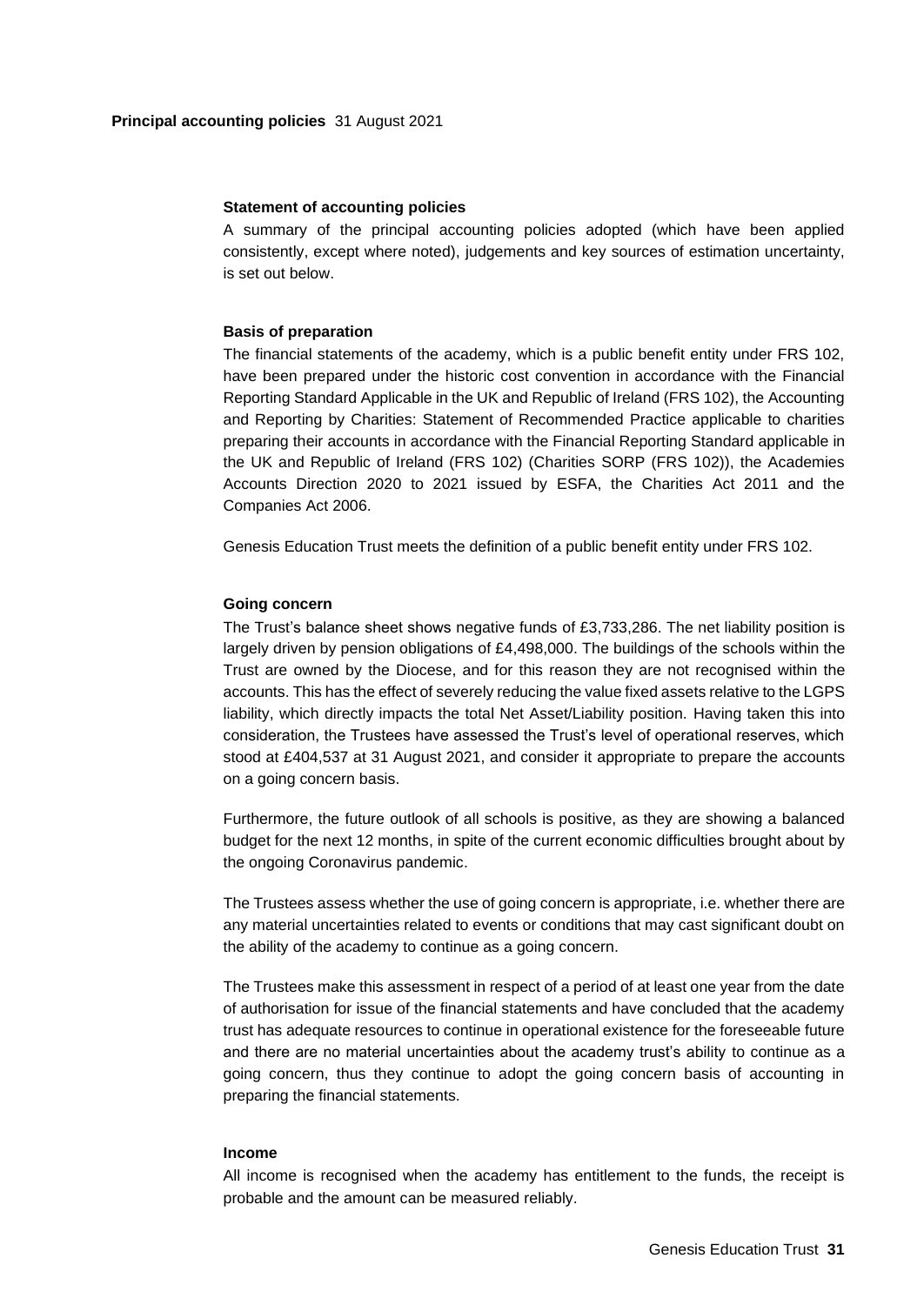#### **Income** (continued)

#### *Grants*

Grants are included in the Statement of Financial Activities on a receivable basis. The balance of income received for specific purposes but not expended during the period is shown in the relevant funds on the Balance Sheet. Where income is received in advance of meeting any performance-related conditions there is not unconditional entitlement to the income and its recognition is deferred and included in creditors as deferred income until the performance-related conditions are met. Where entitlement occurs before income is received, the income is accrued.

General Annual Grant is recognised in full in the Statement of Financial Activities in the year for which it is receivable and any abatement in respect of the year is deducted from income and recognised as a liability.

Capital grants are recognised in full when there is an unconditional entitlement to the grant. Unspent amounts of capital grants are reflected in the Balance Sheet in the restricted fixed asset fund. Capital grants are recognised when there is entitlement and are not deferred over the life of the asset on which they are expended.

#### *Donations*

Donations are recognised on a receivable basis (where there are no performance-related conditions) where the receipt is probable and the amount can be reliably measured.

#### *Other income*

Other income, including the hire of facilities, is recognised in the year it is receivable and to the extent the academy has provided the goods or services.

#### **Expenditure**

Expenditure is recognised once there is a legal or constructive obligation to transfer economic benefit to a third party, it is probable that a transfer of economic benefits will be required in settlement and the amount of the obligation can be measured reliably. Expenditure is classified by activity. The costs of each activity are made up of the total of direct costs and shared costs, including support costs involved in undertaking each activity. Direct costs attributable to a single activity are allocated directly to that activity. Shared costs which contribute to more than one activity and support costs which are not attributable to a single activity are apportioned between those activities on a basis consistent with the use of resources. Central staff costs are allocated on the basis of time spent, and depreciation charges allocated on the portion of the asset's use.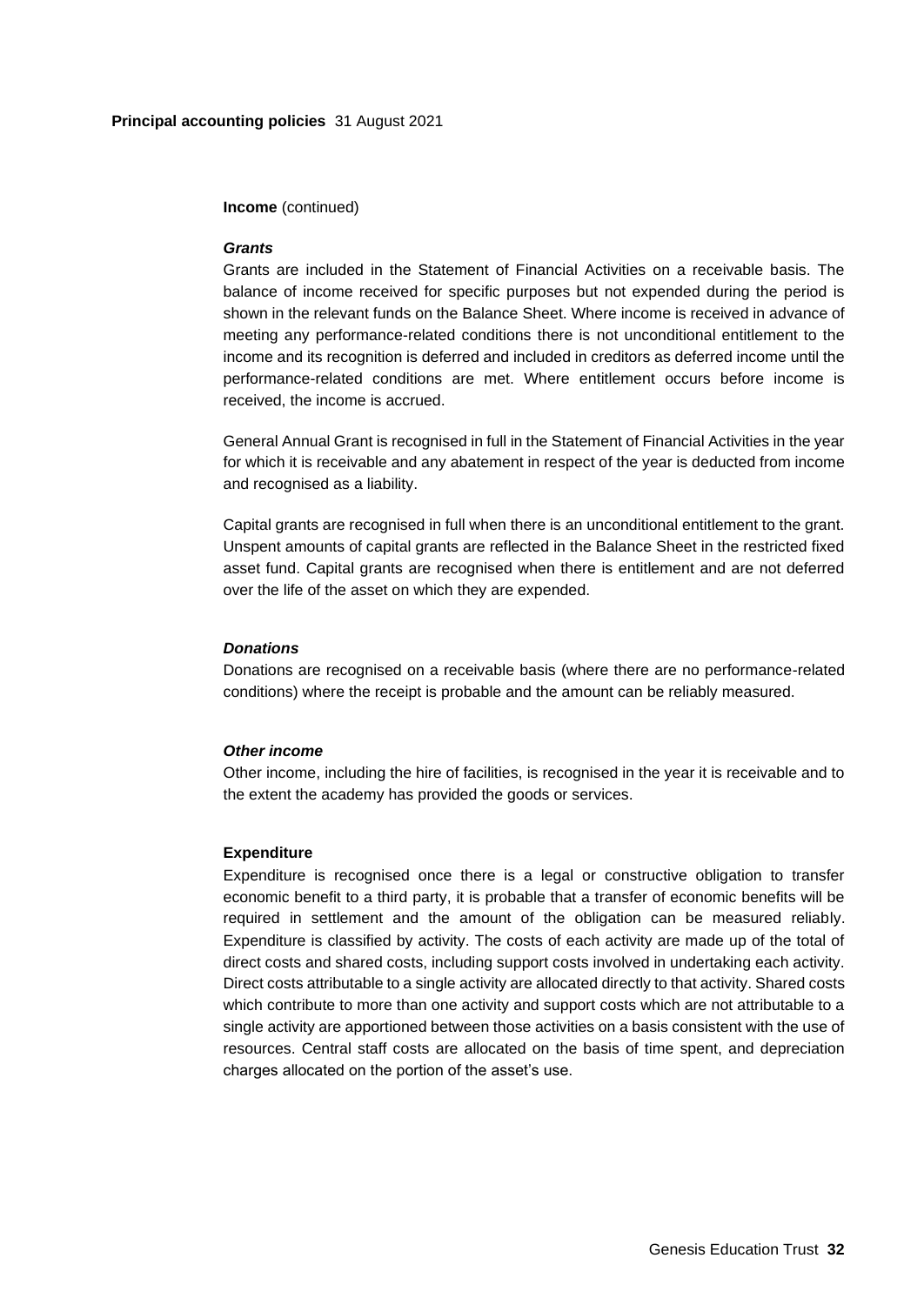#### **Expenditure** (continued)

#### *Charitable activities*

These are costs incurred on the academy's educational operations, including support costs and costs relating to the governance of the academy apportioned to charitable activities.

All expenditure is inclusive of irrecoverable VAT.

#### **Interest receivable**

Interest on funds held on deposit is included when receivable and the amount can be measured reliably by the academy; this is normally upon notification of the interest paid or payable by the institution with whom the funds are deposited.

#### **Tangible fixed assets**

Assets costing £1,000 or more are capitalised as tangible fixed assets and are carried at cost, net of depreciation and any provision for impairment.

The land and buildings of the schools within the academy trust are owned by the Diocese and therefore have not been recognised in the financial statements of the academy.

Where tangible fixed assets have been acquired with the aid of specific grants, either from the government or from the private sector, they are included in the Balance Sheet at cost and depreciated over their expected useful economic life. Where there are specific conditions attached to the funding requiring the continued use of the asset, the related grants are credited to a restricted fixed asset fund in the Statement of Financial Activities and carried forward in the Balance Sheet. Depreciation on the relevant assets is charged directly to the restricted fixed asset fund in the Statement of Financial Activities. Where tangible fixed assets have been acquired with unrestricted funds, depreciation on such assets is charged to the unrestricted fund.

Depreciation is provided on all tangible fixed assets other than freehold land and assets under construction, at rates calculated to write off the cost of each asset on a basis over its expected useful life, as follows:

Depreciation is provided on the following bases:

- ◆ Furniture and equipment 10% straight line
- Computer equipment 25% straight line
- Motor vehicles 25% reducing balance

A review for impairment of a fixed asset is carried out if events or changes in circumstances indicate that the carrying value of any fixed asset may not be recoverable. Shortfalls between the carrying value of fixed assets and their recoverable amounts are recognised as impairments. Impairment losses are recognised in the Statement of Financial Activities.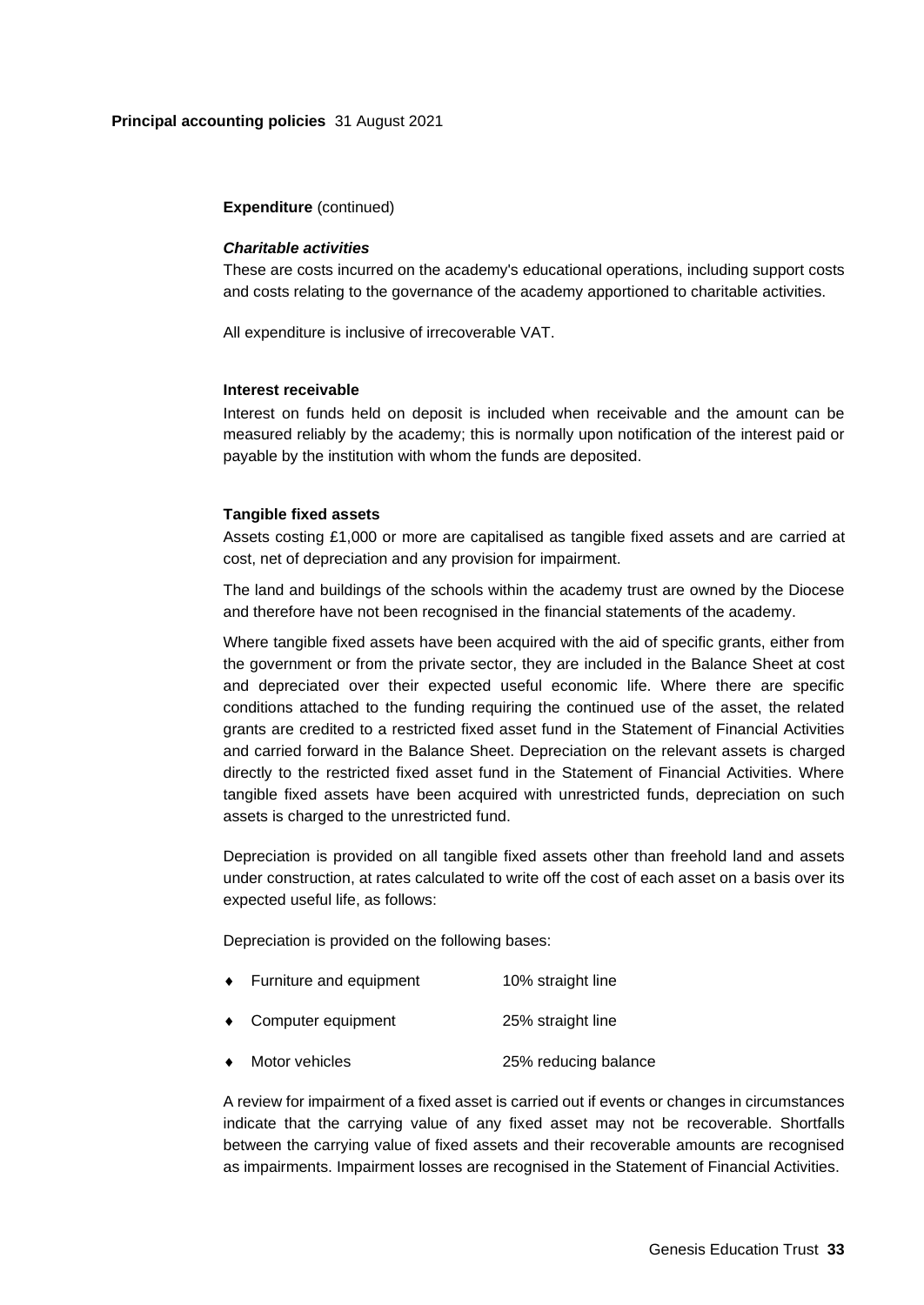#### **Debtors**

Trade and other debtors are recognised at the settlement amount after any trade discount offered. Prepayments are valued at the amount prepaid net of any trade discounts due.

#### **Cash at bank and in hand**

Cash at bank and in hand includes cash and short-term highly liquid investments with a short maturity of three months or less from the date of acquisition or opening of the deposit or similar account.

## **Liabilities**

Liabilities are recognised when there is an obligation at the Balance Sheet date as a result of a past event, it is probable that a transfer of economic benefit will be required in settlement, and the amount of the settlement can be estimated reliably. Liabilities are recognised at the amount that the academy anticipates it will pay to settle the debt or the amount it has received as advanced payments for the goods or services it must provide.

## **Financial instruments**

The academy only holds basic financial instruments as defined in FRS 102. The financial assets and financial liabilities of the academy and their measurement bases are as follows:

*Financial assets -* trade and other debtors are basic financial instruments and are debt instruments measured at amortised cost. Prepayments are not financial instruments. Amounts due to the academy's wholly owned subsidiary are held at face value less any impairment. Cash at bank is classified as a basic financial instrument and is measured at face value.

*Financial liabilities -* trade creditors, accruals and other creditors are financial instruments, and are measured at amortised cost. Taxation and social security are not included in the financial instruments disclosure definition. Deferred income is not deemed to be a financial liability, as the cash settlement has already taken place and there is an obligation to deliver services rather than cash or another financial instrument. Amounts due to the academy's wholly owned subsidiary are held at face value less any impairment.

## **Pensions**

The academy operates a defined contribution pension scheme and the pension charge represents the amounts payable by the academy to the fund in respect of the year.

Retirement benefits to employees of the academy are provided by the Teachers' Pension Scheme ("TPS") and the Local Government Pension Scheme ("LGPS"). These are defined benefit schemes.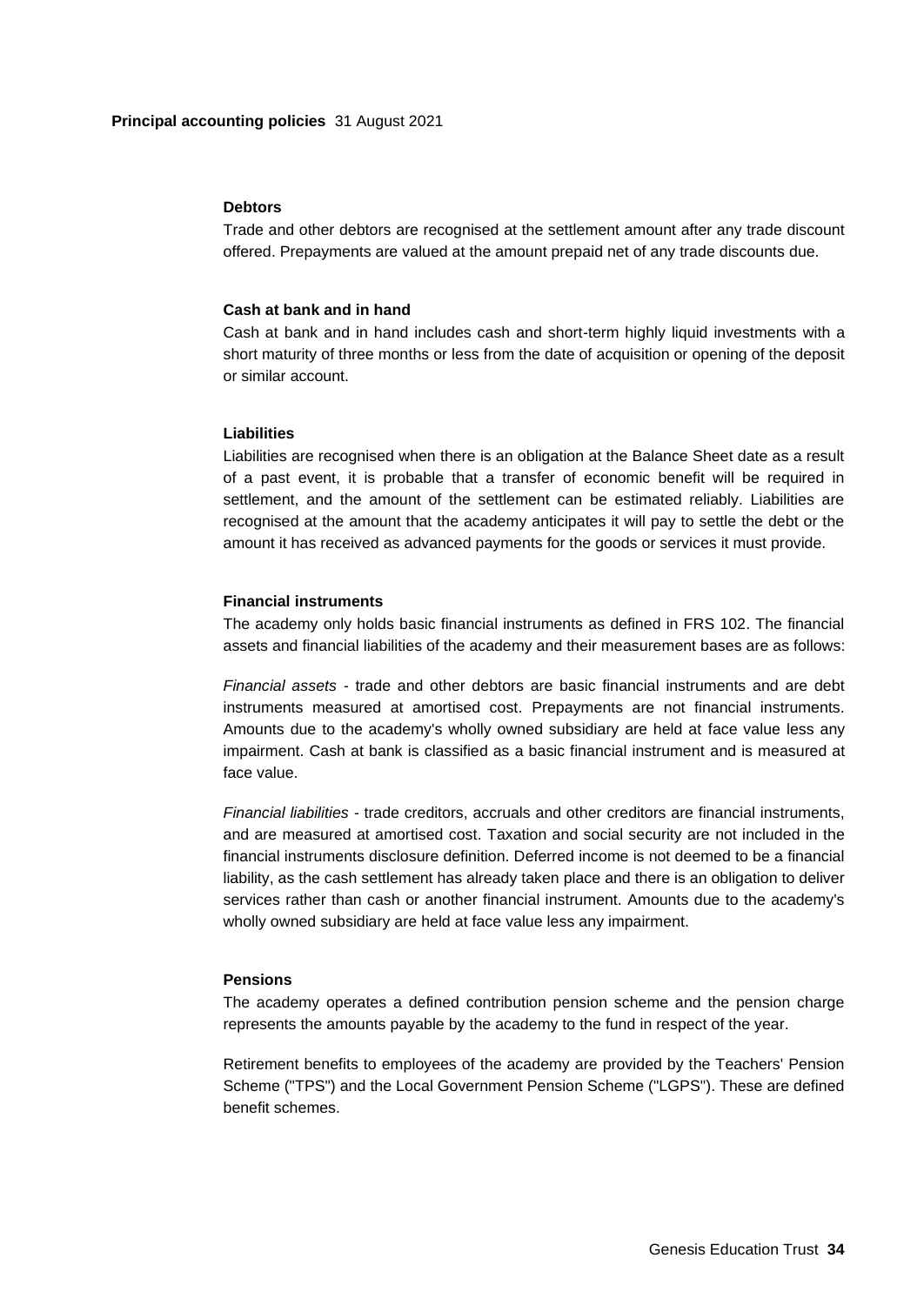#### **Pensions** (continued)

The TPS is an unfunded scheme and contributions are calculated so as to spread the cost of pensions over employees' working lives with the academy in such a way that the pension cost is a substantially level percentage of current and future pensionable payroll. The contributions are determined by the Government Actuary on the basis of quadrennial valuations using a prospective unit credit method. The TPS is an unfunded multi-employer scheme with no underlying assets to assign between employers. Consequently, the TPS is treated as a defined contribution scheme for accounting purposes and the contributions recognised in the period to which they relate.

The LGPS is a funded multi-employer scheme and the assets are held separately from those of the academy in separate trustee administered funds. Pension scheme assets are measured at fair value and liabilities are measured on an actuarial basis using the projected unit credit method and discounted at a rate equivalent to the current rate of return on a high quality corporate bond of equivalent term and currency to the liabilities. The actuarial valuations are obtained at least triennially and are updated at each Balance Sheet date. The amounts charged to operating surplus are the current service costs and the costs of scheme introductions, benefit changes, settlements and curtailments. They are included as part of staff costs as incurred. Net interest on the net defined benefit liability/asset is also recognised in the Statement of Financial Activities and comprises the interest cost on the defined benefit obligation and interest income on the scheme assets, calculated by multiplying the fair value of the scheme assets at the beginning of the period by the rate used to discount the benefit obligations. The difference between the interest income on the scheme assets and the actual return on the scheme assets is recognised in other recognised gains and losses.

Actuarial gains and losses are recognised immediately in other recognised gains and losses.

### **Fund accounting**

Unrestricted income funds represent those resources which may be used towards meeting any of the charitable objects of the academy at the discretion of the Trustees.

Restricted fixed asset funds are resources which are to be applied to specific capital purposes imposed by the funders where the asset acquired or created is held for a specific purpose.

Restricted general funds comprise all other restricted funds received with restrictions imposed by the funder/donor and include grants from the Department for Education Group.

Investment income, gains and losses are allocated to the appropriate fund.

#### **Critical accounting estimates and areas of judgement**

Estimates and judgments are continually evaluated and are based on historical experience and other factors, including expectations of future events that are believed to be reasonable under the circumstances.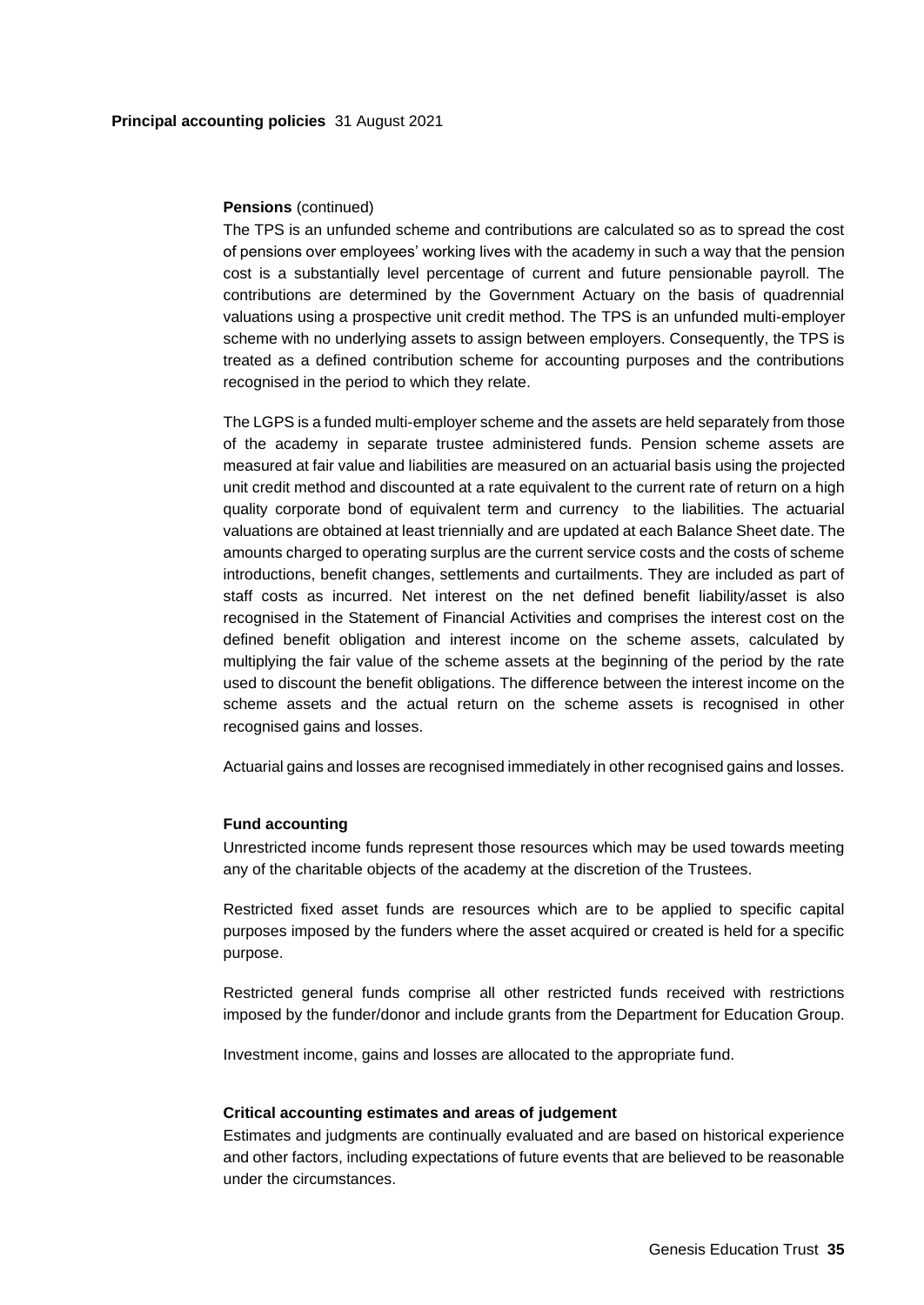## **Critical accounting estimates and areas of judgement** (continued)

The academy trust makes estimates and assumptions concerning the future. The resulting accounting estimates and assumptions will, by definition, seldom equal the related actual results. The estimates and assumptions that have a significant risk of causing a material adjustment to the carrying amounts of assets and liabilities within the next financial year are discussed below.

The present value of the Local Government Pension Scheme defined benefit liability depends on a number of factors that are determined on an actuarial basis using a variety of assumptions. The assumptions used in determining the net cost or income for pensions include the discount rate. Any changes in these assumptions, which are disclosed in the notes to the financial statements, will impact the carrying amount of the pension liability. Furthermore a roll forward approach which projects results from the latest full actuarial valuation performed at 31 March 2019 has been used by the actuary in valuing the pensions liability at 31 August 2021. Any differences between the figures derived from the roll forward approach and a full actuarial valuation would impact on the carrying amount of the pension liability.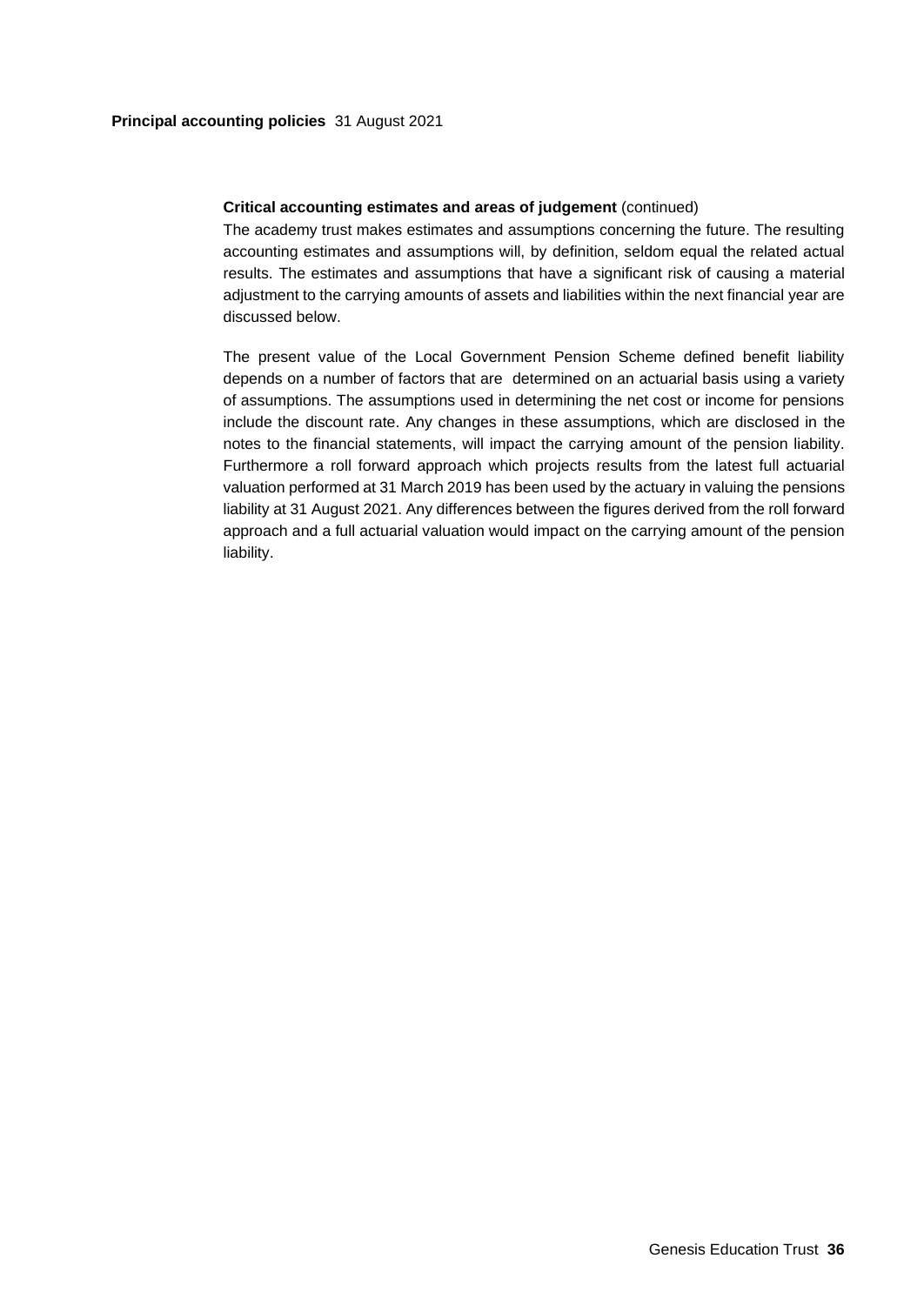## **1 Income from donations and capital grants**

|                                    | Unrestricted<br>funds | Restricted<br>fixed assets<br>funds<br>£ | 2021<br>Total<br>funds | 2020<br>Total<br>funds |
|------------------------------------|-----------------------|------------------------------------------|------------------------|------------------------|
| Capital grants<br><b>Donations</b> |                       | 311,598<br>13.660                        | 311,598<br>13,660      | 28,805<br>77,952       |
|                                    |                       | 325,258                                  | 325,258                | 106,757                |

|                             | Unrestricted<br>funds<br>£ | Restricted<br>fixed assets<br>funds | 2020<br>Total<br>funds |
|-----------------------------|----------------------------|-------------------------------------|------------------------|
| Donations<br>Capital grants | 28,805                     | 77,952                              | 28,805<br>77,952       |
|                             | 28,805                     | 77,952                              | 106,757                |

### **2 Funding for the academy trust's educational operations**

|                                               | Restricted<br>funds<br>£ | 2021<br><b>Total</b><br>funds<br>£ | 2020<br>Total<br>funds*<br>£ |
|-----------------------------------------------|--------------------------|------------------------------------|------------------------------|
| DfE/ESFA revenue grants                       |                          |                                    |                              |
| . General Annual Grant (GAG)                  | 5,637,400                | 5,637,400                          | 5,737,340                    |
| . Other DFE/ESFA grants                       |                          |                                    |                              |
| Universal Infant Free School Meals grant      | 220,522                  | 220,522                            | 222,655                      |
| Pupil Premium                                 | 226,971                  | 226,971                            | 237,646                      |
| Teachers' Pension Employer Contribution grant | 205,209                  | 205,209                            | 217,422                      |
| Other DfE Group grants                        | 417,406                  | 417,406                            | 493,053                      |
|                                               | 6,707,508                | 6,707,508                          | 6,908,116                    |
|                                               |                          |                                    |                              |
| Other government grants                       |                          |                                    |                              |
| . Local Authority grants                      | 158,869                  | 158,869                            | 150,342                      |
|                                               | 158,869                  | 158,869                            | 150,342                      |
| <b>COVID-19 additional funding (DfE/ESFA)</b> |                          |                                    |                              |
| Catch-up premium                              | 100,480                  | 100,480                            |                              |
| Other DfE/ESFA COVID-19 funding               | 29,613                   | 29,613                             | 67,092                       |
| COVID-19 additional funding (non-DfE /ESFA)   |                          |                                    |                              |
| Coronavirus Job Retention Scheme grant        | 35,631                   | 35,631                             | 70,475                       |
|                                               | 165,724                  | 165,724                            | 137,567                      |
|                                               |                          |                                    |                              |
|                                               | 7,032,101                | 7,032,101                          | 7,196,025                    |

- The trust received £100,480 of funding for catch-up premium and costs incurred in respect of this funding totalled £100,480.
- The trust furloughed some of its breakfast and afterschool club staff under the government's Coronavirus Job Retention Scheme. The funding received of £35,631 relates to staff costs which are included within note 10.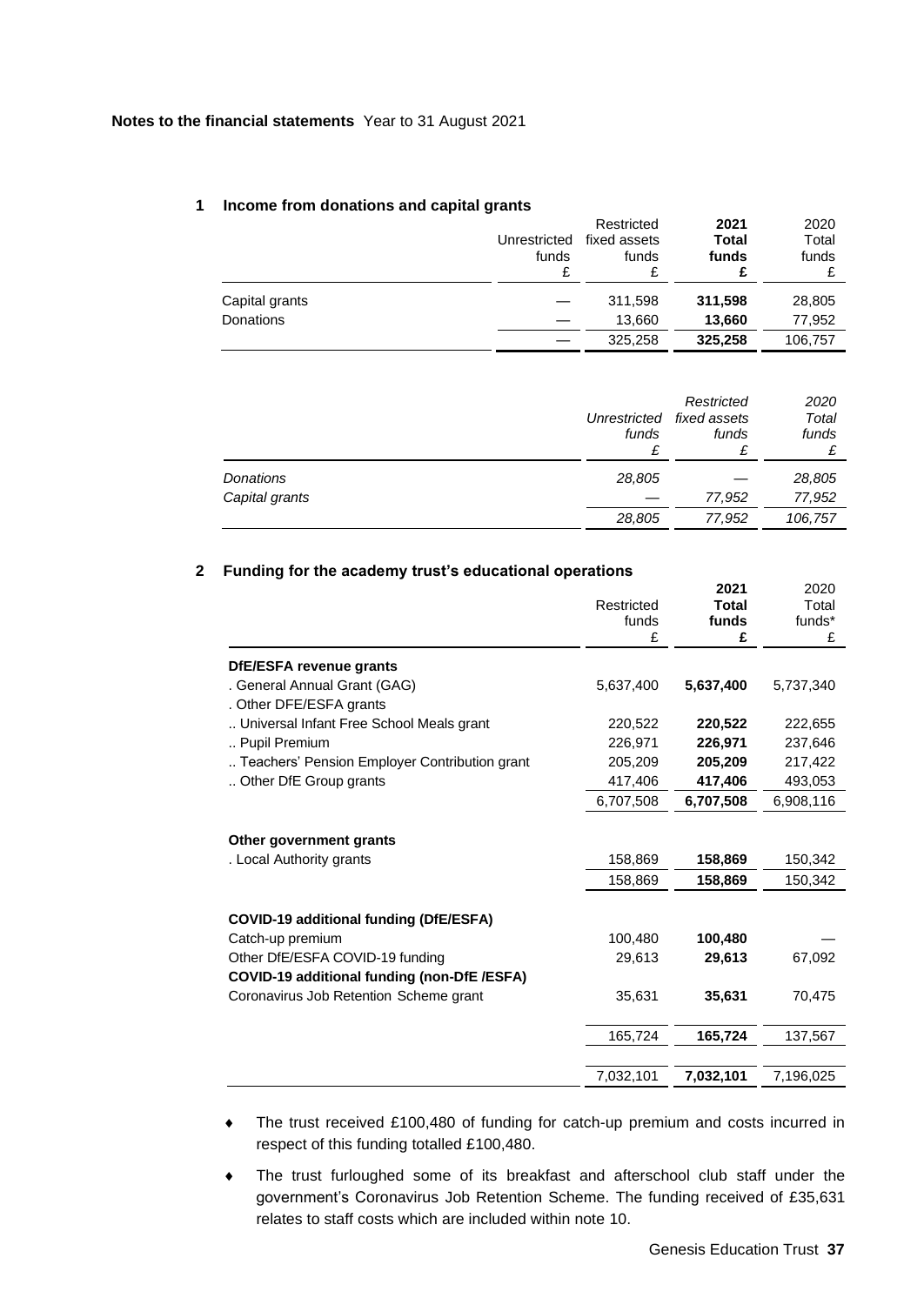## **2 Funding for the academy trust's educational operations** (continued)

 \*Following the reclassification in the Academies Accounts Direction 2020/21 of some grants received from the Department for Education and ESFA, the academy trust's funding grants for Universal Infant Free School Meals, Pupil Premium and Teachers' Pension Employer's Contributions are no longer reported under the Other DfE Group grants heading, but as separate lines under the Other DfE/ESFA grants heading. The prior year numbers have been reclassified for consistency.

|                                               |            | 2020      |
|-----------------------------------------------|------------|-----------|
|                                               | Restricted | Total     |
|                                               | funds      | funds     |
|                                               | £'000      | £'000     |
| DfE/ESFA revenue grants                       |            |           |
| . General Annual Grant (GAG)                  | 5,737,340  | 5,737,340 |
| . Other DFE/ESFA grants                       |            |           |
| Universal Infant Free School Meals grant      | 222,655    | 222,655   |
| Pupil Premium                                 | 237,646    | 237,646   |
| Teachers' Pension Employer Contribution grant | 217,422    | 217,422   |
| Other DfE Group grants                        | 493,053    | 493,053   |
|                                               | 6,908,116  | 6,908,116 |
| Other government grants                       |            |           |
| . Local Authority grants                      | 150,342    | 150,342   |
|                                               | 150,342    | 150,342   |
| COVID-19 additional funding (DfE/ESFA)        |            |           |
| Other DfE/ESFA COVID-19 funding               | 67,092     | 67,092    |
| COVID-19 additional funding (non-DfE/ESFA)    |            |           |
| Coronavirus Job Retention Scheme grant        | 70,475     | 70,475    |
|                                               | 137,567    | 137,567   |
|                                               |            |           |
|                                               | 7,196,025  | 7,196,025 |

#### **3 Income from other trading activities**

|                       | Unrestricted<br>funds<br>£ | 2021<br>Total<br>funds<br>£ | 2020<br>Total<br>funds<br>£ |
|-----------------------|----------------------------|-----------------------------|-----------------------------|
| Catering income       | 585                        | 585                         | 66,357                      |
| Music income          |                            |                             | 2,757                       |
| Trip income           | (562)                      | (562)                       | 33,253                      |
| Self-generated income | 291,691                    | 291,691                     | 515,184                     |
| Lettings income       | 292,965                    | 292,965                     | 341,840                     |
| Staff consultancy     | 667,450                    | 667,450                     | 666,949                     |
| Insurance rebates     | 372,669                    | 372,669                     |                             |
|                       | 1,624,798                  | 1,624,798                   | 1,626,340                   |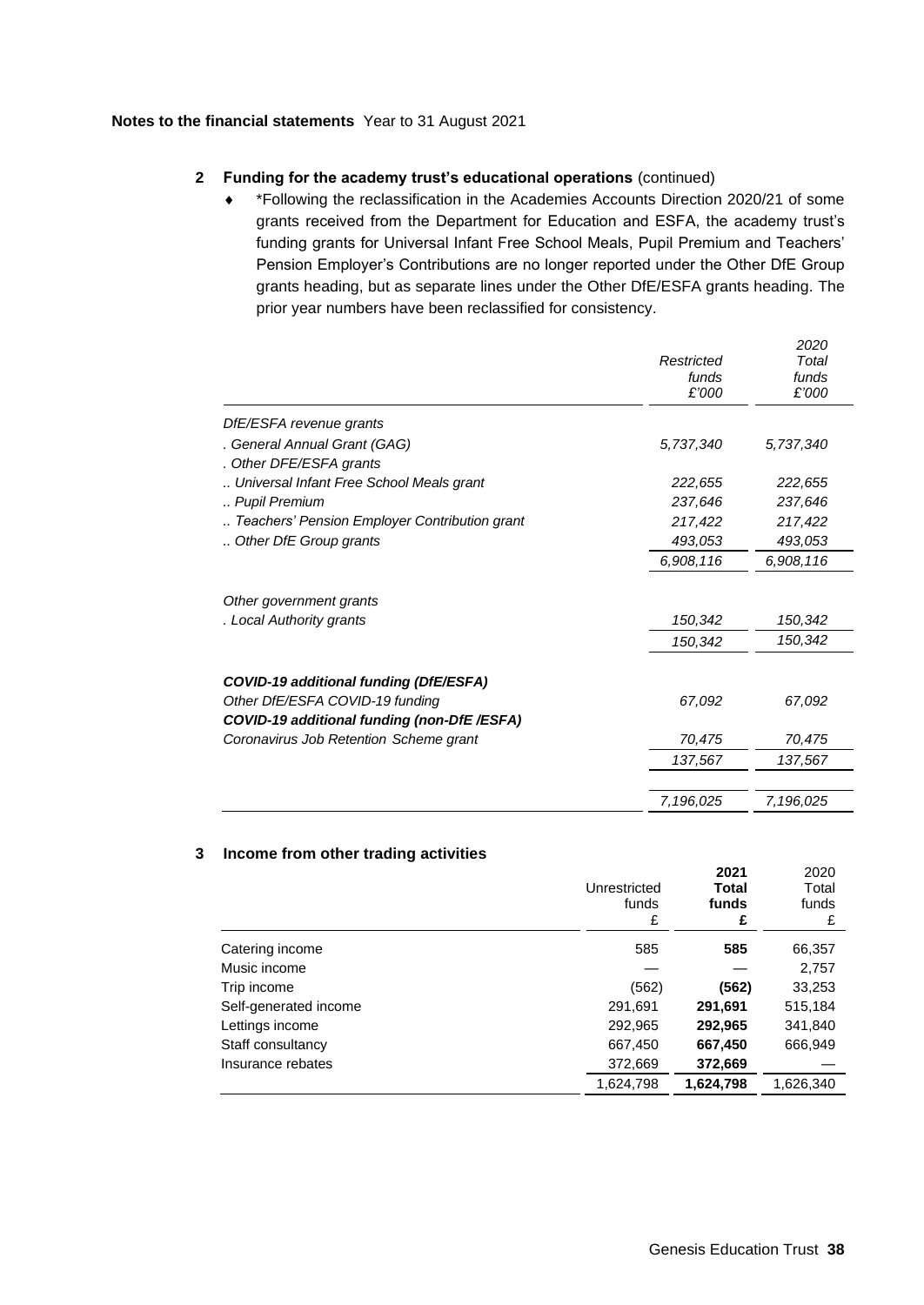## **3 Income from other trading activities** (continued)

|                       | Unrestricted<br>funds<br>£ | 2020<br>Total<br>funds<br>£ |
|-----------------------|----------------------------|-----------------------------|
| Catering income       | 66,357                     | 66,357                      |
| Music income          | 2,757                      | 2,757                       |
| Trip income           | 33,253                     | 33,253                      |
| Self-generated income | 515,184                    | 515,184                     |
| Lettings income       | 341,840                    | 341,840                     |
| Staff consultancy     | 666,949                    | 666,949                     |
|                       | 1,626,340                  | 1,626,340                   |

## **4 Investment income**

|                      | Unrestricted<br>funds | 2021<br><b>Total</b><br>funds | 2020<br>Total<br>funds |
|----------------------|-----------------------|-------------------------------|------------------------|
| <b>Bank interest</b> | 67                    | 67                            | 1,198                  |

|                      | Unrestricted<br>funds | 2020<br>Total<br>funds |  |
|----------------------|-----------------------|------------------------|--|
| <b>Bank interest</b> | 1,198                 | 1,198                  |  |

## **5 Analysis of expenditure by activities**

|                                                                         | Staff costs<br>£ | Premises<br>£ | Other<br>costs<br>£ | 2021<br><b>Total</b><br>funds<br>£ | 2020<br>Total<br>funds |
|-------------------------------------------------------------------------|------------------|---------------|---------------------|------------------------------------|------------------------|
| <b>Expenditure on the</b><br>academy trust's<br>educational operations: |                  |               |                     |                                    |                        |
| . Direct costs                                                          | 4,579,936        | 143,722       | 162,537             | 4,886,195                          | 5,082,692              |
| . Allocated support costs                                               | 2,581,946        | 785,757       | 867,496             | 4,235,199                          | 4,208,215              |
|                                                                         | 7,161,882        | 929.479       | 1,030,033           | 9,121,394                          | 9,290,907              |

|                                                               | Staff costs<br>£ | Premises<br>£ | Other<br>costs<br>£ | 2020<br>Total<br>funds |
|---------------------------------------------------------------|------------------|---------------|---------------------|------------------------|
| Expenditure on the academy trust's<br>educational operations: |                  |               |                     |                        |
| . Direct costs                                                | 4,492,812        | 146.214       | 443.666             | 5,082,692              |
| . Allocated support costs                                     | 2,888,798        | 412,184       | 907,233             | 4,208,215              |
|                                                               | 7,381,610        | 558,398       | 1,350,899           | 9,290,907              |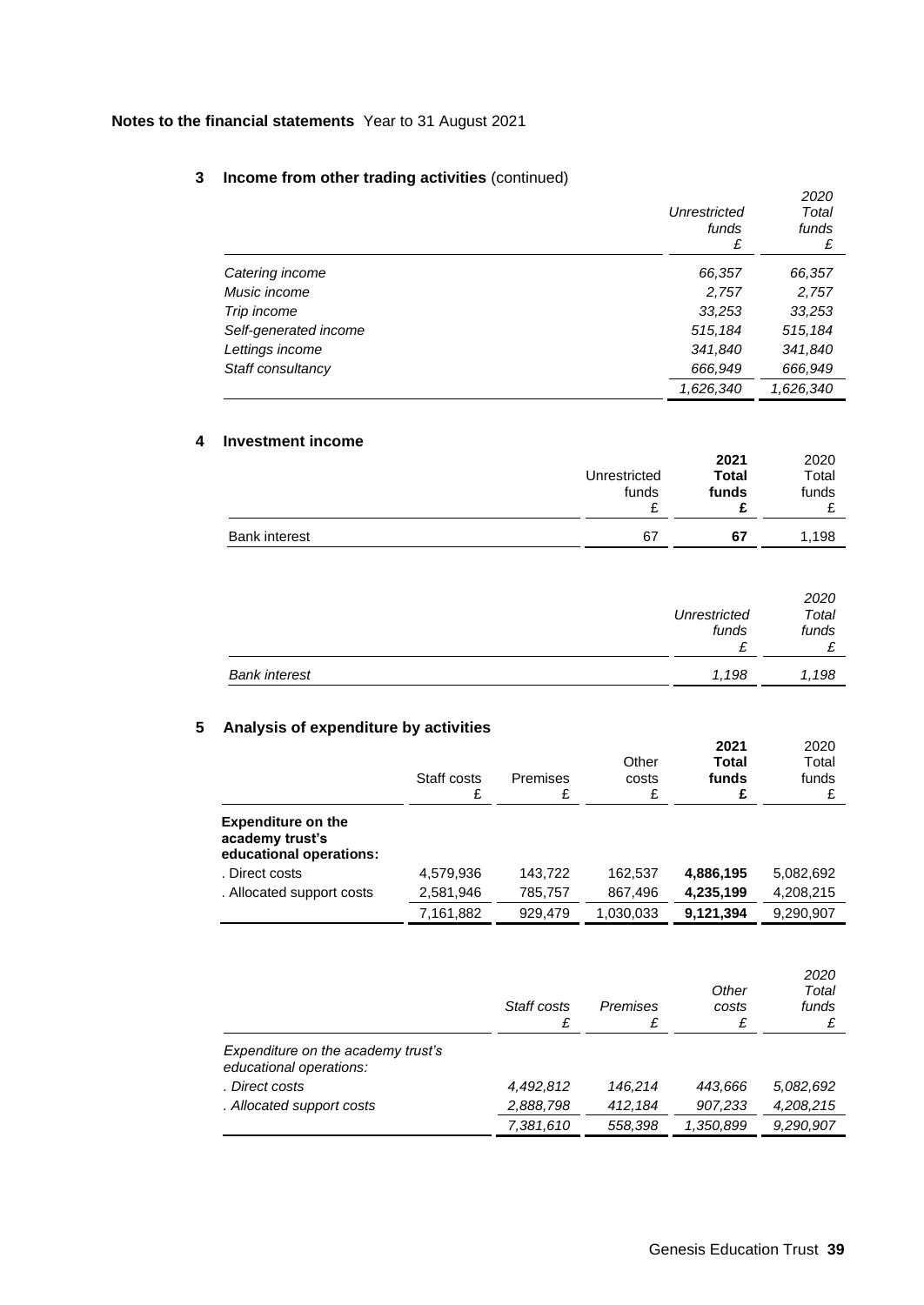| 4,886,195<br>5,082,692<br>4,235,199<br>9,121,394<br>2020<br>Total<br>funds<br>£<br>2,888,798<br>138,466<br>412,184<br>680,275<br>88,492<br>4,208,215 |
|------------------------------------------------------------------------------------------------------------------------------------------------------|
| 4,208,215<br>9,290,907                                                                                                                               |
|                                                                                                                                                      |
|                                                                                                                                                      |
|                                                                                                                                                      |
|                                                                                                                                                      |
|                                                                                                                                                      |
|                                                                                                                                                      |
|                                                                                                                                                      |
|                                                                                                                                                      |
|                                                                                                                                                      |
|                                                                                                                                                      |
|                                                                                                                                                      |
|                                                                                                                                                      |
| Total<br>funds<br>£                                                                                                                                  |
| 166,082                                                                                                                                              |
| 166,082                                                                                                                                              |
|                                                                                                                                                      |
| 2020                                                                                                                                                 |
| Total                                                                                                                                                |
| funds<br>£                                                                                                                                           |
|                                                                                                                                                      |
| 50,959                                                                                                                                               |
| 146,216                                                                                                                                              |
|                                                                                                                                                      |
|                                                                                                                                                      |
|                                                                                                                                                      |
| 12,950<br>2,650                                                                                                                                      |
| 8,400                                                                                                                                                |
|                                                                                                                                                      |

## **6 Expenditure on the Academy Trust's educational operations**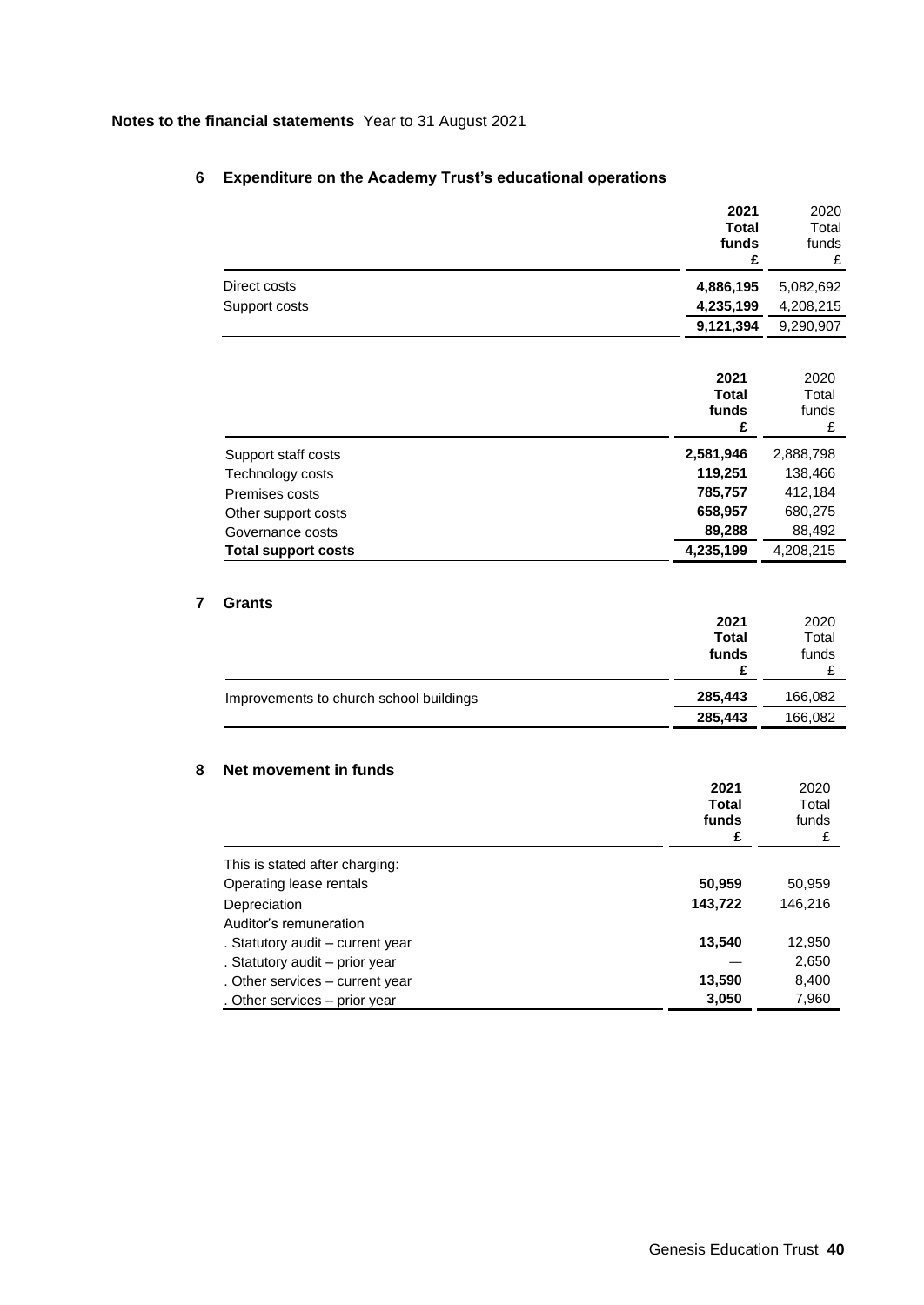## **9 Comparative information**

Analysis of income and expenditure in the year ended 31 August 2020 between restricted and unrestricted funds:

|                                                                                              |                |                            |                       | <b>Restricted funds</b>   |                             |
|----------------------------------------------------------------------------------------------|----------------|----------------------------|-----------------------|---------------------------|-----------------------------|
|                                                                                              | <b>Notes</b>   | Unrestricted<br>funds<br>£ | General<br>funds<br>£ | Fixed asset<br>funds<br>£ | 2020<br>Total<br>funds<br>£ |
| Income from:                                                                                 |                |                            |                       |                           |                             |
| Donations and capital grants<br>Charitable activities: funding for the trust's               | 1              | 28,805                     |                       | 77,952                    | 106,757                     |
| educational operations                                                                       | $\overline{2}$ |                            | 7,196,025             |                           | 7,196,025                   |
| Other trading activities                                                                     | 3              | 1,626,340                  |                       |                           | 1,626,340                   |
| Investments                                                                                  | 4              | 1,198                      |                       |                           | 1,198                       |
| <b>Total income</b>                                                                          |                | 1,656,343                  | 7,196,025             | 77,952                    | 8,930,320                   |
| <b>Expenditure on:</b><br>Charitable activities: academy trust's<br>educational operations   | 5,6            | 1,645,313                  | 7,499,378             | 146,216                   | 9,290,907                   |
| Grants                                                                                       | 7              |                            |                       | 166,082                   | 166,082                     |
| <b>Total expenditure</b>                                                                     |                | 1,645,313                  | 7,499,378             | 312,298                   | 9,456,989                   |
| Net income (expenditure)                                                                     | 8              | 11,030                     | (303, 353)            | (234, 346)                | (526, 669)                  |
| Transfers between funds                                                                      | 17             |                            | 2,353                 | (2, 353)                  |                             |
| Net movement in funds before other<br>recognised gains                                       |                | 11,030                     | (301,000)             | (236, 699)                | (526, 669)                  |
| Other recognised gains<br>Actuarial gains on defined benefit pension<br>scheme               | 19             |                            | 23,000                |                           | 23,000                      |
| Net movement in funds                                                                        |                | 11,030                     | (278,000)             | (236, 699)                | (503, 669)                  |
| <b>Reconciliation of funds</b><br>Total fund balances brought forward at 1<br>September 2019 |                | 348,175                    | (3,712,000)           | 716,821                   | (2,647,004)                 |
| Total fund balances carried forward at 31<br>August 2020                                     |                | 359,205                    | (3,990,000)           | 480,122                   | (3, 150, 673)               |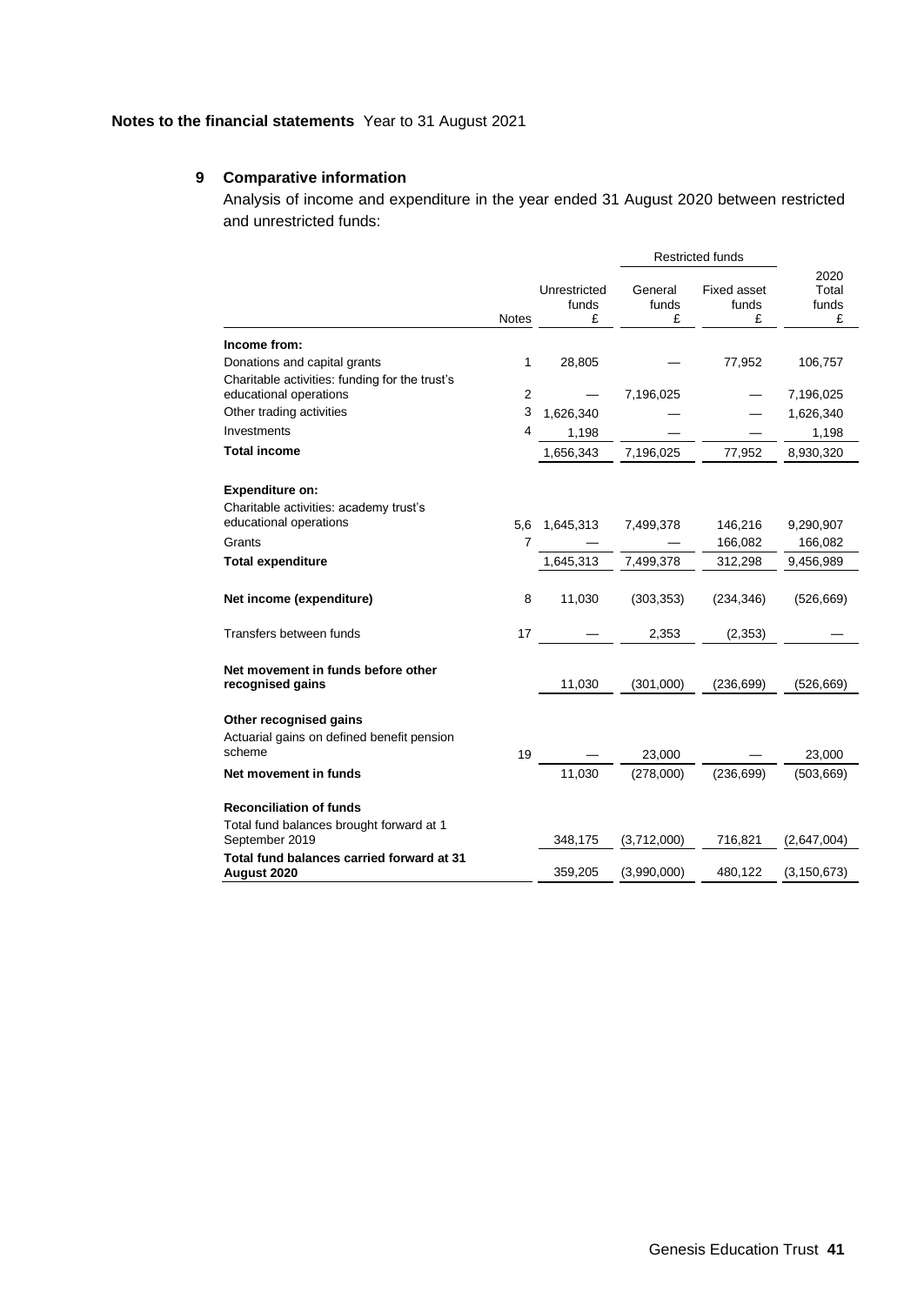## **10 Staff**

### *(a) Staff costs*

Staff costs during the year were:

|                           | 2021<br><b>Total</b><br>funds<br>£ | 2020<br>Total<br>funds<br>£ |
|---------------------------|------------------------------------|-----------------------------|
| Wages and salaries        | 5,198,797                          | 5,371,551                   |
| Social security costs     | 521,642                            | 471,816                     |
| Pension costs             | 1,322,878                          | 1,328,611                   |
|                           | 7,043,317                          | 7,171,978                   |
| Agency costs              | 87,026                             | 197,457                     |
| Staff restructuring costs | 31,539                             | 12,175                      |
|                           | 7,161,882                          | 7,381,610                   |
|                           |                                    |                             |

## *(b) Staff severance payments*

All staff restructuring costs for the year ended 31 August 2021 were contractual payments. Included in staff restructuring costs for the year ended 31 August 2020 were two nonstatutory/non-contractual severance payments totalling £12,175. Individually the payments were for £9,000 and £3,175.

### *(c) Staff numbers*

The average number of persons employed by the academy during the year was as follows:

|                            | 2021<br>No. | 2020<br>No. |
|----------------------------|-------------|-------------|
| <b>Teachers</b>            | 103         | 87          |
| Administration and support | 68          | 112         |
| Management                 | 6           | 8           |
|                            | 177         | 207         |

## *(d) Higher paid staff*

The number of employees whose employee benefits (excluding pension costs) exceeded £60,000 was:

|                     | 2021<br>No. | 2020<br>No. |
|---------------------|-------------|-------------|
| $£60,001 - £70,000$ | 4           | 6           |
| £70,001 - £80,000   |             |             |
| $£80,001 - £90,000$ |             |             |
| £140,001 - £150,000 |             |             |

Employer's pension contributions in respect of the above employees amounted to £106,953 (2020 – £120,279)

#### *(e) Key management personnel*

The key management personnel of the academy trust comprise the trustees and the senior management team as listed on page 1. The total amount of employee benefits (including pension contributions) received by key management personnel for their services to the academy trust was £679,670 (2020 – £736,769).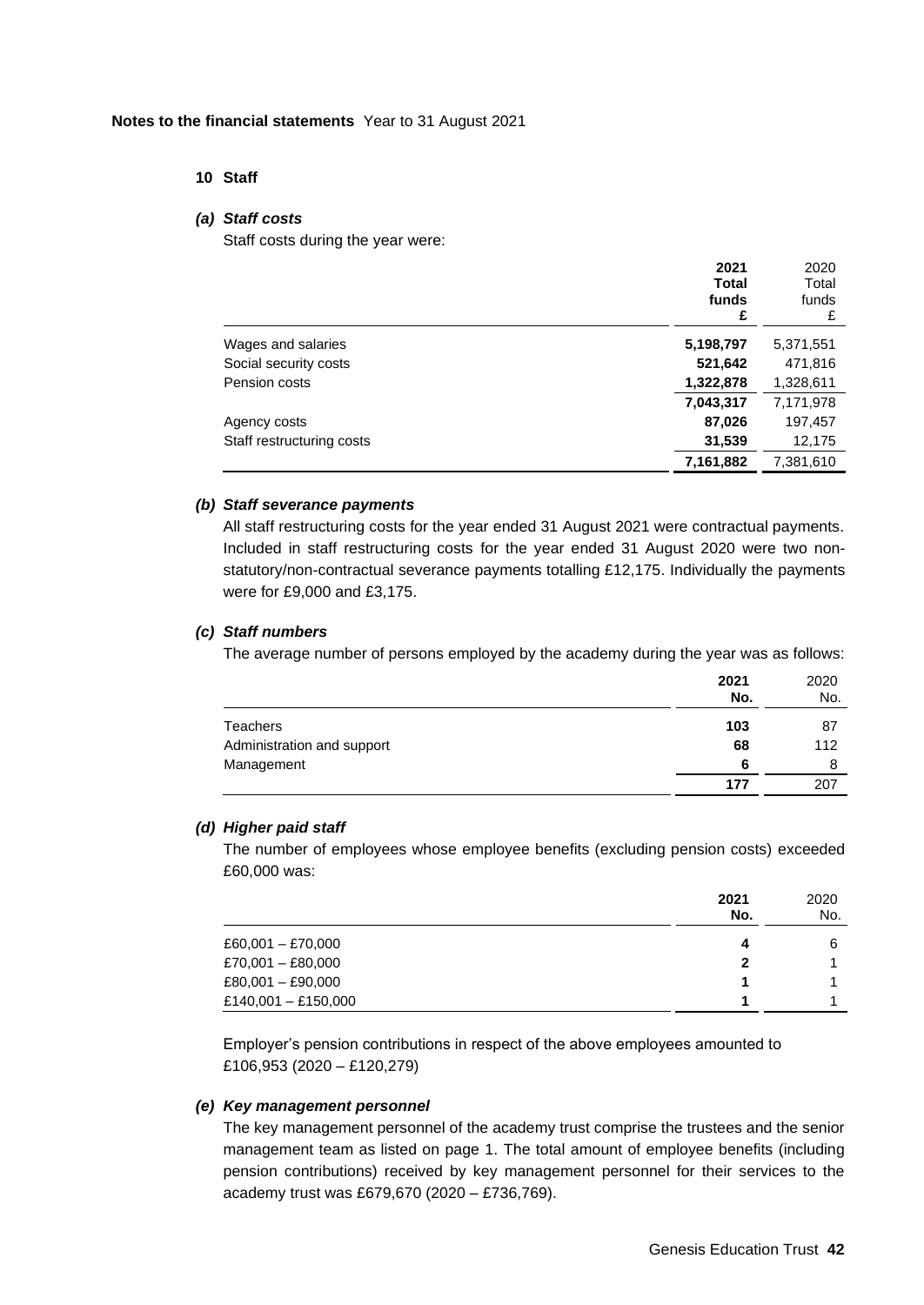### **11 Central services**

The academy has provided the following central services to its academies during the year:

- Central audit services
- ◆ Finance
- ◆ HR and governance
- ◆ IT services

The Genesis Education Trust core services make sure that each school is concentrating on children first, setting the standards and is capacity rich. As the Trust grows it will recruit experienced personnel to key positions for example, School Improvement, HR and Estate Management.

The charge for each school is a 5% contribution, which is applied to the General Annual Grant excluding SEN funding, and Pupil Premium.

|                       | 2021<br>£ | 2020    |
|-----------------------|-----------|---------|
| St Mary's academy     | 118.841   | 127,609 |
| St Saviour's academy  | 75,604    | 82,434  |
| St Margaret's academy | 87,425    | 96,635  |
|                       | 281,870   | 306,678 |

#### **12 Trustees' remuneration and expenses**

One Trustee has been paid remuneration or has received other benefits from an employment with the academy. The Chief Executive Officer only receives remuneration in respect of services she provides undertaking the role of Chief Executive Officer under her contracts of employment. The value of Trustees' remuneration and other benefits was as follows:

|                                          | 2021              | 2020              |
|------------------------------------------|-------------------|-------------------|
|                                          |                   |                   |
| Beverley Hall, (Chief Executive Officer) |                   |                   |
| . Remuneration                           | 145.000 - 150.000 | 145.000 - 150.000 |
| . Employer's pension contributions       | $35.000 - 40.000$ | $30,000 - 35,000$ |

During the year ended 31 August 2021, no expenses were reimbursed to the Trustees (2020 – £37 worth of expenses was reimbursed to one Trustee).

## **13 Trustees' and Officers' insurance**

The academy has opted into the Department of Education's risk protection arrangement (RPA), an alternative to insurance where UK government funds cover losses that arise. This scheme protects Trustees and officers from claims arising from negligent acts, errors or omissions occurring whilst on academy business, and provides cover up to £10,000,000. It is not possible to quantify the Trustees and officers indemnity element from the overall cost of the RPA scheme membership.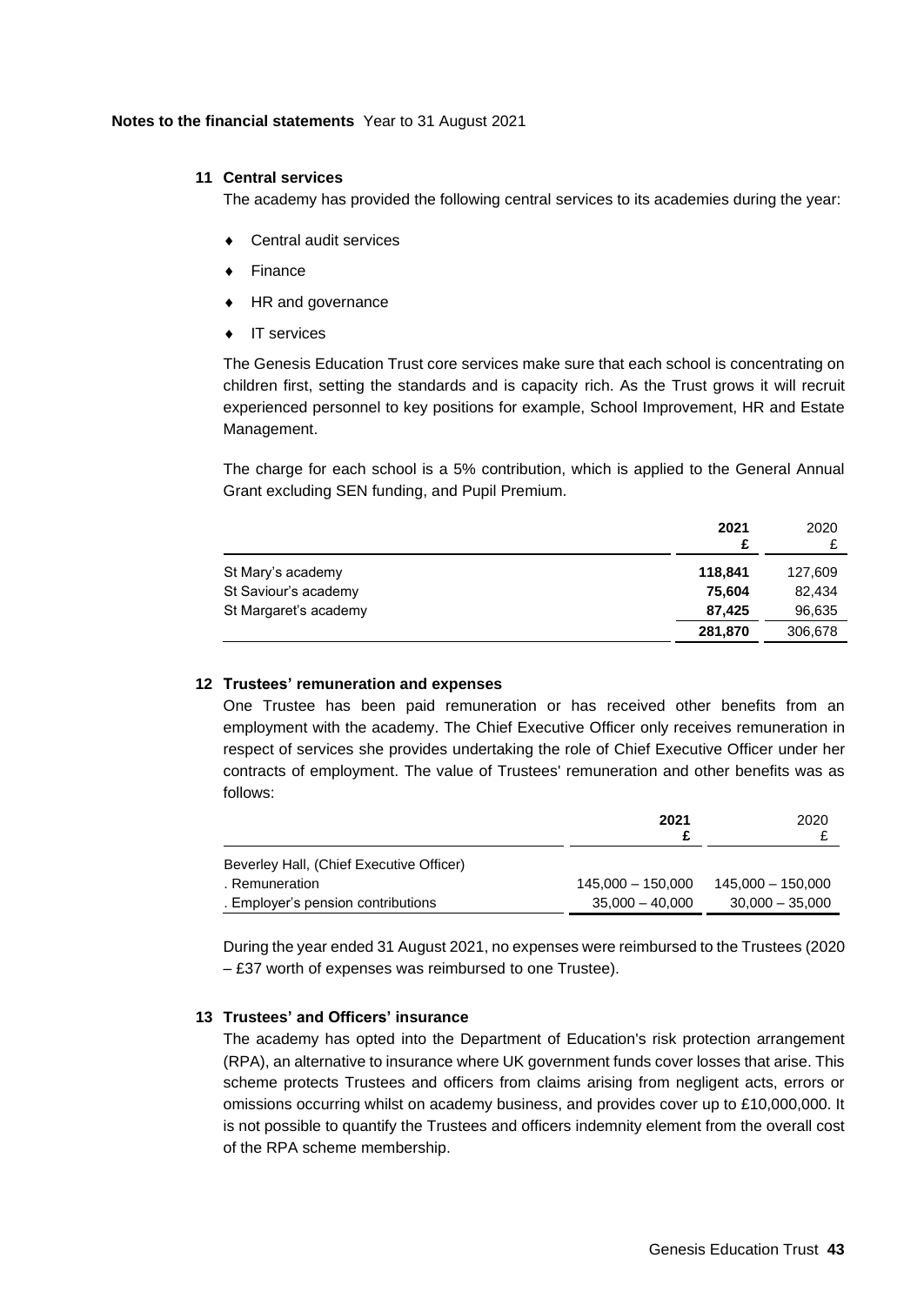#### **14 Tangible fixed assets**

|                          | Furniture<br>and<br>equipment<br>£ | Computer<br>equipment<br>£ | Motor<br>vehicles<br>£ | Total<br>funds<br>£ |
|--------------------------|------------------------------------|----------------------------|------------------------|---------------------|
| <b>Cost or valuation</b> |                                    |                            |                        |                     |
| At 1 September 2020      | 736,777                            | 276,902                    | 35,000                 | 1,048,679           |
| Additions                |                                    | 23,777                     |                        | 23,777              |
| At 31 August 2021        | 736,777                            | 300,679                    | 35,000                 | 1,072,456           |
| <b>Depreciation</b>      |                                    |                            |                        |                     |
| At 1 September 2020      | 341,916                            | 204,868                    | 21,773                 | 568,557             |
| Charge in year           | 100,276                            | 40,139                     | 3,307                  | 143,722             |
| At 31 August 2021        | 442,192                            | 245,007                    | 25,080                 | 712,279             |
| Net book value           |                                    |                            |                        |                     |
| At 31 August 2021        | 294,585                            | 55,672                     | 9,920                  | 360,177             |
| At 31 August 2020        | 394.861                            | 72,034                     | 13,227                 | 480.122             |

The land and buildings of the schools within the academy trust are owned by the Diocese and therefore have not been recognised in the financial statements of the academy.

## **15 Debtors**

|                                | 2021<br>£ | 2020    |
|--------------------------------|-----------|---------|
| Due within one year            |           |         |
| Trade debtors                  | 64,303    | 243,199 |
| VAT recoverable                | 83,870    | 48,865  |
| Other debtors                  |           | 1.014   |
| Prepayments and accrued income | 146,790   | 316,879 |
|                                | 294,963   | 609,957 |

## **16 Creditors: amounts falling due within one year**

|                                        | 2021      | 2020       |
|----------------------------------------|-----------|------------|
|                                        | £         | £          |
| Trade creditors                        | 285,514   | 95,463     |
| Other taxation and social security     | 119,880   | 144.182    |
| Other creditors                        | 10,580    | 103,523    |
| Accruals and deferred income           | 750,588   | 292,060    |
|                                        | 1,166,562 | 635.228    |
|                                        |           |            |
| Deferred income                        |           |            |
| Deferred Income at 1 September 2020    | 144,485   | 151,505    |
| Amounts released from previous periods | (144,485) | (151, 505) |
| Resources deferred in the year         | 269,897   | 144,485    |
|                                        | 269.897   | 144.485    |

At the balance sheet date the academy was holding funds received in advance for UIFSM income and insurance works to repair flood damage at St Mary's School.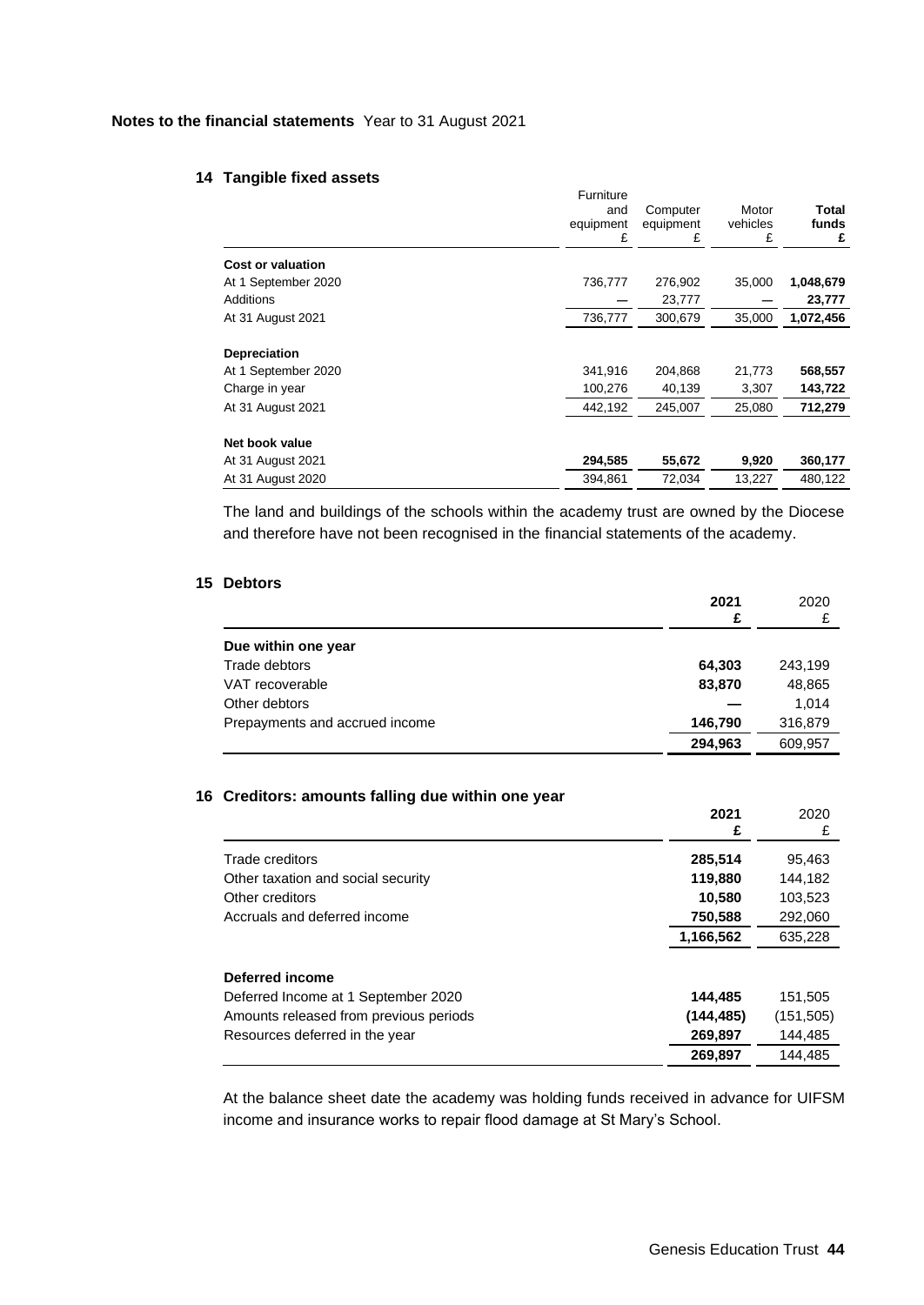## **17 Funds**

|                                                                       | Balance at<br>1 September<br>2020<br>£ | Income<br>£ | Expenditure<br>£ | Gains,<br>losses and<br>transfers<br>£ | <b>Balance at</b><br>31 August<br>2021<br>£ |
|-----------------------------------------------------------------------|----------------------------------------|-------------|------------------|----------------------------------------|---------------------------------------------|
| <b>Restricted general fund</b>                                        |                                        |             |                  |                                        |                                             |
| General Annual Grant (GAG)                                            |                                        | 5,637,400   | (5,653,438)      | 16,038                                 |                                             |
| Pupil premium                                                         |                                        | 226,971     | (226, 971)       |                                        |                                             |
| Universal Infant Free School<br>Meals                                 |                                        | 220,522     | (220, 522)       |                                        |                                             |
| <b>Teachers' Pension Employer</b><br><b>Contribution Grant</b>        |                                        | 205,209     | (205, 209)       |                                        |                                             |
| Catch-up premium                                                      |                                        | 100,480     | (100, 480)       |                                        |                                             |
| Other DfE/ESFA COVID-19<br>funding                                    |                                        | 29,613      | (29, 613)        |                                        |                                             |
| Coronavirus Job Retention<br>Scheme grant                             |                                        | 35,631      | (35, 631)        |                                        |                                             |
| Other DfE/ ESFA grants                                                |                                        | 417,406     | (417, 406)       |                                        |                                             |
| Local authority grants                                                |                                        | 158,869     | (158, 869)       |                                        |                                             |
| Pension reserve                                                       | (3,990,000)                            |             | (350,000)        | (158,000)                              | (4, 498, 000)                               |
|                                                                       | (3,990,000)                            | 7,032,101   | (7, 398, 139)    | (141, 962)                             | (4, 498, 000)                               |
| <b>Restricted fixed asset</b><br>funds<br>Fixed assets transferred on |                                        |             |                  |                                        |                                             |
| conversion                                                            | 305,287                                |             | (99, 244)        |                                        | 206,043                                     |
| DfE/ESFA capital grants                                               | 120,246                                | 311,598     | (317,061)        | (16,038)                               | 98,745                                      |
| Capital expenditure from<br>GAG                                       | 54,589                                 |             | (9, 395)         |                                        | 45,194                                      |
| Assets donated by DfE                                                 |                                        | 13,660      | (3, 465)         |                                        | 10,195                                      |
|                                                                       | 480,122                                | 325,258     | (429, 165)       | (16, 038)                              | 360,177                                     |
| <b>Total restricted funds</b>                                         | (3,509,878)                            | 7,357,359   | (7,827,304)      | (158,000)                              | (4, 137, 823)                               |
| <b>Unrestricted funds</b>                                             |                                        |             |                  |                                        |                                             |
| . General funds                                                       | 359,205                                | 1,624,865   | (1,579,533)      |                                        | 404,537                                     |
| <b>Total funds</b>                                                    | (3, 150, 673)                          | 8,982,224   | (9,406,837)      | (158,000)                              | (3,733,286)                                 |

The specific purposes for which the funds are to be applied are as follows:

#### *Restricted general funds*

*General Annual Grant (GAG) grant fund –* Funds received from the ESFA under the General Annual Grant arrangements for the recurrent expenditure of the school as defined in the Funding Agreement. The Academy Trust is not subject to any GAG carry forward limits.

*Pupil Premium –* Funds received from the ESFA under the Pupil Premium grant arrangements for the recurrent expenditure of the school as defined in the Funding Agreement.

*Universal Infant Free School Meals –* Funds restricted for the provision of free school meals.

*Teachers' Pension Employer Grant –* Funds restricted to funding the increased employer contribution rates payable to the Teachers' Pension Scheme from 30 September 2019.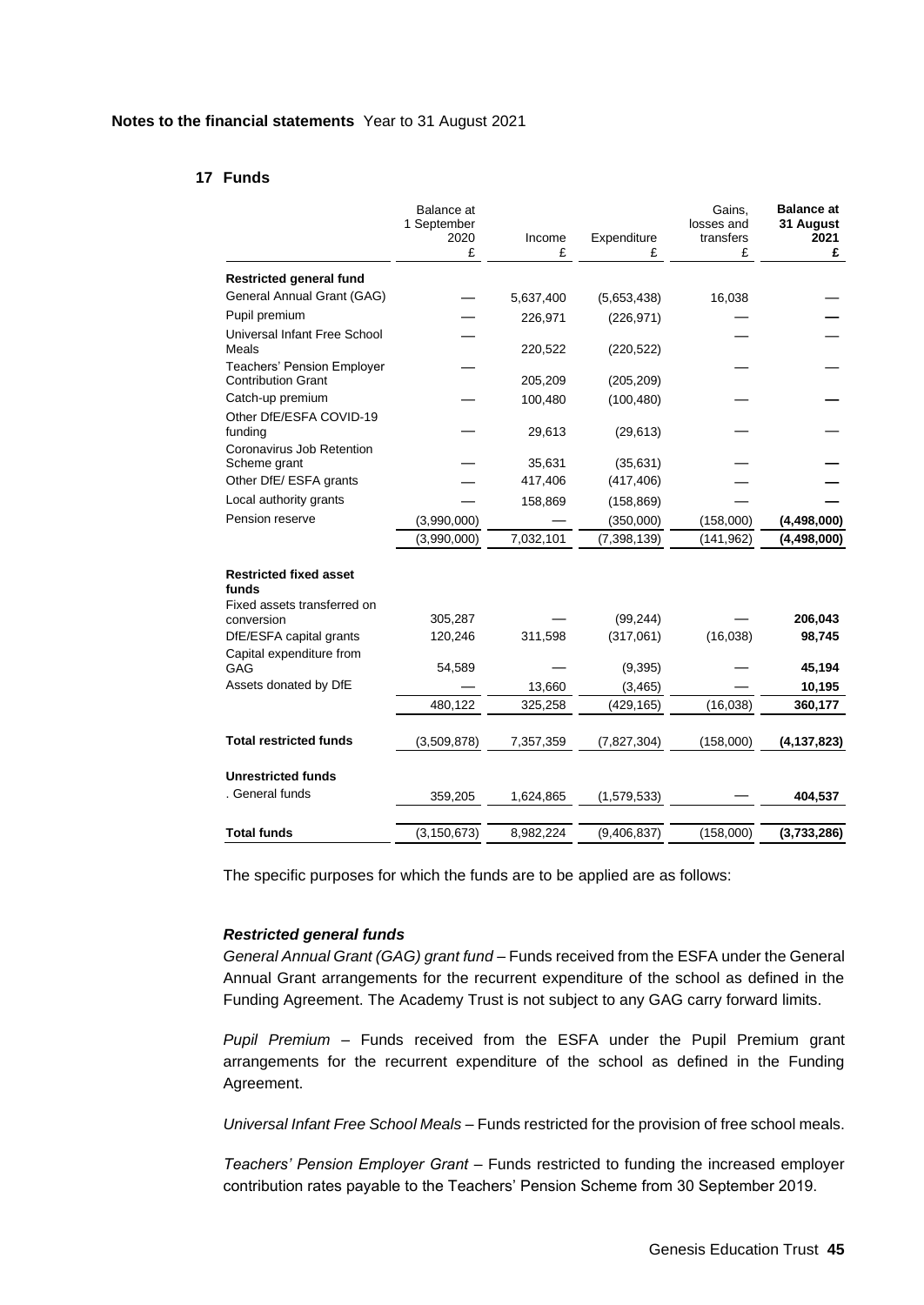## **17 Funds** (continued)

*Catch-up Premium –* Specific Covid-19 support funding restricted to assisting children in catching up on learning lost as a result of the Coronavirus pandemic.

*Other DfE/ ESFA covid funding –* All other funding restricted to assisting the Trust dealing with the impact of the Coronavirus pandemic.

*Coronavirus Job Retention Scheme grant –* Funding restricted to covering the cost of the salaries of staff furloughed during the Coronavirus pandemic.

*Other DfE/ ESFA grants –* Other government grants received for restricted educational purposes not forming part of the above funds.

*Local authority grants –* Grants received from the local authority received for restricted educational purposes.

*Pension reserve –* The pension reserve recognises the deficit of the local government pension scheme.

#### *Restricted fixed asset funds*

*Fixed assets transferred on conversion –* This fund represents the net book value of the Schools' assets transferred from the Local Authority on conversion to academy trust status.

*DfE/ ESFA capital grants –* This fund represents resources which are to be applied for specific capital purposes imposed by the Department for Education or Education and Skills Funding Agency.

*Capital expenditure from GAG –* This fund represents the net book value of tangible fixed assets purchased using the General Annual Grant.

*Assets donated by the DfE –* This fund represents the net book value of tangible fixed assets donated following their construction or purchase by the DfE.

## *Transfers between funds*

The transfer from the restricted fixed asset fund to the restricted general fund relates to the use of capital grant income for property repairs which have been treated as revenue expenditure. This expenditure is in line with the terms of the grant agreement.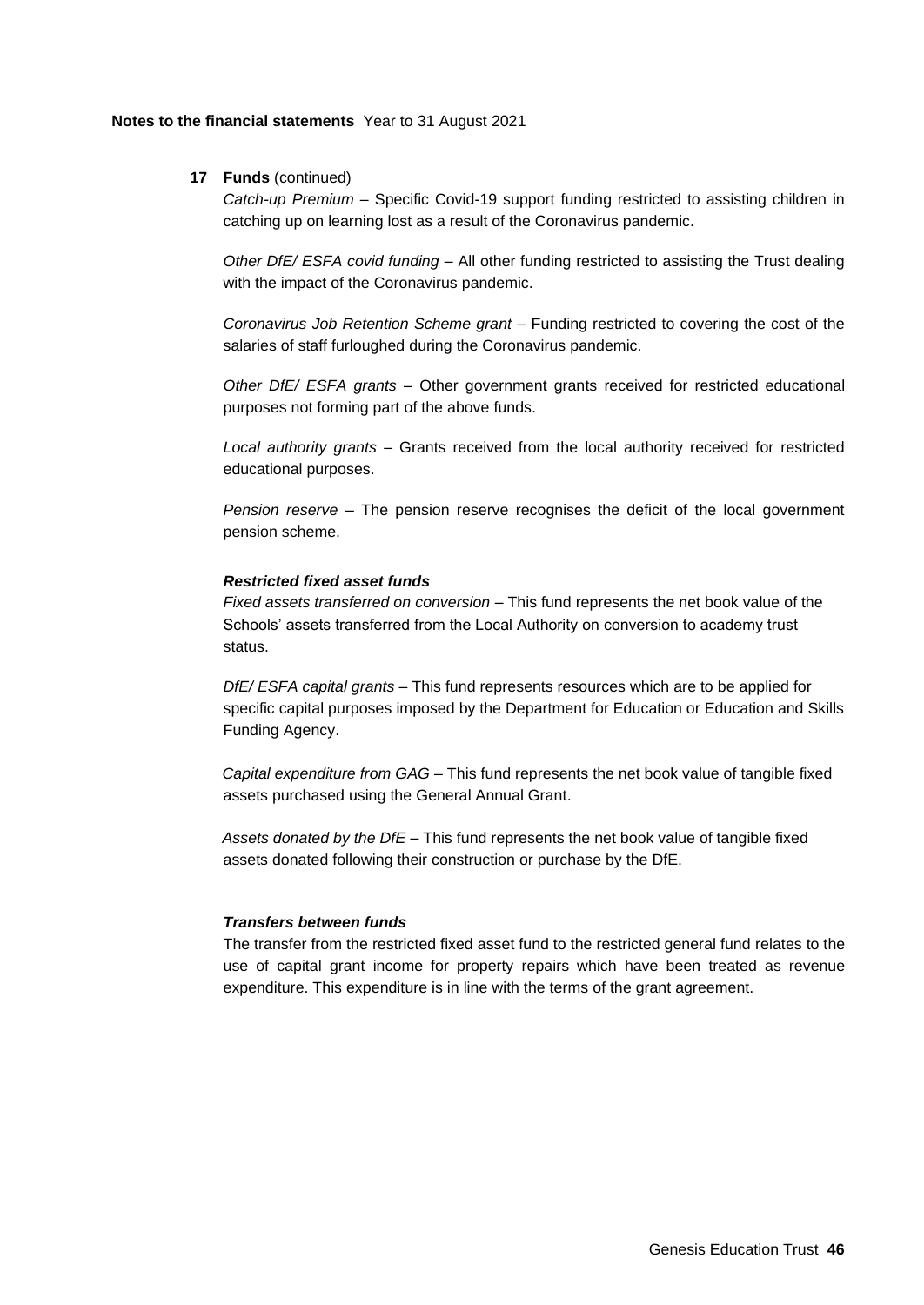## **17 Funds** (continued)

| Total funds analysis by academy                            | 2021<br>£   | 2020<br>£     |
|------------------------------------------------------------|-------------|---------------|
| Fund balances at 31 August 2021 were allocated as follows: |             |               |
| St Mary's Academy                                          | 86,056      | 76,836        |
| St Saviour's Academy                                       | 31,426      | 17,180        |
| St Margaret's Academy                                      | 204,691     | 183,606       |
| <b>Genesis Education Trust</b>                             | 82,364      | 81,583        |
| Total before fixed asset funds and pension reserve         | 404,537     | 359,205       |
| Restricted fixed asset fund                                | 360,177     | 480.122       |
| Pension reserve                                            | (4,498,000) | (3,990,000)   |
|                                                            | (3,733,286) | (3, 150, 673) |

|                                | Teaching and<br>education<br>support costs | Other<br>support<br>costs | Educational<br>supplies | Other costs<br>excluding<br>depreciation | 2021<br>Total<br>funds | 2020<br>Total<br>funds |
|--------------------------------|--------------------------------------------|---------------------------|-------------------------|------------------------------------------|------------------------|------------------------|
| St Mary's Academy              | 2,056,597                                  | 991,806                   | 182,956                 | 789.913                                  | 4.021.272              | 3,771,690              |
| St Saviour's Academy           | 977,062                                    | 744.471                   | 117.098                 | 497.527                                  | 2,336,158              | 2,585,808              |
| St Margaret's Academy          | 1.217.389                                  | 626,557                   | 125.841                 | 488.803                                  | 2.458.590              | 2,534,288              |
| <b>Genesis Education Trust</b> |                                            |                           |                         | 97.095                                   | 97.095                 | 117,987                |
| Academy                        | 4,251,048                                  | 2.362.834                 | 425,895                 | 1,873,338                                | 8.913.115              | 9,009,773              |

The expenditure above includes improvements to Church buildings of £285,443 (2020 – £166,082).

|                                | Teaching<br>and<br>education<br>support<br>costs | Other<br>support<br>costs<br>£ | Educational<br>supplies | Other costs<br>excluding<br>depreciation | 2020<br>Total funds |
|--------------------------------|--------------------------------------------------|--------------------------------|-------------------------|------------------------------------------|---------------------|
| St Mary's Academy              | 1,910,249                                        | 1,228,972                      | 221,315                 | 411,154                                  | 3,771,690           |
| St Saviour's Academy           | 1,101,302                                        | 922.468                        | 115,184                 | 446.854                                  | 2,585,808           |
| St Margaret's Academy          | 1,274,448                                        | 693.994                        | 115,952                 | 449.894                                  | 2,534,288           |
| <b>Genesis Education Trust</b> |                                                  |                                | 2,507                   | 115,480                                  | 117,987             |
| Academy                        | 4,285,999                                        | 2,845,434                      | 454,958                 | 1,423,382                                | 9.009,773           |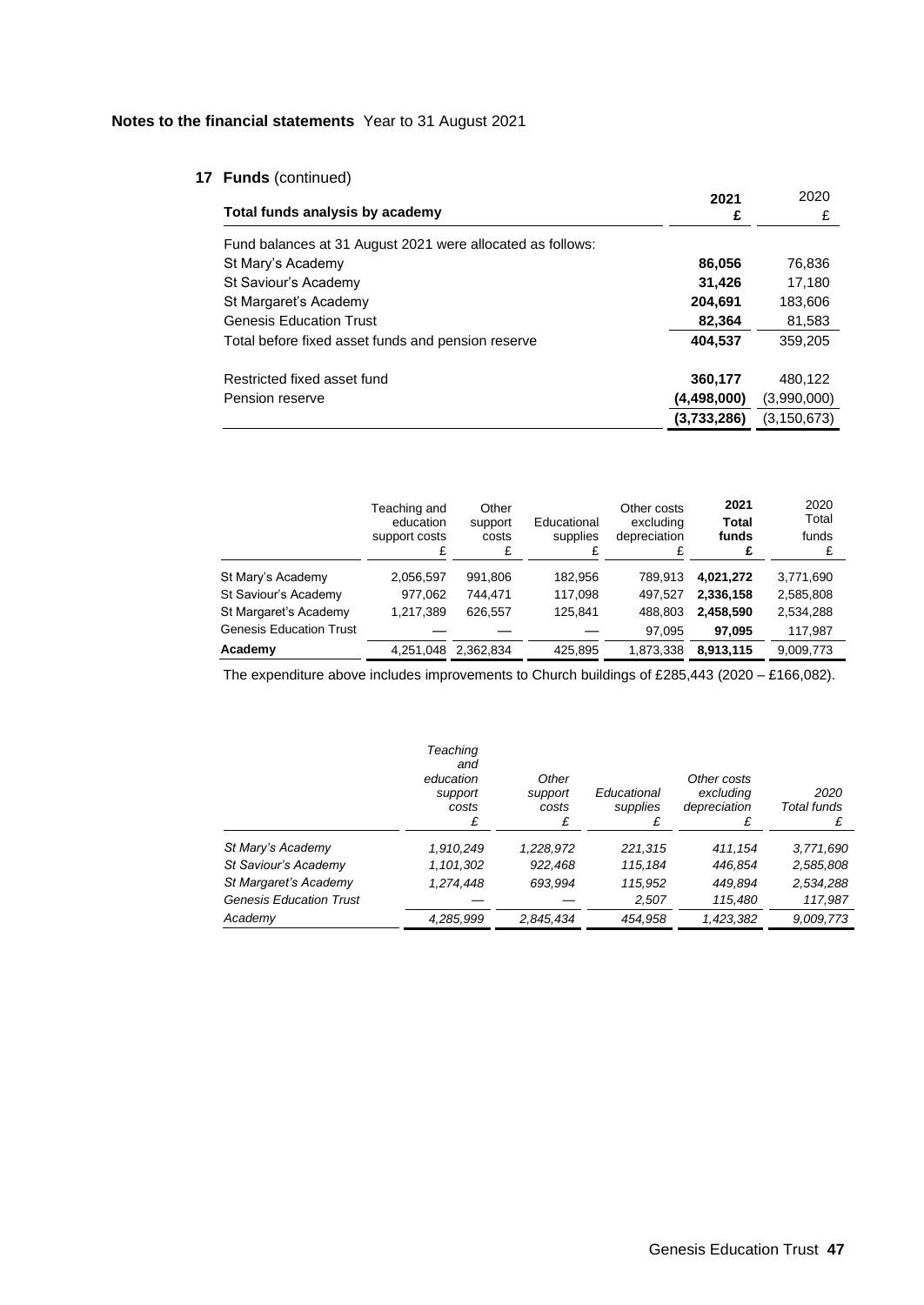## **17 Funds** (continued)

## *Comparative information*

Comparative information in respect of the preceding period is as follows:

|                                                                | <b>Balance</b> at<br>1 September<br>2019<br>£ | Income<br>£ | Expenditure<br>£ | Gains,<br>losses and<br>transfers<br>£ | <b>Balance</b> at<br>31 August<br>2020<br>£ |
|----------------------------------------------------------------|-----------------------------------------------|-------------|------------------|----------------------------------------|---------------------------------------------|
| Restricted general fund                                        |                                               |             |                  |                                        |                                             |
| General Annual Grant (GAG)                                     |                                               | 5,737,340   | (5,739,693)      | 2,353                                  |                                             |
| Pupil premium                                                  |                                               | 237,646     | (237, 646)       |                                        |                                             |
| Universal Infant Free School<br>Meals                          |                                               | 222,655     | (222, 655)       |                                        |                                             |
| <b>Teachers' Pension Employer</b><br><b>Contribution Grant</b> |                                               | 217,422     | (217, 422)       |                                        |                                             |
| Other DfE/ESFA COVID-19<br>funding                             |                                               | 67,092      | (67,092)         |                                        |                                             |
| Coronavirus Job Retention<br>Scheme grant                      |                                               | 70,475      | (70, 475)        |                                        |                                             |
| Other DfE/ ESFA grants                                         |                                               | 493,053     | (493, 053)       |                                        |                                             |
| Local authority grants                                         |                                               | 150,342     | (150, 342)       |                                        |                                             |
| Pension reserve                                                | (3, 712, 000)                                 |             | (301,000)        | 23,000                                 | (3,990,000)                                 |
|                                                                | (3,712,000)                                   | 7,196,025   | (7,499,378)      | 25,353                                 | (3,990,000)                                 |
| Restricted fixed asset funds<br>Fixed assets transferred on    |                                               |             |                  |                                        |                                             |
| conversion                                                     | 417,105                                       |             | (111, 818)       |                                        | 305,287                                     |
| DfE/ESFA capital grants<br>Capital expenditure from GAG        | 166,082                                       | 77,952      | (191.085)        | 67,297                                 | 120,246                                     |
|                                                                | 133,634                                       |             | (9, 395)         | (69, 650)                              | 54,589                                      |
|                                                                | 716,821                                       | 77,952      | (312, 298)       | (2, 353)                               | 480, 122                                    |
| <b>Total restricted funds</b>                                  | (2,995,179)                                   | 7,273,977   | (7,811,676)      | 23,000                                 | (3,509,878)                                 |
| <b>Unrestricted funds</b>                                      |                                               |             |                  |                                        |                                             |
| General funds                                                  | 348,175                                       | 1,656,343   | (1,645,313)      |                                        | 359,205                                     |
| <b>Total funds</b>                                             | (2,647,004)                                   | 8.930.320   | (9, 456, 989)    | 23,000                                 | (3, 150, 673)                               |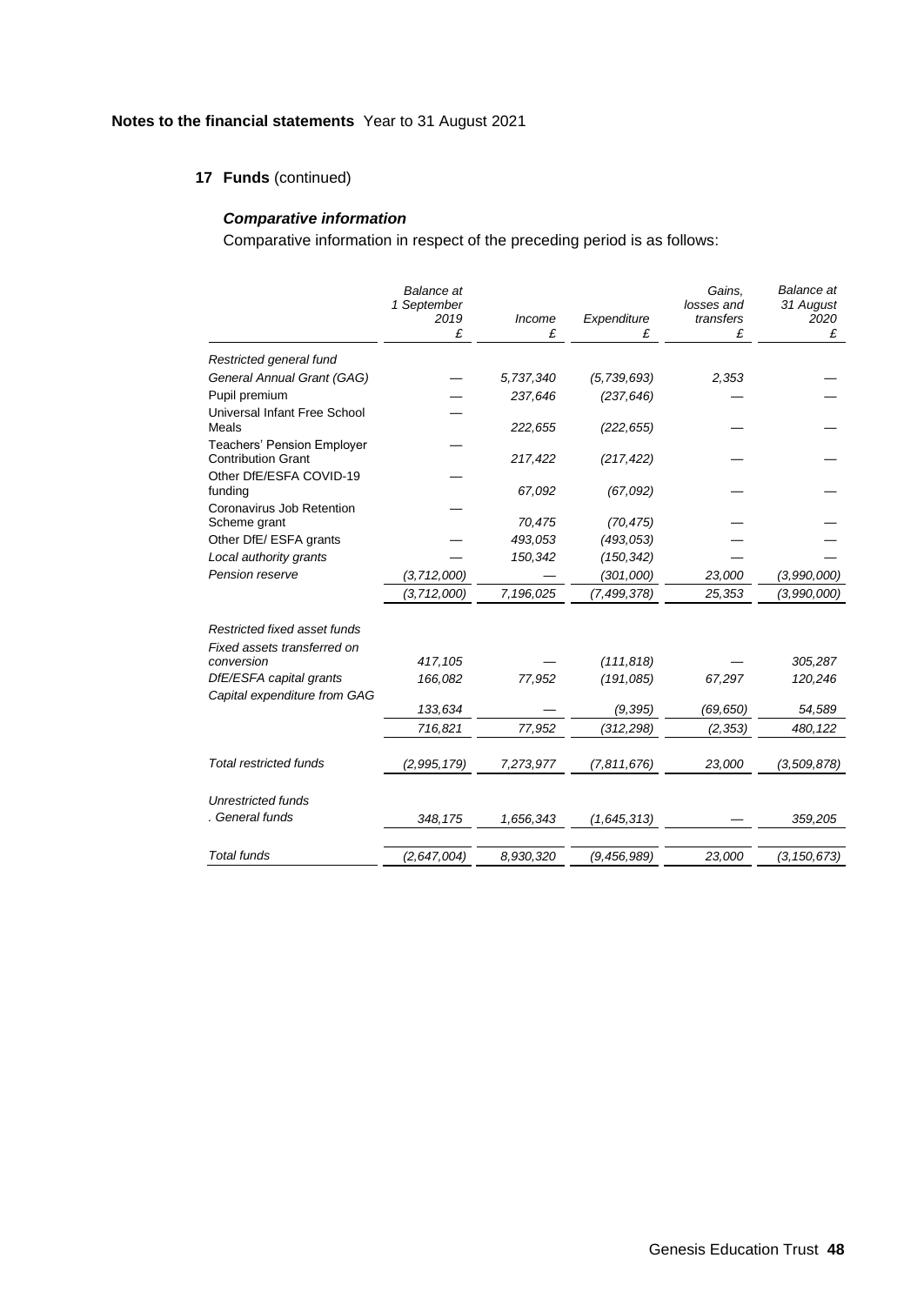#### **18 Analysis of net assets between funds**

Fund balances at 31 August 2021 are represented by:

|                                            | Unrestricted<br>funds<br>£ | Restricted<br>General<br><b>Funds</b><br>£ | Restricted<br>Fixed<br>Asset<br>Fund<br>£ | Total<br>2021<br>£ | Total<br>2020 |
|--------------------------------------------|----------------------------|--------------------------------------------|-------------------------------------------|--------------------|---------------|
| Tangible fixed assets                      |                            |                                            | 360,177                                   | 360,177            | 480,122       |
| Current assets<br>Creditors due within one | 404,537                    | 1,166,562                                  |                                           | 1,571,099          | 994,433       |
| year                                       |                            | (1, 166, 562)                              |                                           | (1, 166, 562)      | (635, 228)    |
| Pension scheme liability                   |                            | (4,498,000)                                |                                           | (4,498,000)        | (3,990,000)   |
| <b>Total net assets</b>                    | 404,537                    | (4,498,000)                                | 360,177                                   | (3,733,286)        | (3, 150, 673) |

|                               | Unrestricted<br>funds | Restricted<br>General<br><b>Funds</b><br>£ | Restricted<br>Fixed<br>Asset<br>Fund<br>£ | Total<br>2020 |
|-------------------------------|-----------------------|--------------------------------------------|-------------------------------------------|---------------|
| Tangible fixed assets         |                       |                                            | 480,122                                   | 480,122       |
| Current assets                | 359,205               | 635,228                                    |                                           | 994,433       |
| Creditors due within one year |                       | (635, 228)                                 |                                           | (635, 228)    |
| Pension scheme liability      |                       | (3,990,000)                                |                                           | (3,990,000)   |
| Total net assets              | 359.205               | (3,990,000)                                | 480.122                                   | (3,150,673)   |

#### **19 Pension commitments**

The academy's employees belong to two principal pension schemes: the Teachers' Pension Scheme for England and Wales (TPS) for academic and related staff; and the Local Government Pension Scheme (LGPS) for non-teaching staff, which is managed by London Borough of Waltham Forest and London Borough of Barking. Both are multi-employer defined benefit schemes.

The latest actuarial valuation of the TPS related to the period ended 31 March 2016 and the LGPS related to the period ended 31 March 2019.

Contributions amounting to £nil were payable to the schemes at 31 August 2021 (2020 – £102,504) and are included within creditors.

#### *Teachers' Pension Scheme*

The Teachers' Pension Scheme (TPS) is a statutory, contributory, defined benefit scheme, governed by the Teachers' Pension Scheme Regulations 2014. Membership is automatic for teachers in academies. All teachers have the option to opt-out of the TPS following enrolment.

The TPS is an unfunded scheme to which both the member and employer makes contributions, as a percentage of salary - these contributions are credited to the Exchequer. Retirement and other pension benefits are paid by public funds provided by Parliament.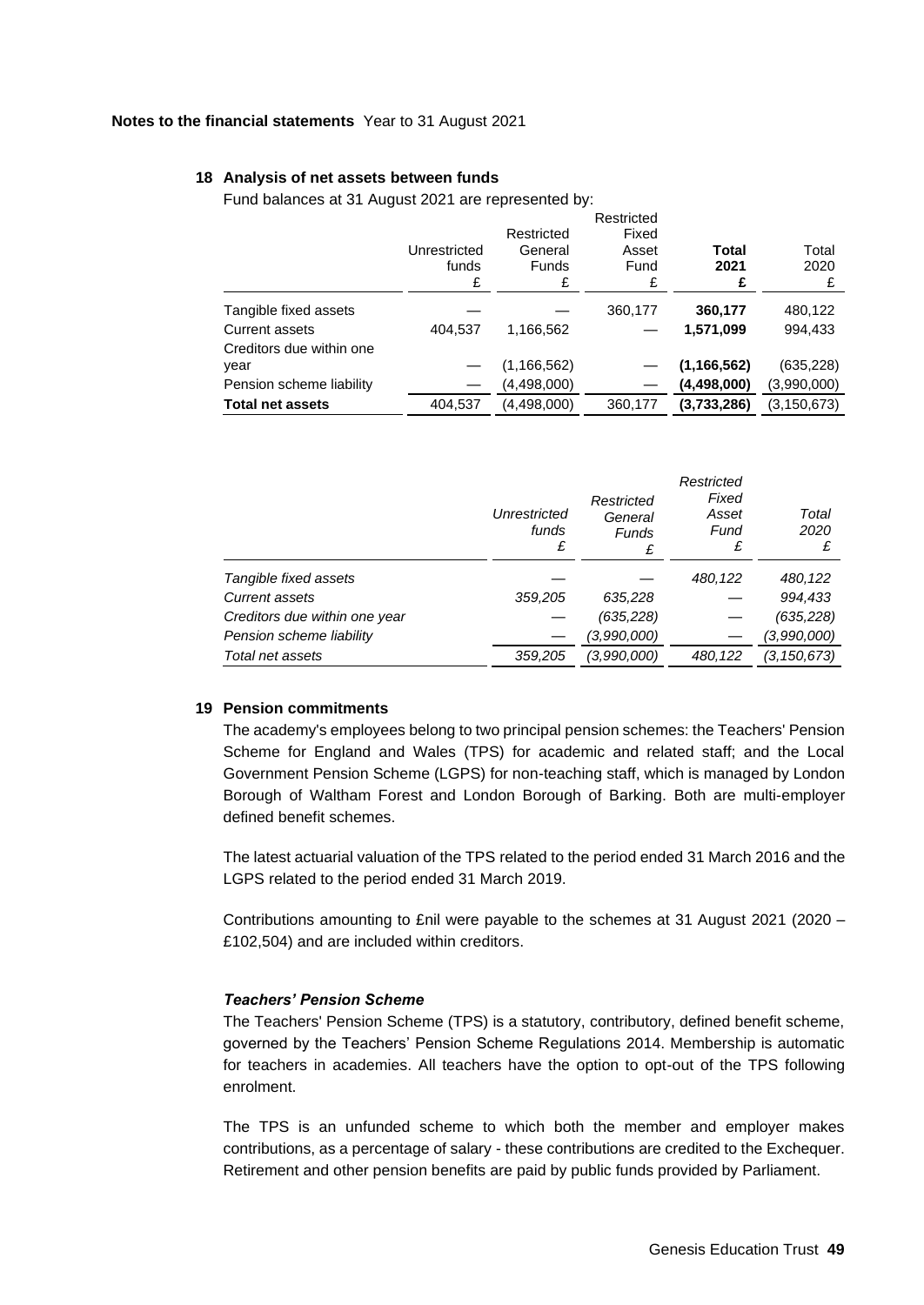### **19 Pension and similar obligations** (continued)

#### *Valuation of the Teachers' Pension Scheme*

The Government Actuary, using normal actuarial principles, conducts a formal actuarial review of the TPS in accordance with the Public Service Pensions (Valuations and Employer Cost Cap) Directions 2014 published by HM Treasury every 4 years. The aim of the review is to specify the level of future contributions. Actuarial scheme valuations are dependent on assumptions about the value of future costs, design of benefits and many other factors. The latest actuarial valuation of the TPS was carried out as at 31 March 2016. The valuation report was published by the Department for Education on 5 March 2019. The key elements of the valuation and subsequent consultation are:

- employer contribution rates set at 23.68% of pensionable pay (including a 0.08% administration levy);
- total scheme liabilities (pensions currently in payment and the estimated cost of future benefits) for service to the effective date of £218,100 million and notional assets (estimated future contributions together with the notional investments held at the valuation date) of £196,100 million, giving a notional past service deficit of £22,000 million; and
- the SCAPE rate, set by HMT, is used to determine the notional investment return. The current SCAPE rate is 2.4% above the rate of CPI. The assumed real rate of return is 2.4% in excess of prices and 2% in excess of earnings. The rate of real earnings growth is assumed to be 2.2%. The assumed nominal rate of return including earnings growth is 4.45%.

The next valuation result is due to be implemented from 1 April 2023.

The employer's pension costs paid to TPS in the period amounted to £611,195 (2020 – £625,804).

A copy of the valuation report and supporting documentation is on the [Teachers' Pension](https://www.teacherspensions.co.uk/news/public-news/2019/04/teachers-pensions-valuation-report.aspx)  [Scheme website.](https://www.teacherspensions.co.uk/news/public-news/2019/04/teachers-pensions-valuation-report.aspx)

Under the definitions set out in FRS 102, the TPS is an unfunded multi-employer pension scheme. The academy trust has accounted for its contributions to the scheme as if it were a defined contribution scheme. The academy trust has set out above the information available on the scheme.

#### *Local Government Pension Scheme (LGPS)*

The LGPS is a funded defined benefit pension scheme, with the assets held in separate trustee- administered funds. The total contribution made for the year ended 31 August 2021 was £504,000 (2020 – £500,000), of which employer's contributions totalled £416,000 (2020 – £409,000) and employees' contributions totalled £88,000 (2020 – £91,000). The agreed contribution rates for future years are 11.3-23.8% for employers and 5.5-12.5% for employees.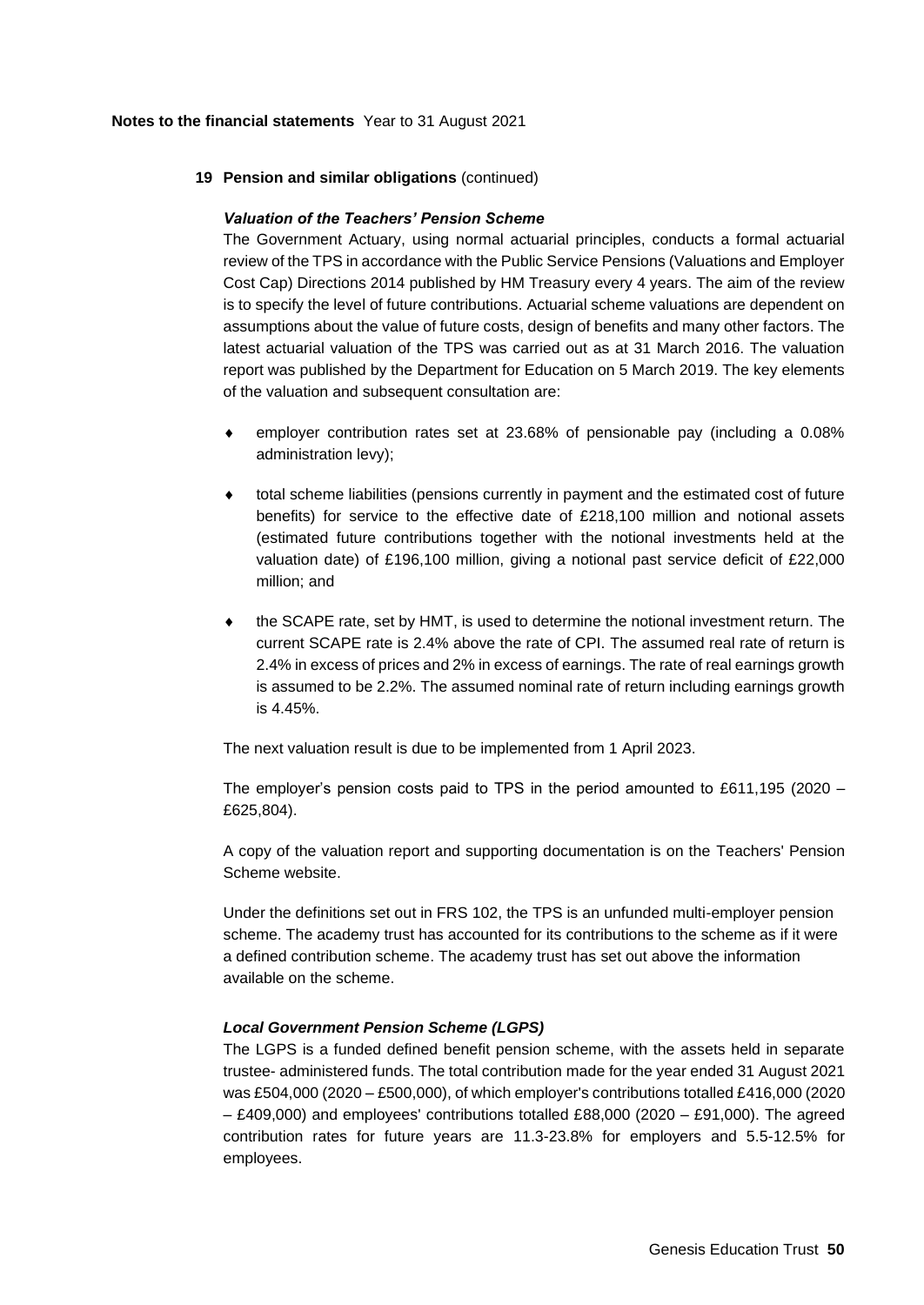### **19 Pension commitments** (continued)

Parliament has agreed, at the request of the Secretary of State for Education, to a guarantee that, in the event of academy closure, outstanding Local Government Pension Scheme liabilities would be met by the Department for Education. The guarantee came into force on 18 July 2013.

| <b>Principal Actuarial Assumptions</b>               | At 31<br><b>August</b><br>2021 | At 31<br>August<br>2020 |
|------------------------------------------------------|--------------------------------|-------------------------|
| Rate of increase in salaries                         | 4.0%                           | 3.6%                    |
| Rate of increase for pensions in payment / inflation | 2.8%                           | 2.4%                    |
| Discount rate for scheme liabilities                 | 1.7%                           | 1.7%                    |
| Inflation assumption (CPI)                           | 2.8%                           | 2.4%                    |

The current mortality assumptions include sufficient allowance for future improvements in mortality rates. The assumed life expectations on retirement age 65 are:

|                      | At 31<br><b>August</b><br>2021 | At 31<br>August<br>2020 |
|----------------------|--------------------------------|-------------------------|
| Retiring today       |                                |                         |
| Males                | 22.1                           | 22.2                    |
| Females              | 24.6                           | 24.5                    |
| Retiring in 20 years |                                |                         |
| Males                | 23.7                           | 23.6                    |
| Females              | 26.4                           | 26.2                    |
|                      |                                |                         |

|                                                                      | At 31<br><b>August</b><br>2021 | At 31<br>August<br>2020 |
|----------------------------------------------------------------------|--------------------------------|-------------------------|
| Sensitivity analysis – increase (decrease) in obligation (St Mary's) | £'000                          | £'000                   |
| Discount rate $+0.1\%$                                               | (69)                           | (40)                    |
| Pay growth $+0.1\%$                                                  | 8                              | 82                      |
| Mortality assumption – 1 year increase                               | 110                            | 107                     |

| Sensitivity analysis – increase (decrease) in obligation (St<br>Saviour's) | At 31<br>August<br>2021<br>£'000 | At 31<br>August<br>2020<br>£'000 |
|----------------------------------------------------------------------------|----------------------------------|----------------------------------|
| Discount rate +0.1%                                                        | (38)                             | (32)                             |
| Pay growth +0.1%                                                           | 3                                | 32                               |
| Mortality assumption - 1 year increase                                     | 63                               | 47                               |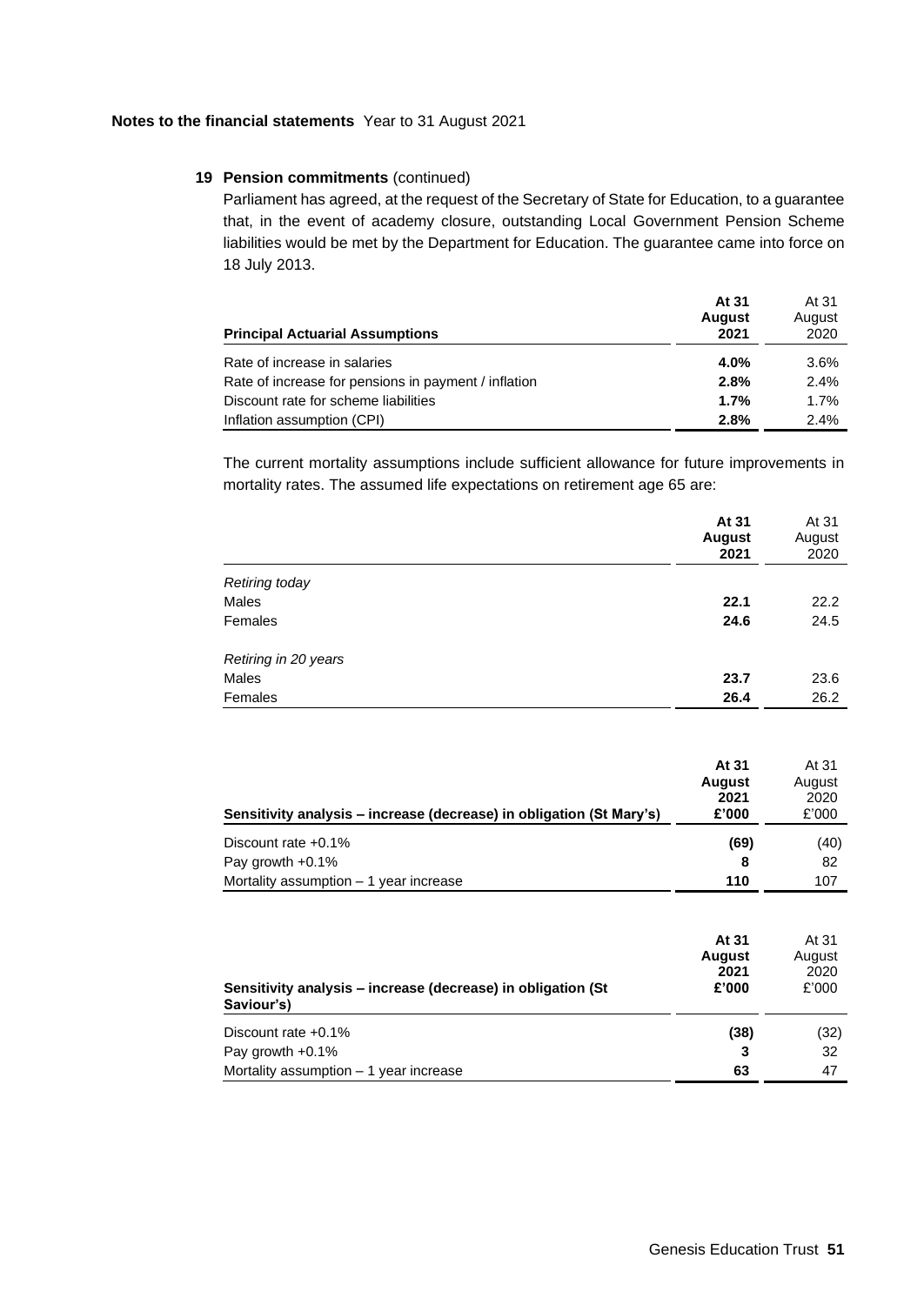## **19 Pension commitments** (continued)

| Sensitivity analysis – increase (decrease) in obligation (St.<br>Margaret's) | At 31<br><b>August</b><br>2021<br>£'000 | At 31<br>August<br>2020<br>£'000 |
|------------------------------------------------------------------------------|-----------------------------------------|----------------------------------|
| Discount rate $+0.1\%$                                                       | (56)                                    | (46)                             |
| Pay growth +0.1%                                                             | 4                                       | 4                                |
| Mortality assumption $-1$ year increase                                      | 108                                     |                                  |

|                              | <b>Fair value</b><br>at 31<br>August<br>2021<br>£ | Fair value<br>at 31<br>August<br>2020<br>£ |
|------------------------------|---------------------------------------------------|--------------------------------------------|
| Equities                     | 2,933,000                                         | 1,994,000                                  |
| Gifts                        | 198,000                                           | 167,000                                    |
| Property                     | 252,000                                           | 196,000                                    |
| Cash and other liquid assets | 7,000                                             | 53,000                                     |
| Other                        | 160,000                                           | 347,000                                    |
| Total market value of assets | 3,550,000                                         | 2,757,000                                  |

The actual return on scheme assets was £462,000 (2020 – £220,000).

| Amounts recognised in statement of financial activities                         | 2021<br>£ | 2020<br>£ |
|---------------------------------------------------------------------------------|-----------|-----------|
| Current service cost                                                            | (607,000) | (609,000) |
| Past service cost                                                               | (65,000)  | (30,000)  |
| Net interest cost                                                               | (86,000)  | (63,000)  |
| Administrative expenses                                                         | (8,000)   | (8,000)   |
| Total amount recognised in the SOFA                                             | (766,000) | (710,000) |
| Analysis of pension finance income/(costs)                                      | 2021<br>£ | 2020<br>£ |
| Interest income                                                                 | (30,000)  | (41,000)  |
| Interest on pension liabilities                                                 | 116,000   | 104,000   |
| Pension finance income/(costs)                                                  | 86,000    | 63,000    |
|                                                                                 |           |           |
| Changes in the present value of defined benefit obligations were<br>as follows: | 2021<br>£ | 2020<br>£ |
| At 1 September 2020                                                             | 6,767,000 | 5,813,000 |
| Current service cost                                                            | 607,000   | 609,000   |
| Interest cost                                                                   | 116.000   | 104,000   |
| Employee contributions                                                          | 88,000    | 91,000    |
| <b>Actuarial losses</b>                                                         | 532,000   | 217,000   |
| Benefits paid                                                                   | (127,000) | (97,000)  |
| Past service cost                                                               | 65,000    | 30,000    |
| <b>At 31 August 2021</b>                                                        | 8,048,000 | 6,767,000 |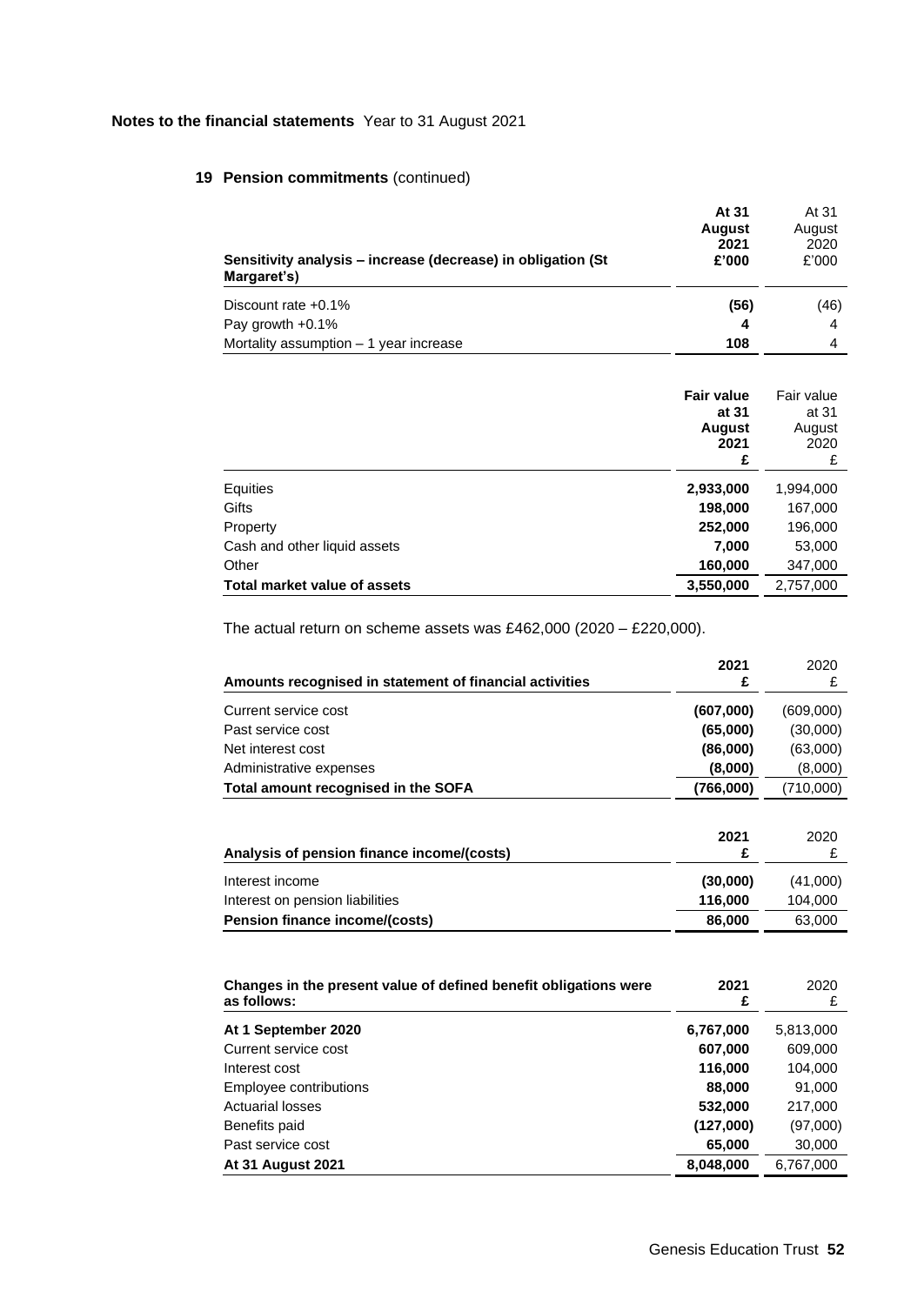#### **19 Pension commitments** (continued)

| Changes in the fair value of the Academy's share of scheme<br>assets: | 2021<br>£ | 2020<br>£ |
|-----------------------------------------------------------------------|-----------|-----------|
| At 1 September 2020                                                   | 2,777,000 | 2,101,000 |
| Interest income                                                       | 30,000    | 41,000    |
| Actuarial gain                                                        | 374,000   | 220,000   |
| <b>Employer contributions</b>                                         | 416,000   | 409,000   |
| Employee contributions                                                | 88,000    | 91,000    |
| Benefits paid                                                         | (127,000) | (97,000)  |
| Administrative expenses                                               | (8,000)   | (8,000)   |
| Expected return on assets                                             |           | 20,000    |
| <b>At 31 August 2021</b>                                              | 3,550,000 | 2,777,000 |

#### **20 Capital commitments**

At 31 August 2021 the Trust has the following capital commitments:

|                                                              | 2021    | 2020 |
|--------------------------------------------------------------|---------|------|
| Contracted for, but not provided in the financial statements | 149.158 |      |

#### **21 Operating lease commitments**

At 31 August 2021 the academy had commitments to make future minimum lease payments under non-cancellable operating leases as follows:

|                                              | 2021   | 2020    |
|----------------------------------------------|--------|---------|
| No later than 1 year                         | 42,618 | 50,959  |
| Later than 1 year and not later than 5 years | 50,733 | 93,350  |
|                                              | 93.351 | 144.309 |

#### **22 Members' liability**

Each member of the charitable company undertakes to contribute to the assets of the company in the event of it being wound up while he/she is a member, or within one year after he/she ceases to be a member, such amount as may be required, not exceeding £10 for the debts and liabilities contracted before he/she ceases to be a member.

## **23 Related party transactions**

Owing to the nature of the academy's operations and the composition of the board of trustees being drawn from local public and private sector organisations, transactions may take place with organisations in which Trustees and the Senior Management Team have an interest. All transactions involving such organisations are conducted at arm's length and in accordance with the academy's financial regulations and normal procurement procedures.